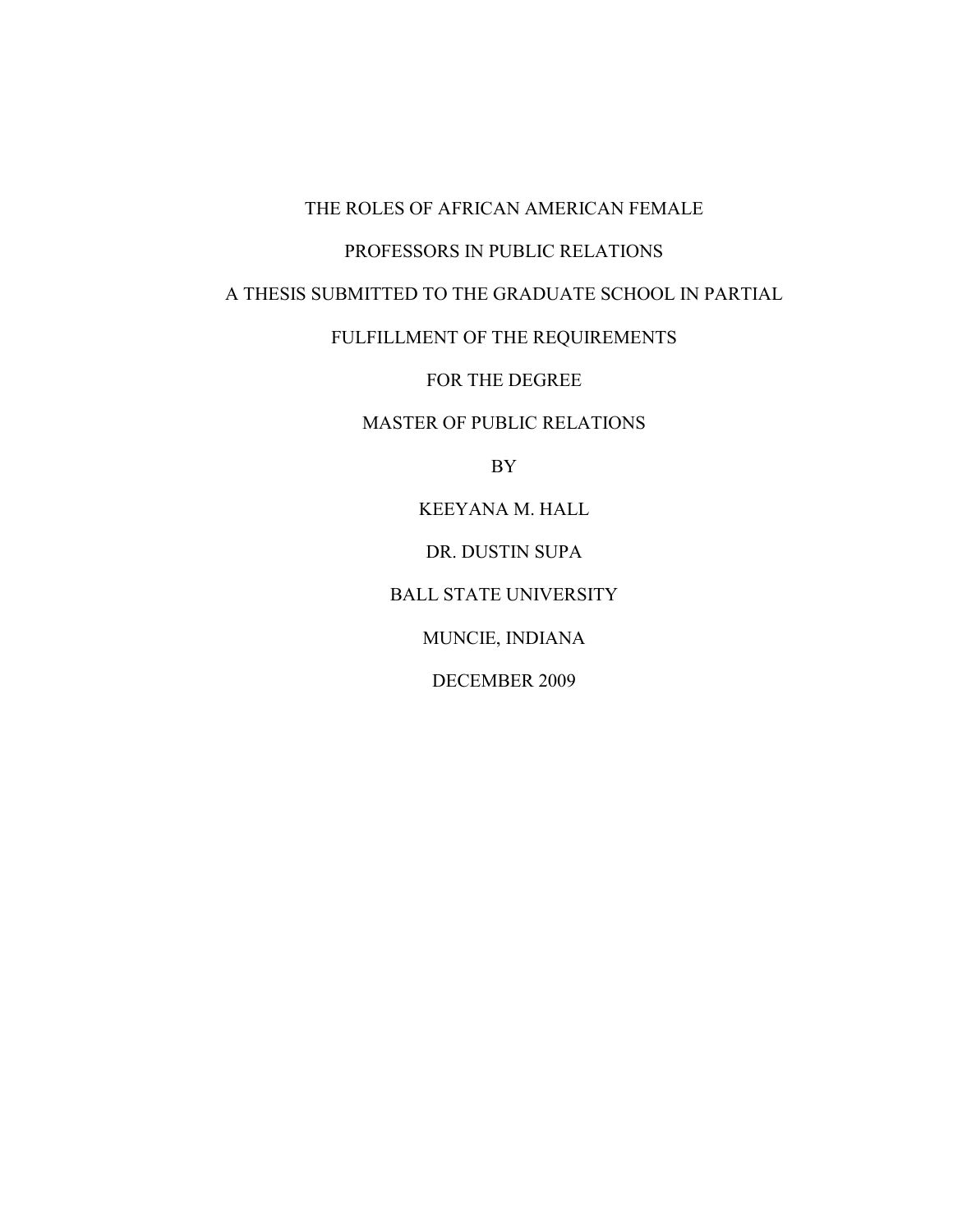### **Introduction**

Since the Civil War Era, African Americans have been active in public relations, working primarily on race related projects that involved African American publics and issues of importance to the African American community (Tillery-Larkin, 1999). When public relations became known as a profession in the 1930's, African Americans were still active in the field and began serving as public relations consultants (Tillery-Larkin, 1999). While African Americans have been active in public relations since its early beginnings, most public relations texts and histories exclude the contributions they've made to the practice and retell the history of PR as if minority practitioners in America have never been active and practiced public relations (Tillery-Larkin, 1999).

One such example of a prominent African American practitioner is Ofield Dukes. In 1969, Dukes started his own public relations firm, which is now recognized as one of the most successful public relations firms in the country (PRSA News Archive, 2008). In l964 he was asked to be a part of the Johnson-Humphrey administration as Deputy Director of Information for the President's Committee on Equal Employment Opportunity. In 1975 he won PRSA's Silver Anvil Award and founded the Black Public Relations Society of Washington in 1993. Dukes served as an adjunct professor at Howard University and American University. He gained major recognition in public relations by being among the first to be inducted into the Washington, DC/National Capital PRSA Hall of Fame in 1999, the Virginia Communications Hall of Fame in 2003 and the National Public Relations Achievement Award presented by Ball State University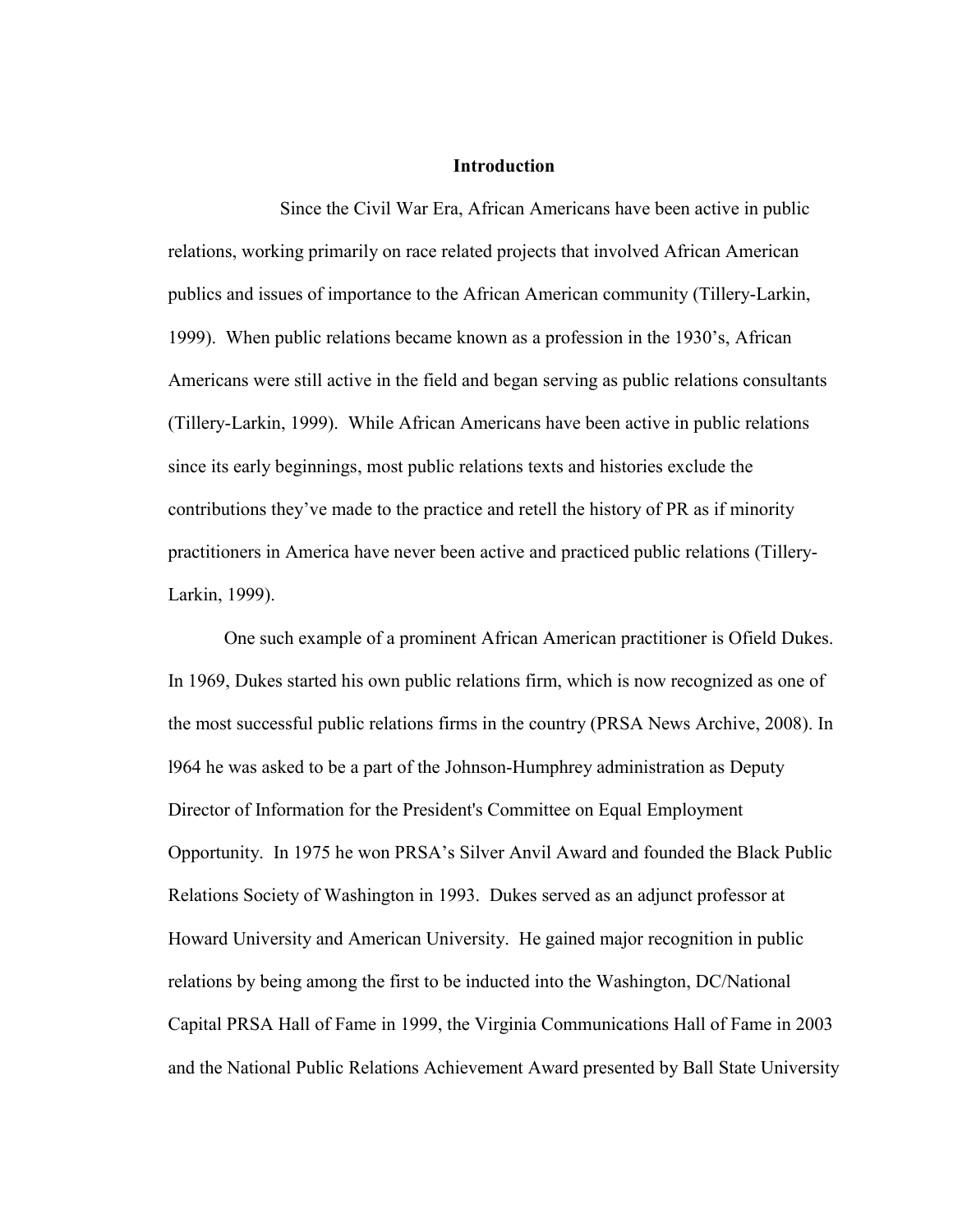in 2003 through the receiving of their (PRSA News Archive, 2008; Ofield Dukes Web site).

Currently, women have been studied more than any other group in public relations. With the release of the Velvet Ghetto Study in 1986, the surge of research to understand women and their roles in public relations has been massive. As public relations began to shift from male-dominated to female dominated, it was important to understand the roles of women and how their influx into the field would have an impact on public relations (Cline et. al, 1986). While women are not a minority in the field, they are often marginalized and perceive themselves as filling the technician role rather than the managerial role (Pompper, 2005; Anderson, 2006). When it came to women serving in managerial positions (and even in technician positions), they are paid substantially less than their male counterparts who are in the same position (Toth 2001; Anderson 2006). Cline et. al (1986) found that when other professions, such as teaching and nursing, went from male dominated to female dominated, the professions have diminished in status and salary. These findings are important because they help to give an understanding of the functions of women as marginalized in public relations. However, there is still a need to understand the functions and roles of other groups in public relations, such as African Americans, that have not been studied as thoroughly as women have.

Diversifying an agency or department is likely to be more of a benefit than a burden (Hon and Brunner, 2000). Practitioners from different backgrounds are more likely to bring distinctive and broader perspectives to public relations planning and implementation and also help to eliminate the process of groupthink (Hon and Brunner, 2000). As audiences become more diverse and more international, it is important for PR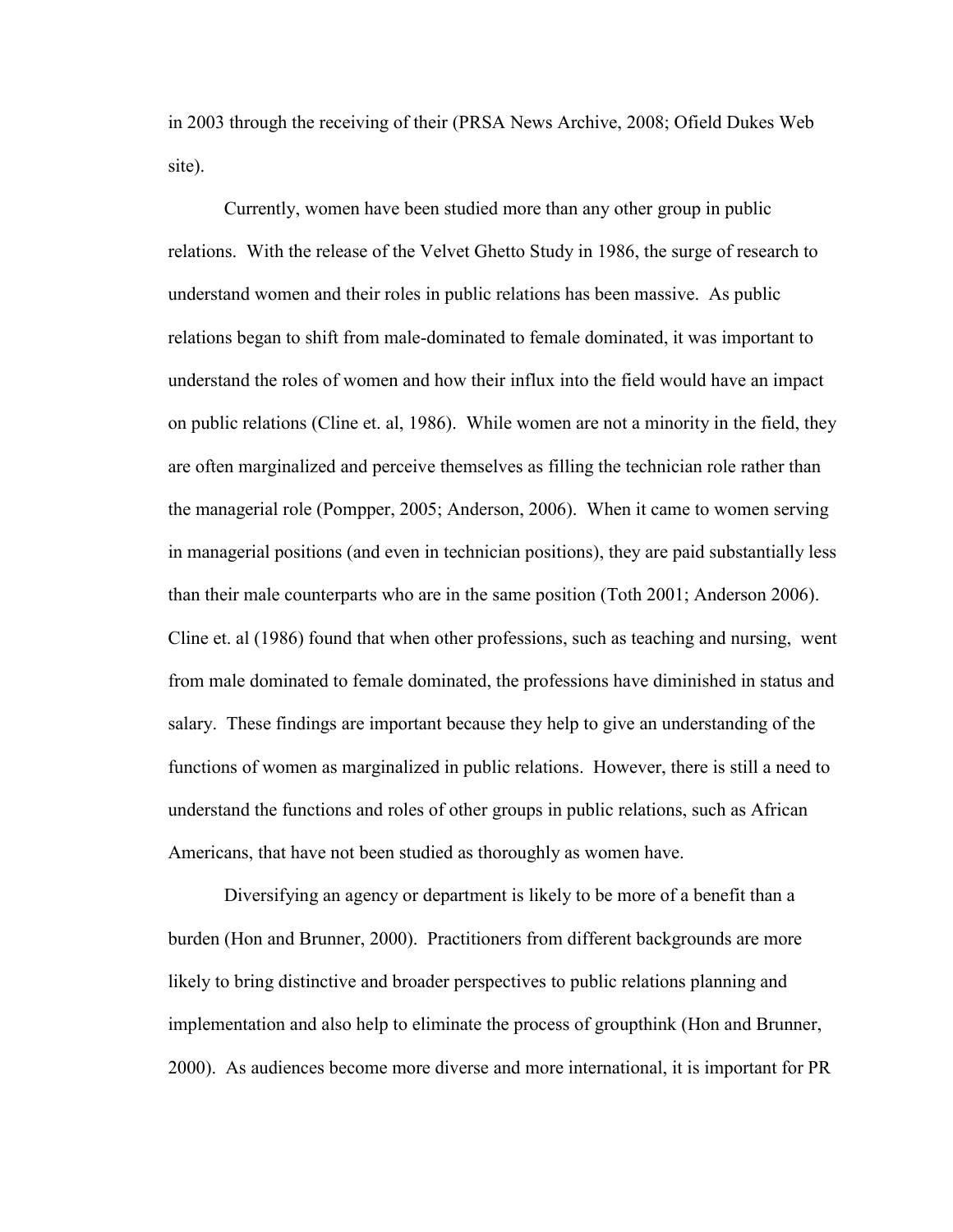agencies and departments to be composed of individuals that are members of diverse groups or who can communicate effectively with diverse publics (Hon and Brunner, 2000).

In addition to public relations, African Americans have also played a very active role in higher education. Cheney University, one of the first historically black colleges, was founded in 1837 to allow African Americans the opportunity to receive a college education (Roebuck and Murty 1993; Freeman 1998; Cheney website). Soon thereafter, many other historically black colleges and universities (HBCUs) were established to fill the void of African Americans not having a presence in higher education—at the student and educator level. Due to the climate of the United States at that time, African American professors were prominent at HBCUs, since the majority of predominately white universities would not permit them to teach. Adding to the accomplishments of African Americans in higher education, Sadie T.M. Alexander received her doctorate degree in 1921, allowing her to become the first Black woman in the United States to achieve that level of education (Giddings, 1984; Tindall 2002).

Studying the roles of African Americans in public relations education is relevant and necessary because they are an active minority in the field that has been understudied and virtually ignored. When ethnic minority groups have been studied in the past, they have all been grouped together in the minority category, and not looked at as individual ethnic groups. The only ethnic group that has been studied alone, in-depth is African American women (Pompper 2005). While this is an important step in furthering the knowledge about African Americans' roles, it is still not enough because it fails to incorporate African American males, whom also are an active part of public relations.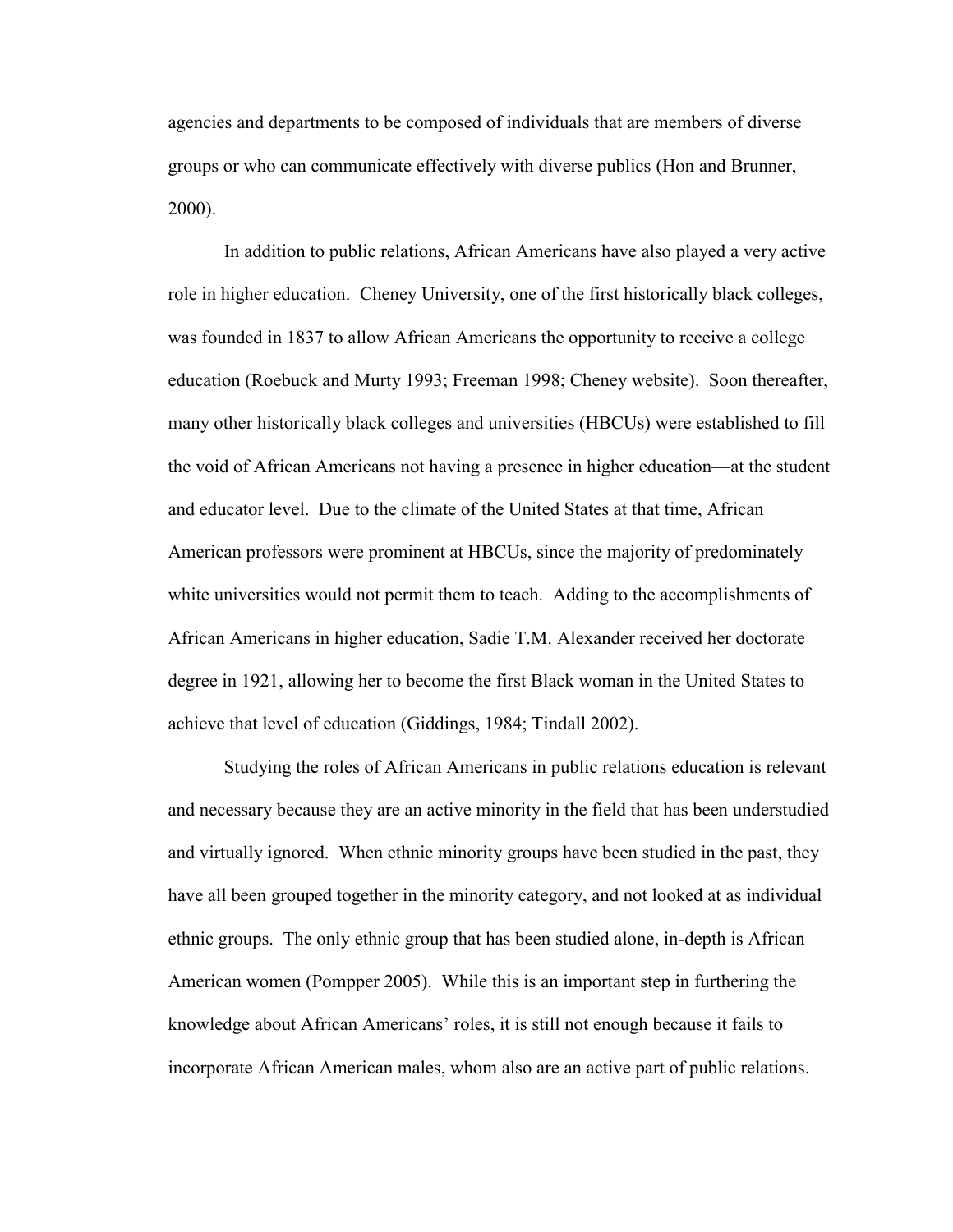This research will explore and examine the roles of African American females who are a part of the public relations academy and will be a fundamental piece in understanding the roles of African American educators teaching public relations at institutions of higher education. Recruitment and retention hinge on understanding educators of diverse backgrounds; without that understanding, it is very difficult to recruit and retain minorities in public relations academia. If public relations is to progress as a discipline, understanding and awareness of African Americans in the field—especially in the area of academia—is vital to its growth and development.

## **Definitions**

Throughout this paper, the term African American will be defined as the race of individuals of African descent living in the United States (Tillery-Larkin, 1999, 8). The term Black will be used to refer to the biological characteristic of the shade or pigment of people's skin (Tillery-Larkin, 1999, 8). For the purposes of this study, the terms African American and Black will be used interchangeably to avoid repetition.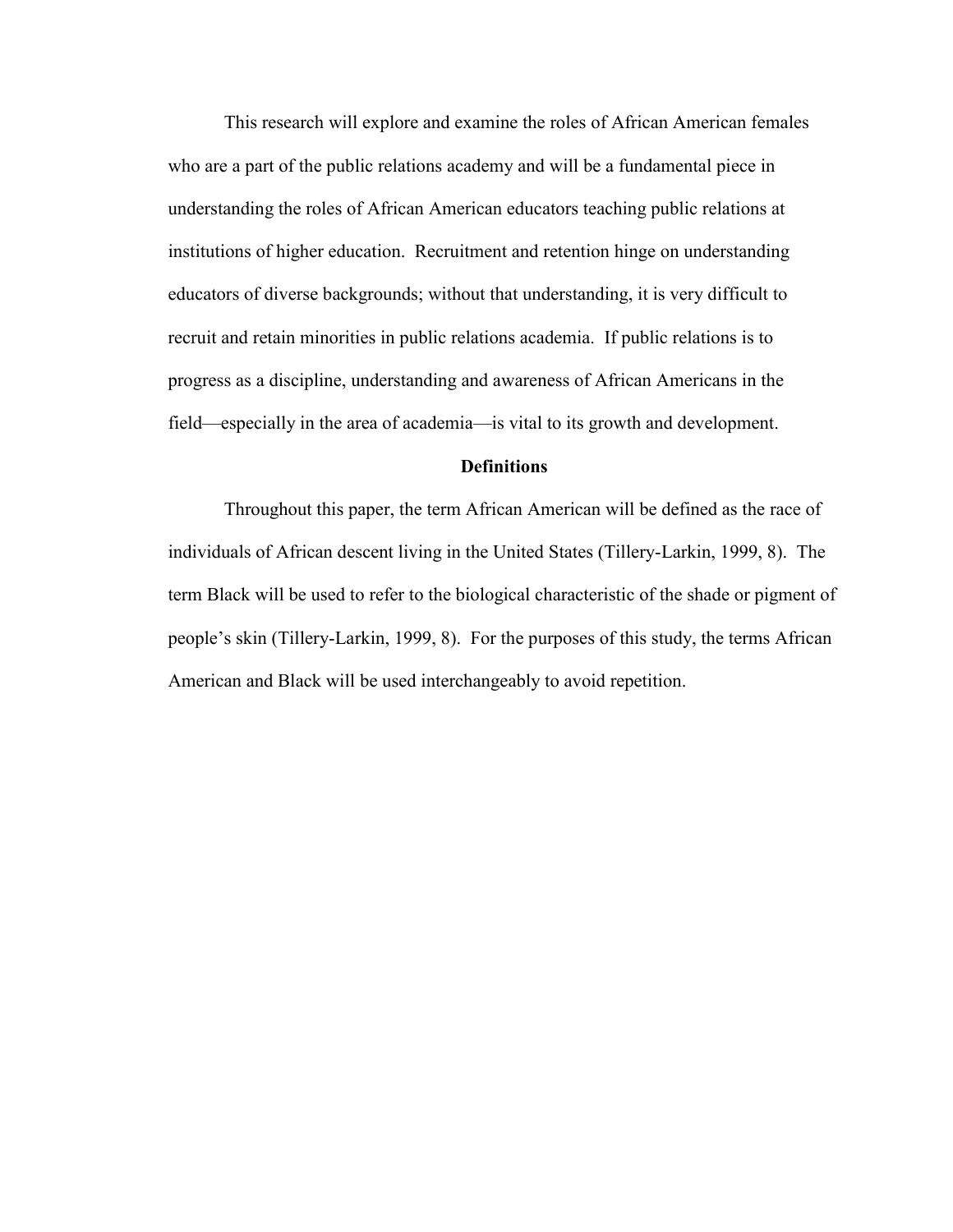### **Literature Review**

The review of the literature on this topic is significant in providing a look at what has already been done and what needs to be done in relation to African Americans in public relations. For the purpose of this study, the Velvet Ghetto Study will be discussed first. This topic is relevant because it provides a look into the status of women—once regarded as a minority in the field—in public relations. The next topic that is reviewed is women in public relations, which will be discussed through the lens of the Velvet Ghetto studies. This is important because it provides a better understanding of women in public relations and how they have been marginalized, even though women dominate the field. The next topic, diversity in public relations, provides a foundation about why diversity is important in public relations and why ethnic minorities should be included. The section about African Americans in the workforce and management gives an overview of the status of African Americans in the workforce and management positions overall, which is important to studying African Americans in any industry. The last section, African Americans in public relations provides a look at what information exists about African Americans and what their status is within the field.

### *Women in Public Relations*

The *International Association of Business Communicators* Research Foundation released the Velvet Ghetto Study in 1986. Researched by Cline et. al (1986), the study analyzed the future of public relations and business communication profession as the field was undergoing a gender majority switch from male to female (Cline et. al, 1986). Velvet ghetto is defined as a field in which women experience drops in status and salary. The researchers looked into the possibility of professional communication becoming a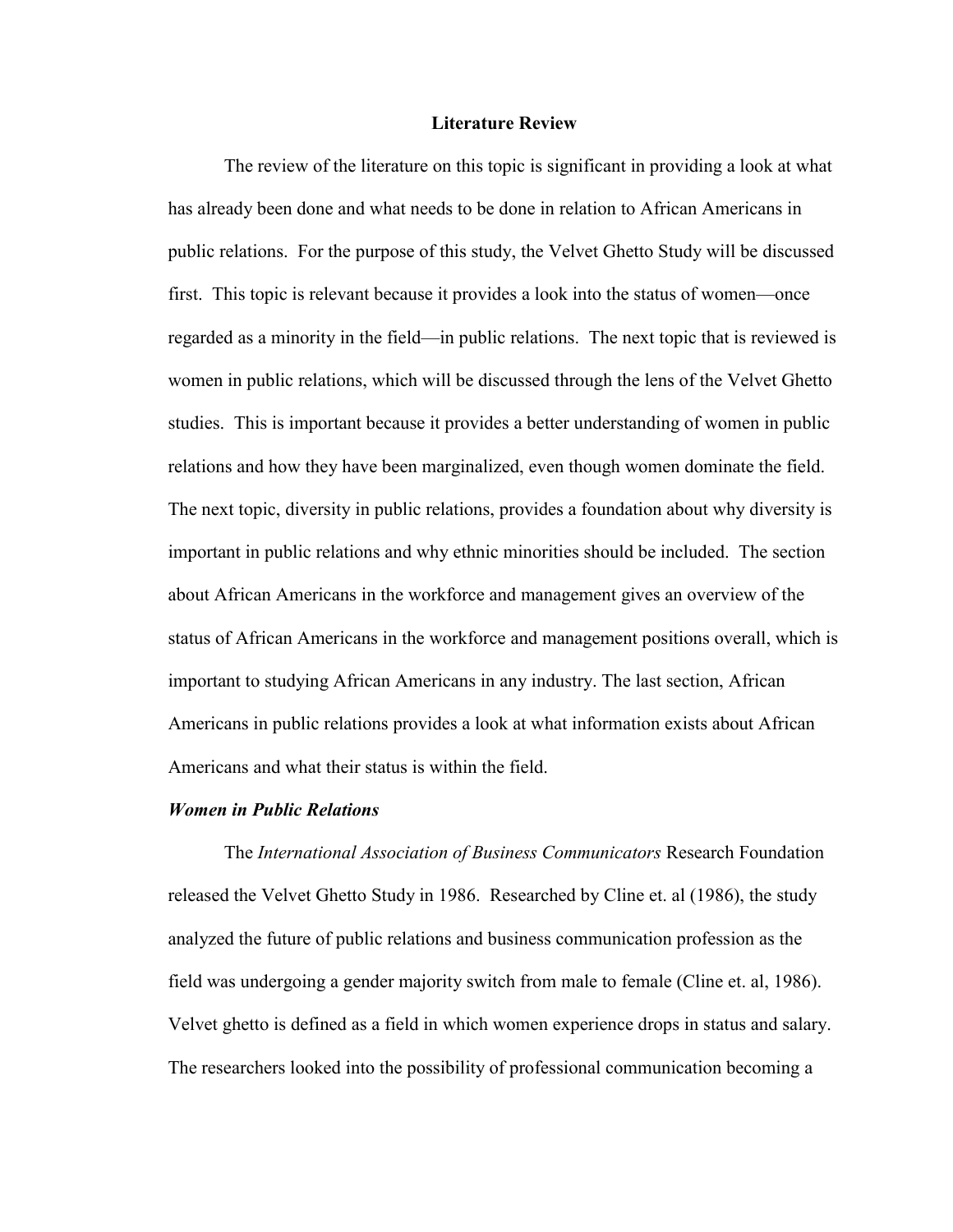velvet ghetto (Cline et. al, 1986). The study was conducted in the United States, Canada and the United Kingdom and consisted of surveys, in-depth interviews, focus groups and analyses of data, salaries and trends. The study examined three trends: 1.) women are more likely to perceive themselves as filling the technician role rather than the managerial role; 2.) women were paid substantially less than men even when other variables were controlled and 3.) when other professions had gone from male-dominated to female-dominated, the professions had diminished in salary and status. The basic findings of the study suggests that while the field of public relations was moving from a male dominated field to female dominated, women were more likely to be in the technician role and men were more likely to hold managerial positions. The study also found that there was a discrepancy between men's and women's salaries. In other words, women were not being taken seriously enough to hold higher positions of power within public relations.

In 2000, the U.S. Department of Labor statistics projected that in 2008, women would make up about 48 percent of the U.S. workforce. They also stated that women's labor force growth should be faster than men's and as more women were added to the workforce, their numbers would approach that of men (U.S. Department of Labor Statistics, 2000). Even as the numbers of women are increasing in the workforce, there are still issues that are preventative of women receiving equal wages similar to those of their male counterparts.

While women continue to make up the majority of the public relations field (*PRSA/IABC Salary Survey 2000*, 2000; Aldoory, 2001b; Grunig and Toth 2001; Anderson 2006), they are still being subjected to the gender gap when it comes to roles.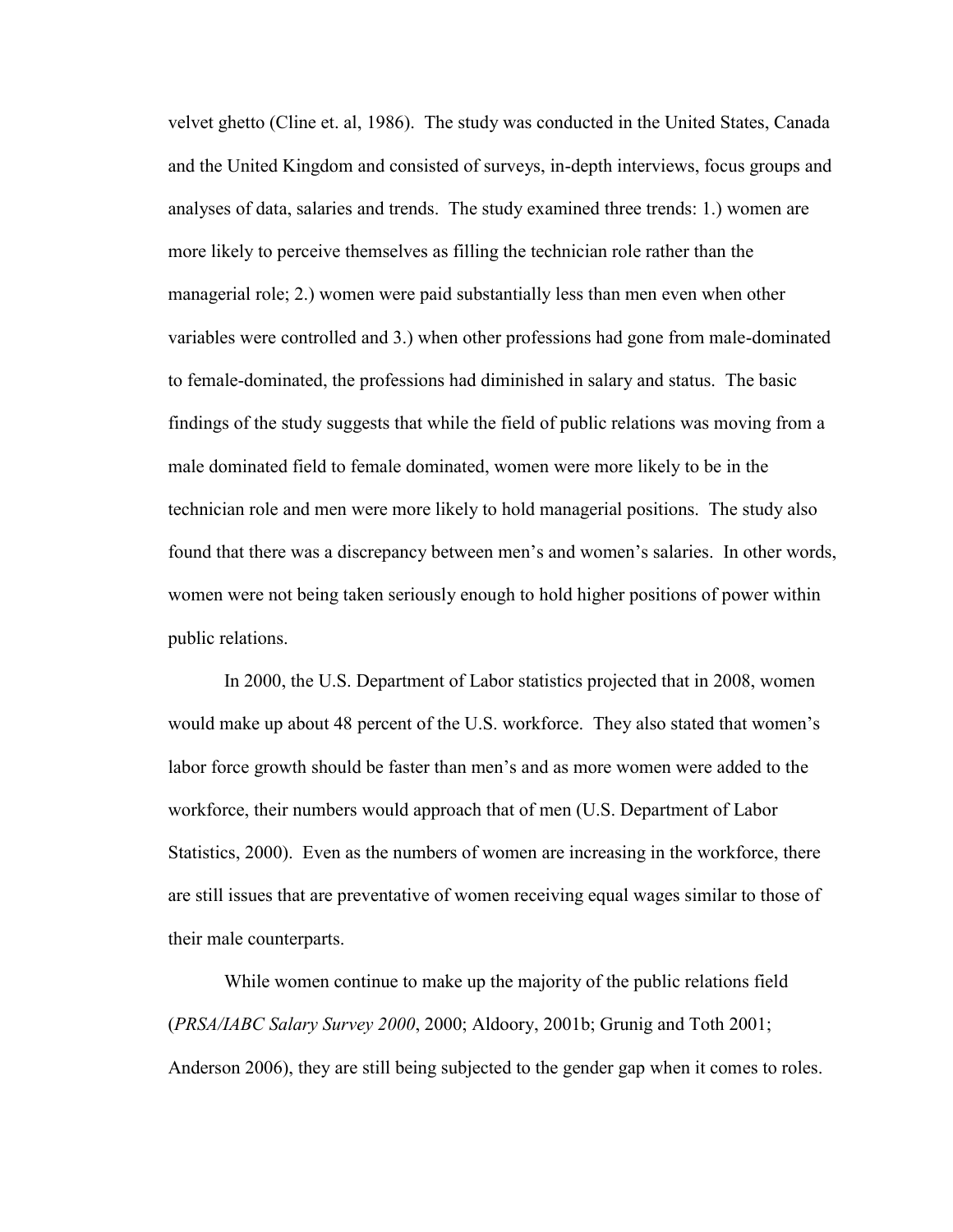This gap often leaves men at the top and women at the bottom. The basic findings of the Velvet Ghetto Study suggest that while the field of public relations was moving from a male dominated field to female dominated, women were more likely to be in the technician role and men were more likely to hold managerial positions (Cline et. al, 1986; Anderson, 2006). Broom found in 1982 that there was a significant difference between men and women in terms of what roles they saw themselves performing. He found that about half of the women he studied perceived themselves as communication technicians and more than half of the men saw themselves as expert prescribers. In 1986, Broom and Dozier stated "changing from the technician role to the predominately managerial role is a transition biased in favor of male practitioners" (Broom and Dozier, 1986, 55).

On Average, women in the workforce also continue to make less money than men. The same holds true for public relations. Cline and her colleagues (1986) also found that there was a discrepancy between men and women's salaries (Toth 2001; Anderson 2006). In other words, women were not being taken seriously enough to hold higher positions of power within public relations (Cline et. al, 1986). In 1995, *A Salary Survey of Public Relations Professionals* found that on average, men's salaries were 45% higher than women's. Leyland found that despite women outnumbering men by almost two to one, women earned 38% less than men (2000). The *Public Relations Journal,* a former trade journal of the Public Relations Society of America (PRSA) surveyed its subscribers regularly between 1986 and 1989. In 1986 when Beyer reported his description of the results, he did not provide a median salary for women or the industry. He did show that men typically earned about 39% (\$11,000) more than women (Beyer, 1986). Median salaries were reported for men and women in 1986, 1988 and 1989. In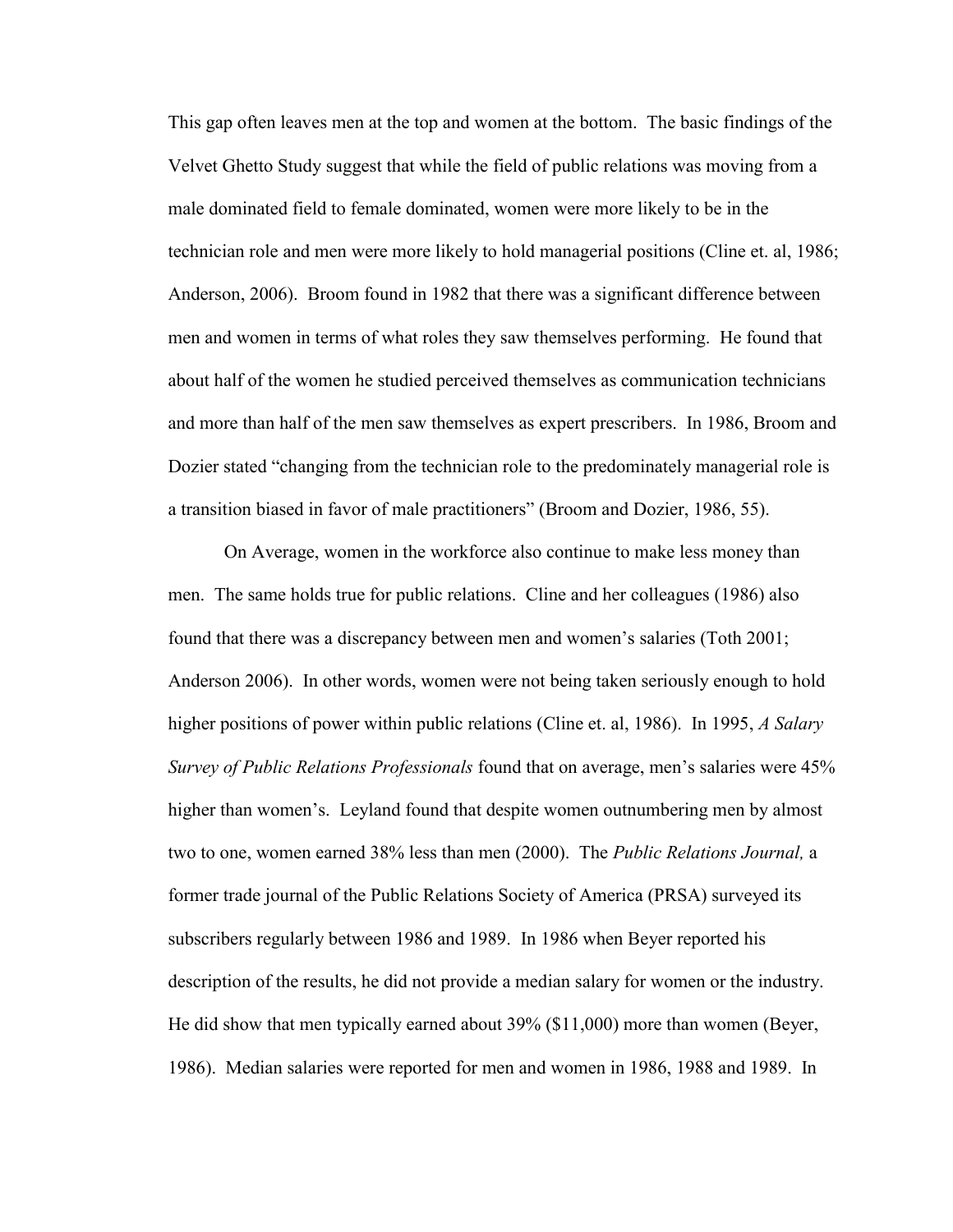1987, the gap between men and women was \$17,000, with men earning a median salary of \$48,000 and women earning a median salary of \$31,000. In 1988, the gap increased to \$17,400; men earned \$50,300 while women earned a salary of \$32,900. In 1989, the median salary for men rose to \$51,716 while women's salaries only increased to \$31,993. The gap between men and women's salaries was even greater, rising to \$19,723 (Pollack and Winkleman, 1987; Russell, 1988; Tortorello and Barnes, 1989). The glass ceiling studies conducted in 1990 and 1995 also provide a look into the disparities of men and women's salaries in public relations. In both the 1990 and the 1995 studies, men reported earning a median salary of \$55,000. In 1990, the median salary for women was \$37,000. In 1995, that median salary increased by \$3,000 to \$40,000. While these two studies demonstrate that the pay gap between men's and women's salaries narrowed within the five years, it still shows, however, that a gap does exist. In 2006, Anderson found that the average male salary in public relations was \$123,310 while the average female earned \$80,940.

Another explanation for why the pay gap exists in public relations might have to do with the type of organization a practitioner is employed at. In 2000, Seideman and Leyland found that men outnumbered women by 26% to 30% in corporate jobs, which have traditionally been the best paying jobs in public relations. They also found that men tend to work in the highest paying sectors, which include financial services, investor relations, industrial/manufacturing, public affairs and crisis communication. The 1992 *Public Relations Journal* salary survey also illustrated a correlation between the highest paying organizations and gender. The survey found that men were slightly more likely to be working in high paying areas such as industrial/manufacturing, utilities, and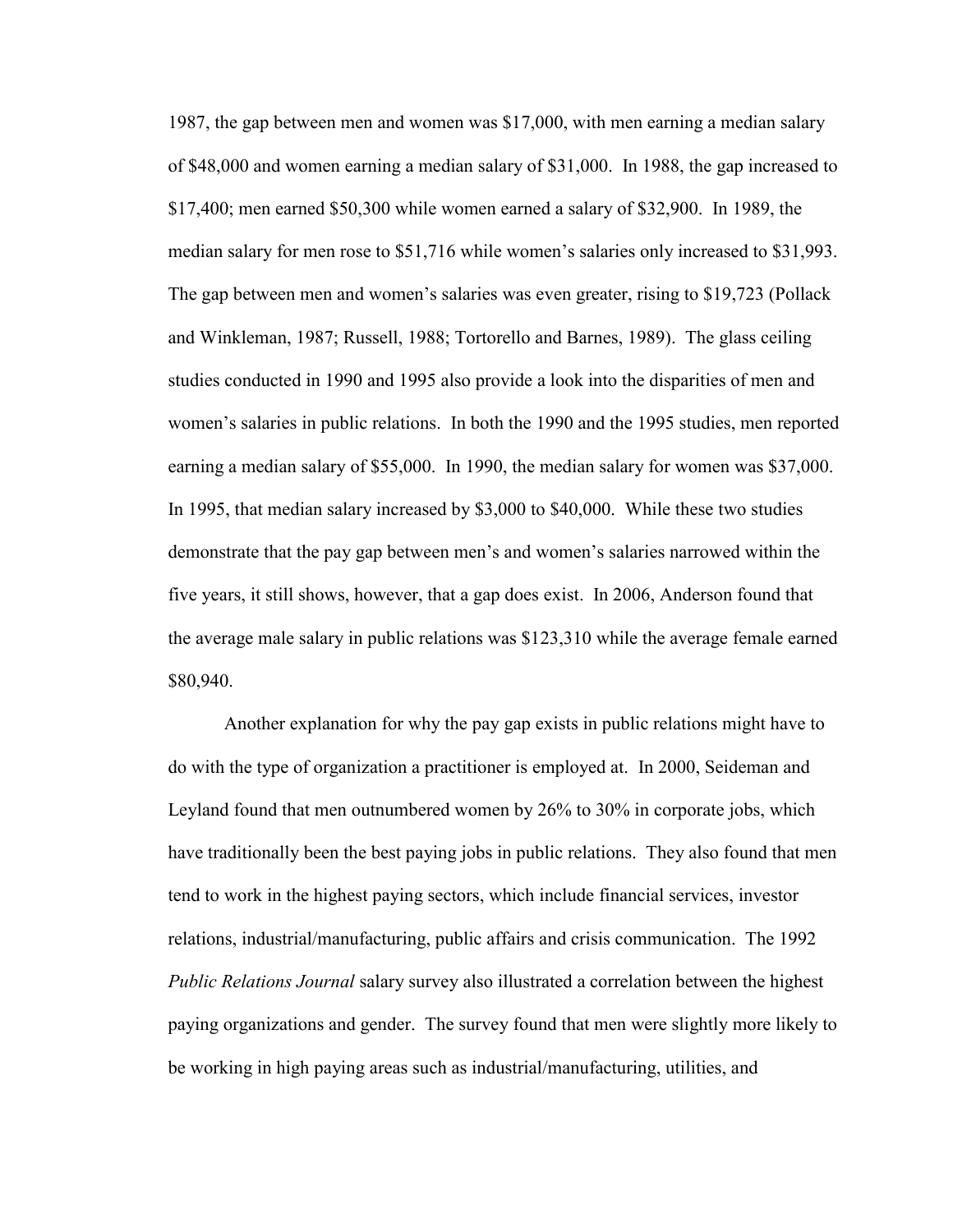scientific/technical. The women in the sample were more likely to be working in lower paying areas such as nonprofit/museum, religious/charitable, and miscellaneous services. Very similar results were found in the *PRSA/IABC Salary Survey 2000*. In the *Handbook of Public Relations,* Elizabeth Toth states that other studies suggest that femaledomination of public relations adds to the devaluing of the field (Toth, 2001). This could seemingly have an affect on the salaries women are earning within the field, as well as their chances for advancement. Adding to this notion, Grunig, Hon and Toth (2004), listed five explanations for the gender gap in compensation. These explanations included age, years of experience, type of organization in which the practitioner works, roles carried out and discrimination against women (Grunig, Hon and Toth, 2004). They noted that public relations was shifting toward younger, lower paid professionals and more women. They also stated that women were clustered in lower paying organizations and that they worked in less lucrative roles than men (2004).

### *Diversity and Public Relations*

Diversity is not a new idea to the workforce. It is an idea that has been debated, accepted and rejected throughout corporate America (Hon and Brunner, 2000). As quoted in Hon and Brunner, Feagin pointed out that if current trends continue, "the United States will become a country where European Americans are a statistical minority by the middle of the  $21<sup>st</sup>$  century. By 2055 or 2060, the majority of all people will be…Latino, Black and Asian (Arndorfer, 1996, p. 6A). Some theorists have incorporated the dimensions of diversity into the concept of requisite variety (Weick, 1979). The concept of requisite variety simply states that organizations are most effective when they are diverse enough to deal with and capitalize on the diversity in their external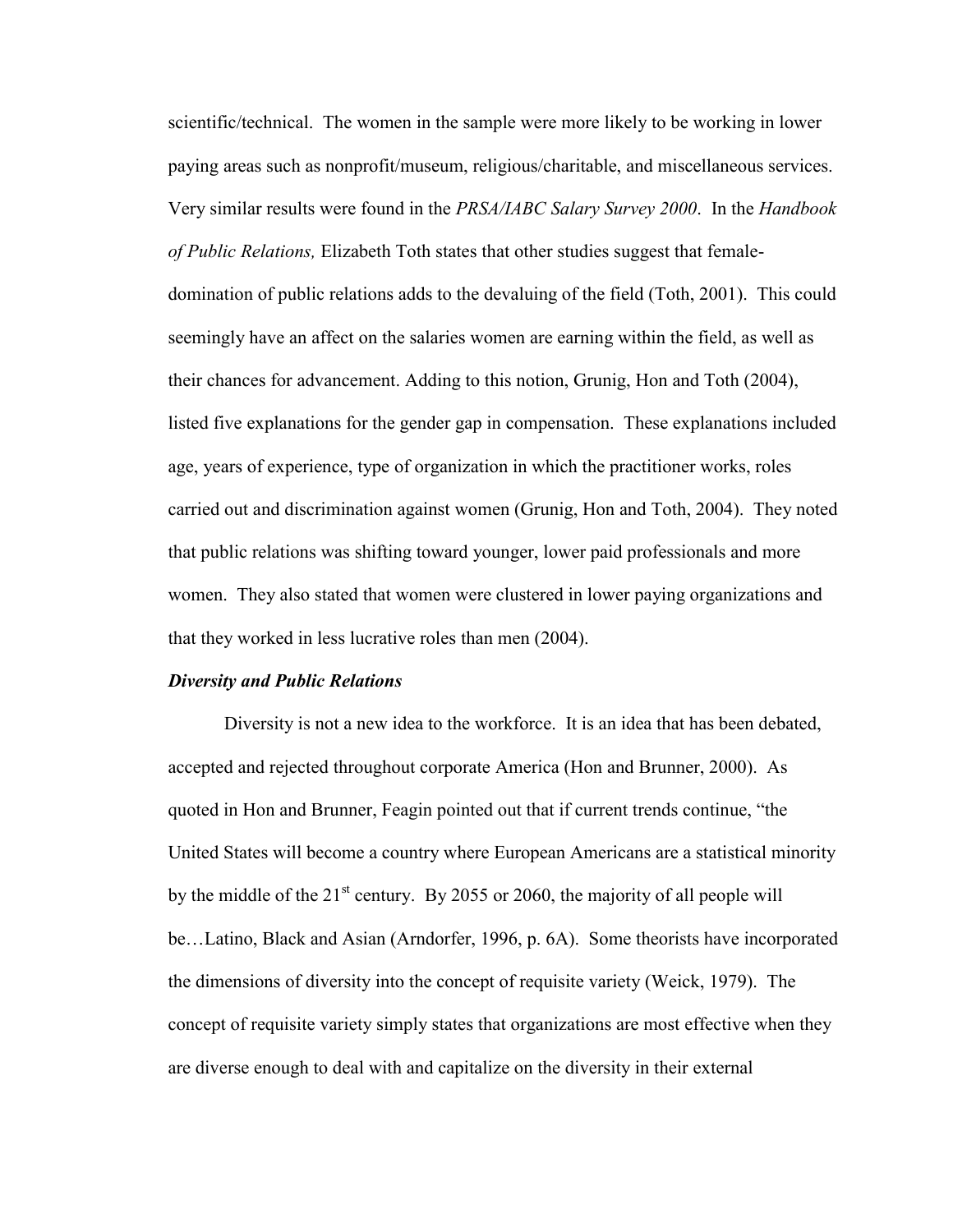environments. Weick states, "It's because of requisite variety that organizations have to be preoccupied with keeping sufficient diversity inside the organizations to sense accurately the variety present in ecological changes outside it" (Weick, 1979, p.188).

Hon and Brunner (2000) state that practitioners from different backgrounds are more likely to bring distinctive and broader perspectives to public relations planning and implementation and also help to eliminate the process of groupthink. As audiences become more diverse and more international, it is important for PR agencies and departments to be composed of individuals that are members of diverse groups or who can communicate effectively with diverse publics (Hon and Brunner, 2000). In a PRSA Issues Paper, Debra Miller explains that communicators who are uncomfortable with conducting business across cultural lines will be at an extreme disadvantage (Miller, 1991). Miller also stated that well trained, culturally sensitive communicators will be extremely valuable to organizations.

#### *African Americans in the Work force and Management*

According to the 2000 U.S. Census, 63.9% of the African American population was a part of the American labor force. The percentage of African Americans holding management or professional positions was 33% (U.S. Census Bureau, 2000). Jones wrote in 1986 that the Bureau of Labor Statistics had reported an increase in minority managers from 3.6% to 5.2% between 1977 and 1982. In the book *Ensuring Minority Success In Corporate Management*, DiTomaso and Thompson stated that in 1980, Blacks made up only 4.7% of the executive, administrative, and managerial workforce although they made up 12% of the population (1988). In the same book, DiTomaso, Thomas and Blake report that 93% of the companies they studied reported that less than 12% of their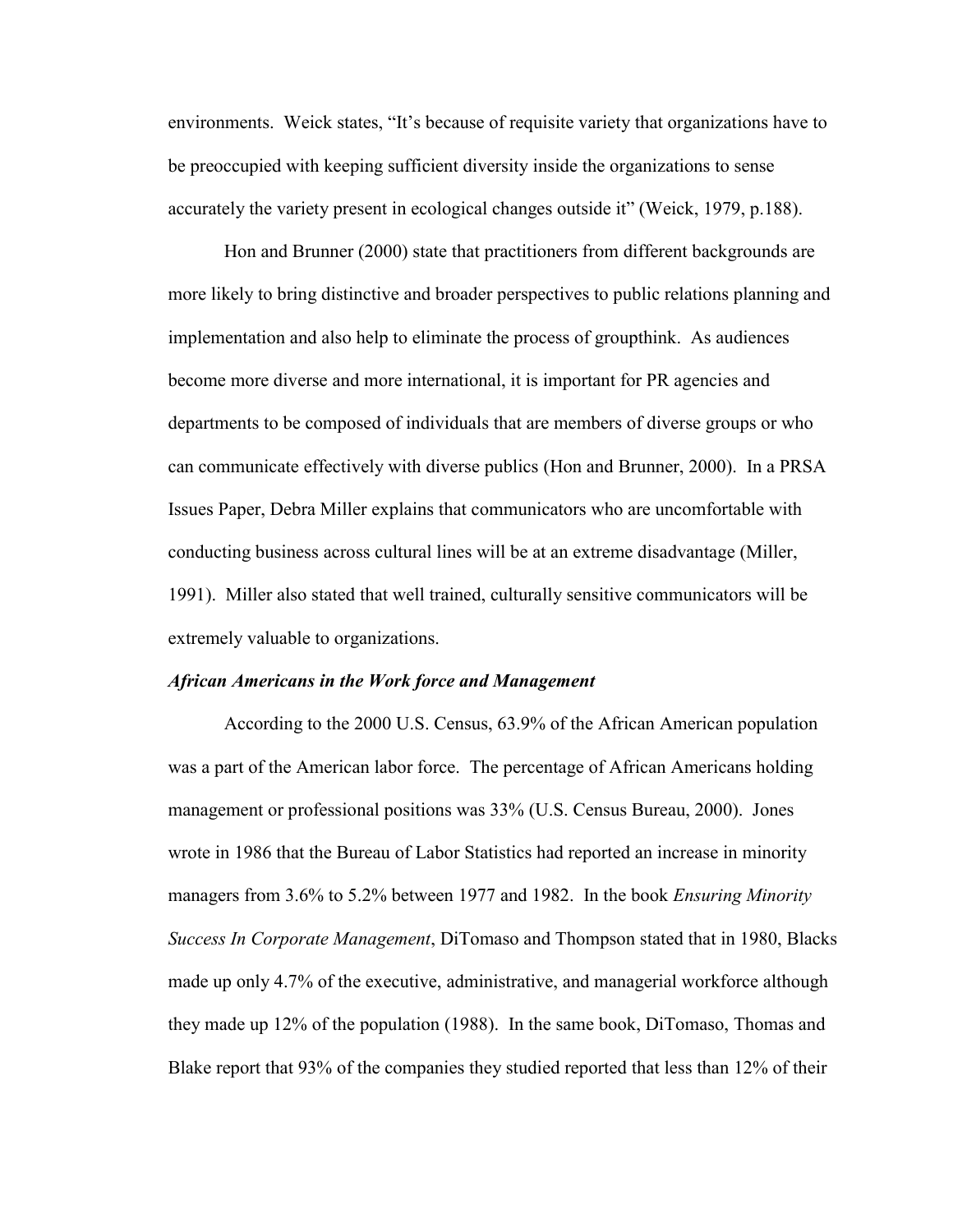managers were Black (1988). They also found that minority managers felt that one of the reasons that they had been excluded from top management was because they had been discriminated against. A second explanation that they gave for the exclusion of the African Americans they studied is that African Americans were excluded from social and political networks that could have given them information and resources for moving upward. While reviewing the literature about African Americans in management, it was interesting that there was not as much as expected. Most of the literature dealt with racism and included self-help books for African Americans in the business world.

### *African Americans in Public Relations*

African Americans are no strangers to public relations. In 1994, a *Businessweek* article named public relations one of the fastest growing industries for African Americans. While this might be a promising field for African Americans, there is evidence that suggests that African Americans face the same adversities as women did (and in some cases still do) in public relations (Zerbinos and Clanton, 1993; Hon and Brunner, 2000; Pompper, 2004; Pompper, 2005). Some studies conducted on African Americans point out that African Americans in public relations feel overlooked, trapped and neglected in their positions (Mallette, 1995; Tillery-Larkin, 1999). Trapping of African Americans generally takes five forms in public relations: (a) being hired to work on primarily race-related projects, (b) being hired into a stereotypical position for an African American, (c) being hired to fill a quota, (d) being restricted from advancing to higher positions in an organization, and/or (e) being restricted from functionary positions with real decision-making power (Kern-Foxworth, 1989a; Mallette, 1995).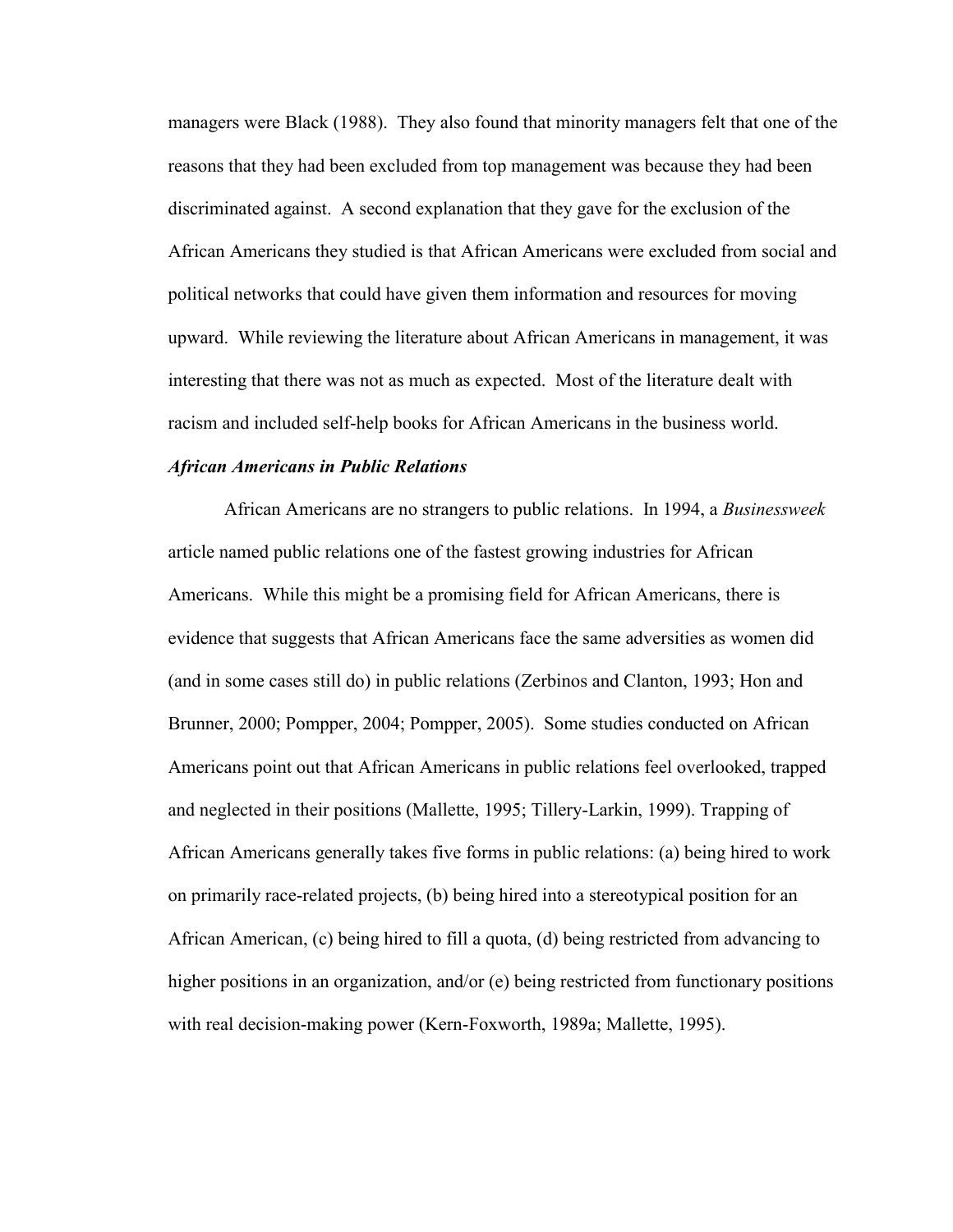In 1995, Mallette found that African Americans in public relations are usually pigeonholed, which refers to the trapping of or limiting of an individual into a specific category (Tillery-Larkin, 1999), and find themselves serving in the role of practitioner. However, within these roles, since they are African American, they usually only get to work with African American or other minority clients. They also serve the role as "cultural interpreter" and are sought after for advice and counseling with minority clients and publics. African Americans who find themselves in these positions also find that they usually are not permitted to work with other clients that are non-minority or on campaigns that do not deal with minority issues. Layton suggests that public relations agencies are uneasy about matching people of color with white clients and that the public relations profession has a long way to go to lose its nickname as "the last of the lily-white professions‖ (Layton, 1980). In a survey of 140 public relations practitioners, Zerbinos and Clanton reported that forty-four percent of the ethnic minority respondents stated that they were denied access to a client because of their (the respondents') race (1993). The study did not indicate whether non-minorities were denied access to work with minority clients or publics. It has also been suggested that once African Americans demonstrate their ability to work on race-based projects they have trouble crossing over to mainstream projects and are continually hired to communicate exclusively with African American publics (Kern-Foxworth, 1989a).

African Americans are sometimes looked at as being better suited for particular public relations jobs rather than other jobs. For example, Kern-Foxworth states that African Americans are usually in more "stereotypical jobs" such as urban affairs or community relations (1989a). Kern-Foxworth also asserts in her 1989 study that African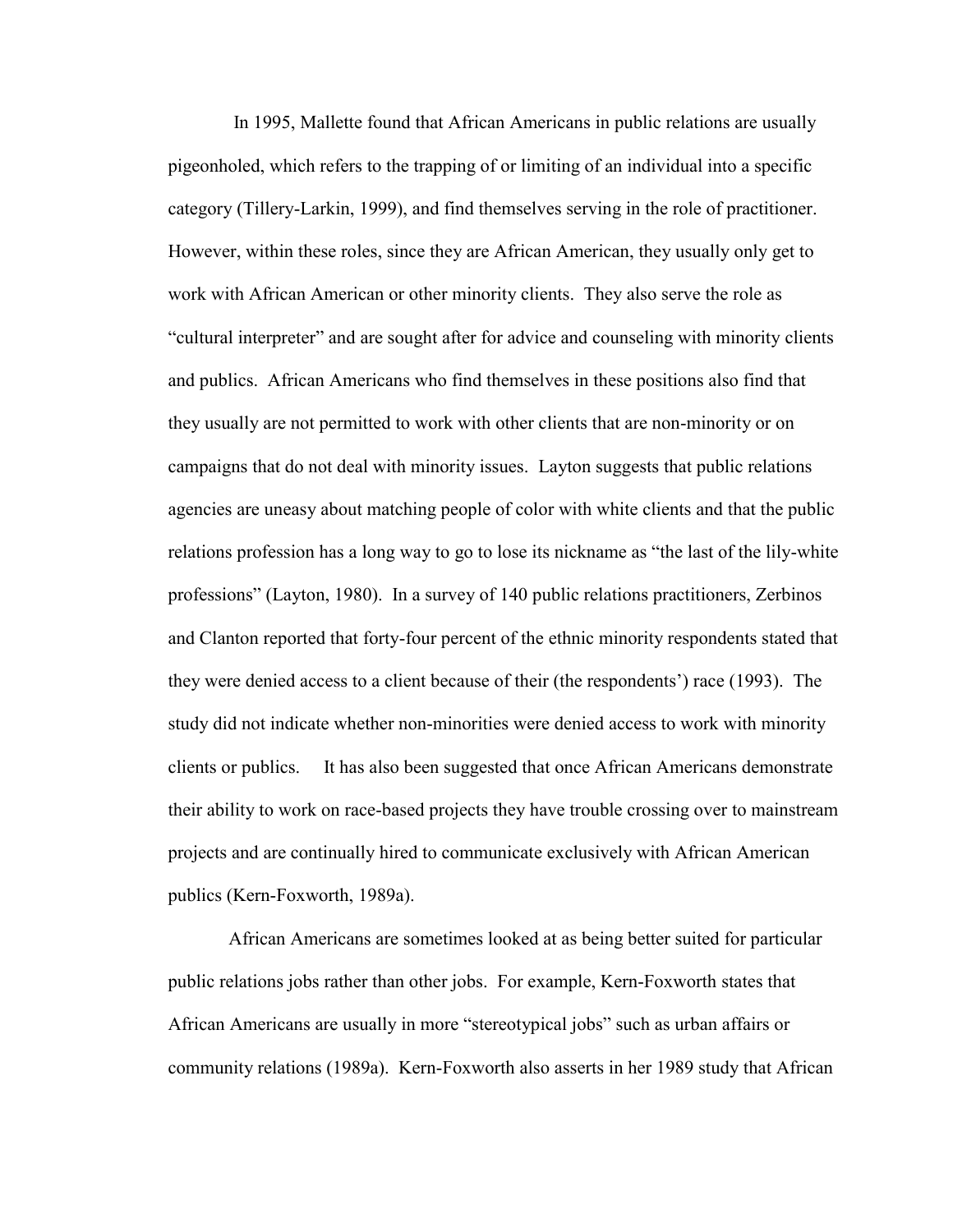Americans are frequently chosen for these positions because the publics with which the organization wishes to communicate are primarily African American or economically poor Americans. She notes that there is an assumption that African American practitioners will be better able to communicate with these specific publics because of commonalities of race, culture, and possibly economic status (1989a).

It is sometimes common for African Americans to feel that they have been hired by an organization to satisfy numbers. To illustrate this, Hill and Farrell found that African American public relations practitioners felt that their talents and abilities were not being used (1988). Many of them, as stated before, were working on race-based projects, or not working on the mainstream campaigns within the organization. This ultimately led to a feeling of marginalization, which can have an effect on how African Americans perceived their jobs (Hill and Farrell, 1988). Many of the African Americans in the study expressed that they thought that their organization was trying to limit their visibility unless they wanted to showcase the one or few African American employees (Hill and Farrell, 1988).

Many of the studies conducted on African Americans state that African Americans experience limited mobility on the job as well as exclusion from managerial positions (Hill and Farrell, 1988; Kern-Foxworth, 1989a; Kern-Foxworth, 1989b, Mallette, 1995, Zerbinos and Clanton, 1993). Many of the African American practitioners researched in the aforementioned studies express their fear of being trapped in the same position forever or for longer than their Caucasian-American counterparts. When African Americans become locked into entry-level or low-level positions, it becomes particularly difficult for them to for them to gain positions of power within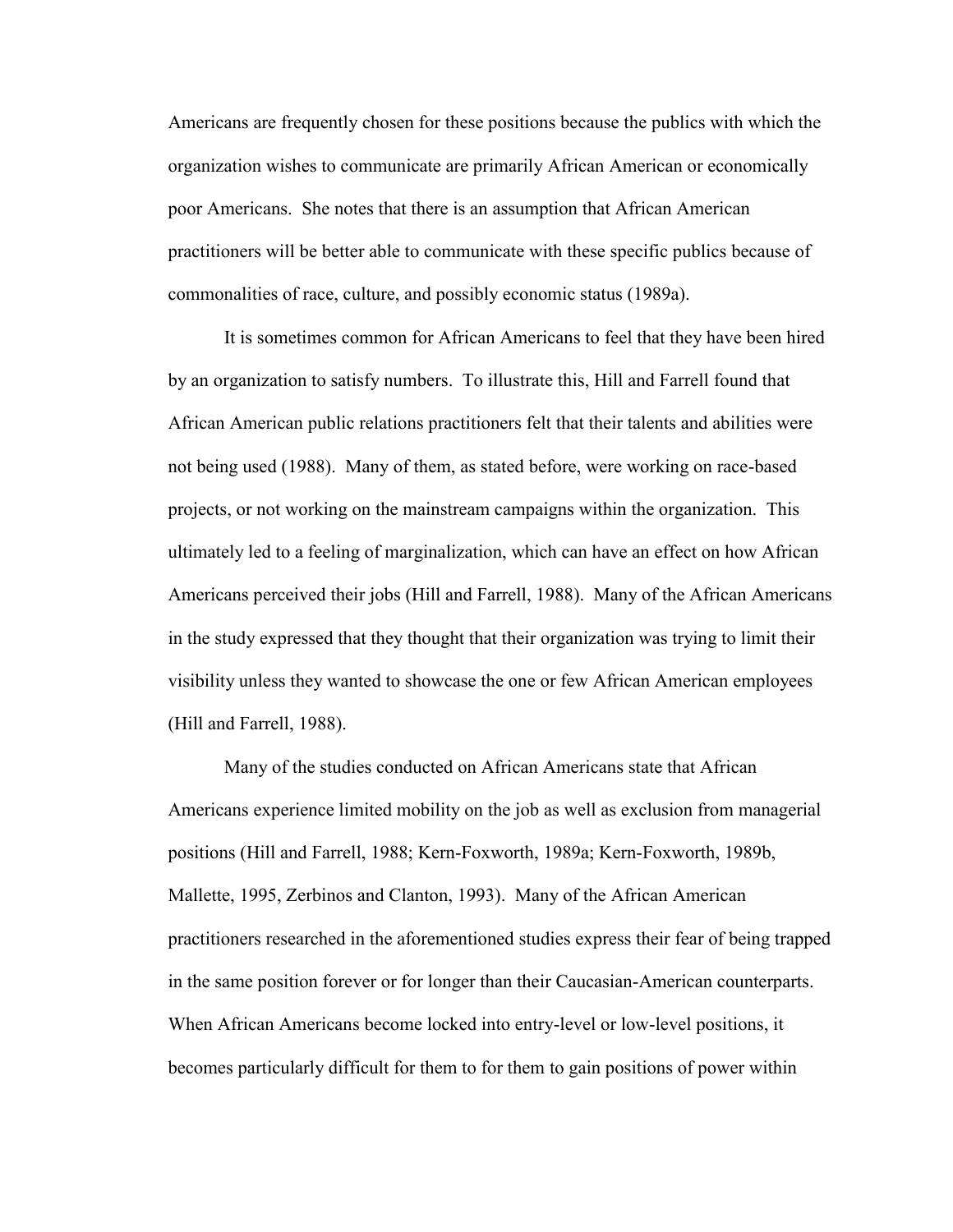organizations, public relations in particular (Tillery-Larkin, 1999). In 1993, Zerbinos and Clanton reported that more than half of their respondents felt they were denied promotion during their careers because of their race (1993). These studies paint a picture that show African Americans being left behind and excluded from the management scene. Pompper (2004) suggests that the public relations literature has fallen short in terms of accounting for ethnic diversity. She states "Moreover, public relations researchers tend to operationalize minorities as one homogenous group (multicultural) and findings may be limited by almost exclusive reliance on the survey method" (Pompper, 2004, 275-276). This is an indication that further research on the status of African Americans in public relations needs to include them as one singular ethnic group and also incorporate other methods of collecting data.

Salary is another important issue that African Americans struggle with in the workplace. Broom and Dozier wrote, "The most obvious indicator of professional standing is salary. Even though this measure is confronted by many other factors, we use it as the primary indicator of management or client perceptions of practitioners professional contributions and importance" (Broom and Dozier, 1986). While little research has been done on the salaries of African Americans in public relations in comparison to their Caucasian-American colleagues, Marilyn Kern-Foxworth (1989a) found that minority middle-level public relations managers were making about \$15,983 less annually than their white counterparts. Zerbinos and Clanton found that of the minority practitioners who responded to their questionnaire, the annual salary range for the male respondents was \$50,000-59,000 and for the females, \$30,000-39,000 (Zerbinos and Clanton 1993). While these studies give us a brief look into the salaries of African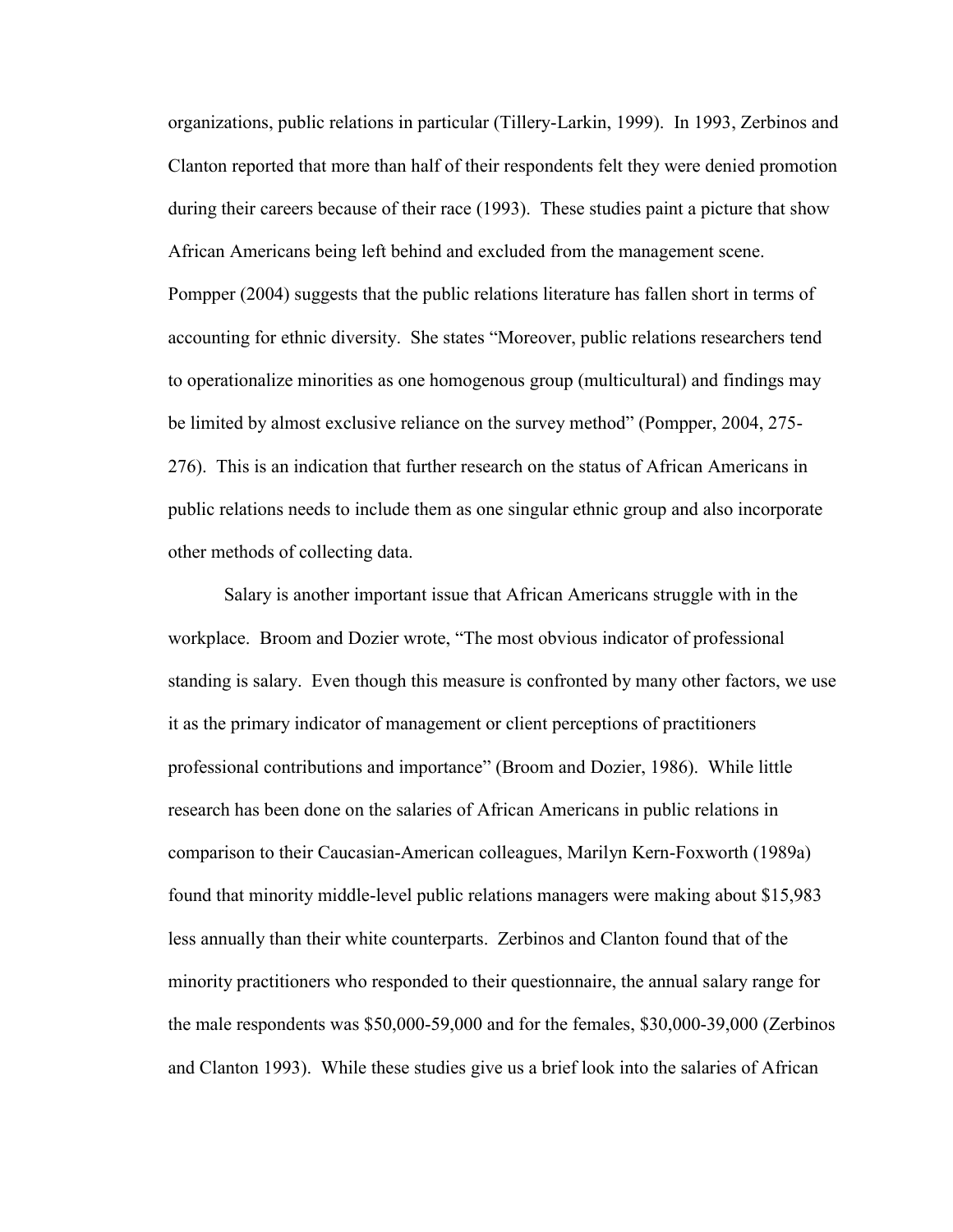Americans in public relations, they are still not enough to provide in-depth insight into the salaries that African Americans are earning and how these salaries compare to others in the field. The public relations industry has fallen short in providing this information, and not enough research has been conducted to determine these factors. In order for the issue of salary gap by race to be examined and discussed, there must be evidence of this existence. In support of this Kern-Foxworth et. al write "Data collection that documents" salaries of Black men and women in public relations should offer another method of comparing the status of Blacks in public relations to others" (Kern-Foxworth et. al, 1994).

While African Americans have been overlooked and marginalized within the profession, there have been very successful African American public relations pioneers that have opened up doors for other African Americans while making significant contributions to the field. Joseph Varney Baker became the first African American practitioner to gain nationwide exposure through obtaining accounts with major corporations when he left his job as the editor of the *Philadelphia Tribune* (Kern-Foxworth, 2001). He became the public relations consultant for the Pennsylvania Railroad Company. Over a decade later, Barbara Harris became the first woman of color to handle major corporate public relations accounts after beginning her career at Joseph V. Baker and Associates, and was eventually appointed president of the firm (Kern-Foxworth, 2001). Another prolific figure in public relations, D. Parke Gibson organized the first meeting of the American Association of Minority Consultants—which consisted of 25 independently Black-owned public relations, advertising and marketing agencies (Kern-Foxworth, 2001). PRSA has also named an award after Mr. Gibson, which is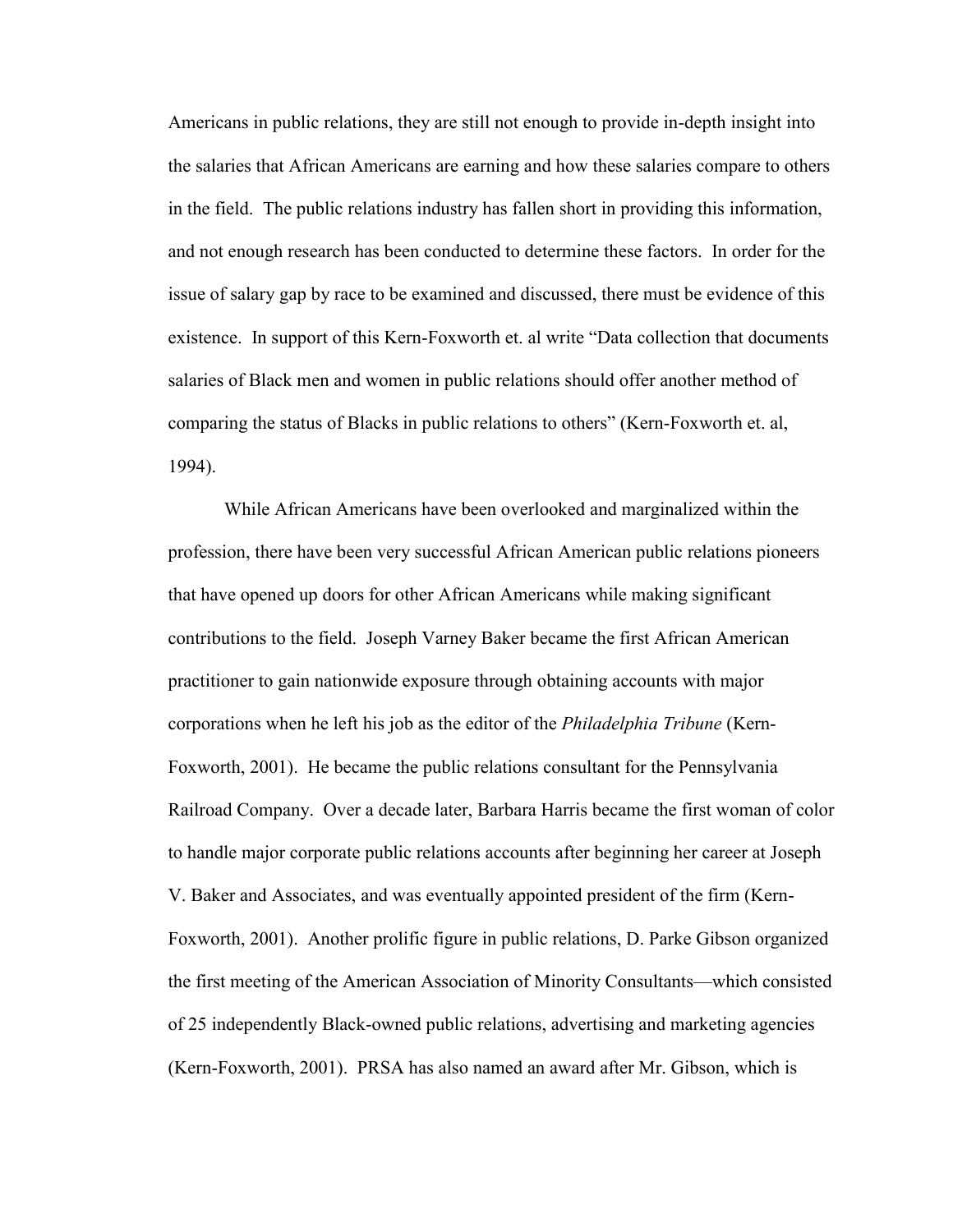given to practitioners who demonstrate outstanding practice in the area of multicultural communication. Kern-Foxworth (2001) also details information about Frank M. Seymour, whose agency became the first multi-ethnic agency to win a Silver Anvil award from PRSA in 1954. In 1980, Inez Kaiser became the first African American female to open a public relations firm with national accounts and seven years later, Ruby Miller was the first woman of color elected to the PRSA National Board of Directors (Kern-Foxworth, 2001).

### *African American Women in Institutions of Higher Education*

Empirical research concentrating on the experiences of African Americans teaching public relations education is very scarce. While there are few studies that focus on the African American experience in higher education, as of yet, none of these studies include the experiences of African American men. While African American men have practically been ignored, Dates and Stroman (1997) acknowledge, "it is clear that communication researchers have devoted little attention to African American women and communications" (p. 247; Tindall, 2002, p. 3). This statement reinforces the notion that there exists a lack of research detailing the African American experience within the field. This is especially true for African American academicians. Most of the public relations research concerning Black women has been focused on practitioners rather than educators, as demonstrated earlier in this literature review in the sections entitled *Diversity and Public Relations* and *African Americans and Public Relations*.

According to the U.S. Census Bureau (2002), minority women make up four percent of full-time faculty in the nation (Tindall 2002). Gregory (1995) and Alfred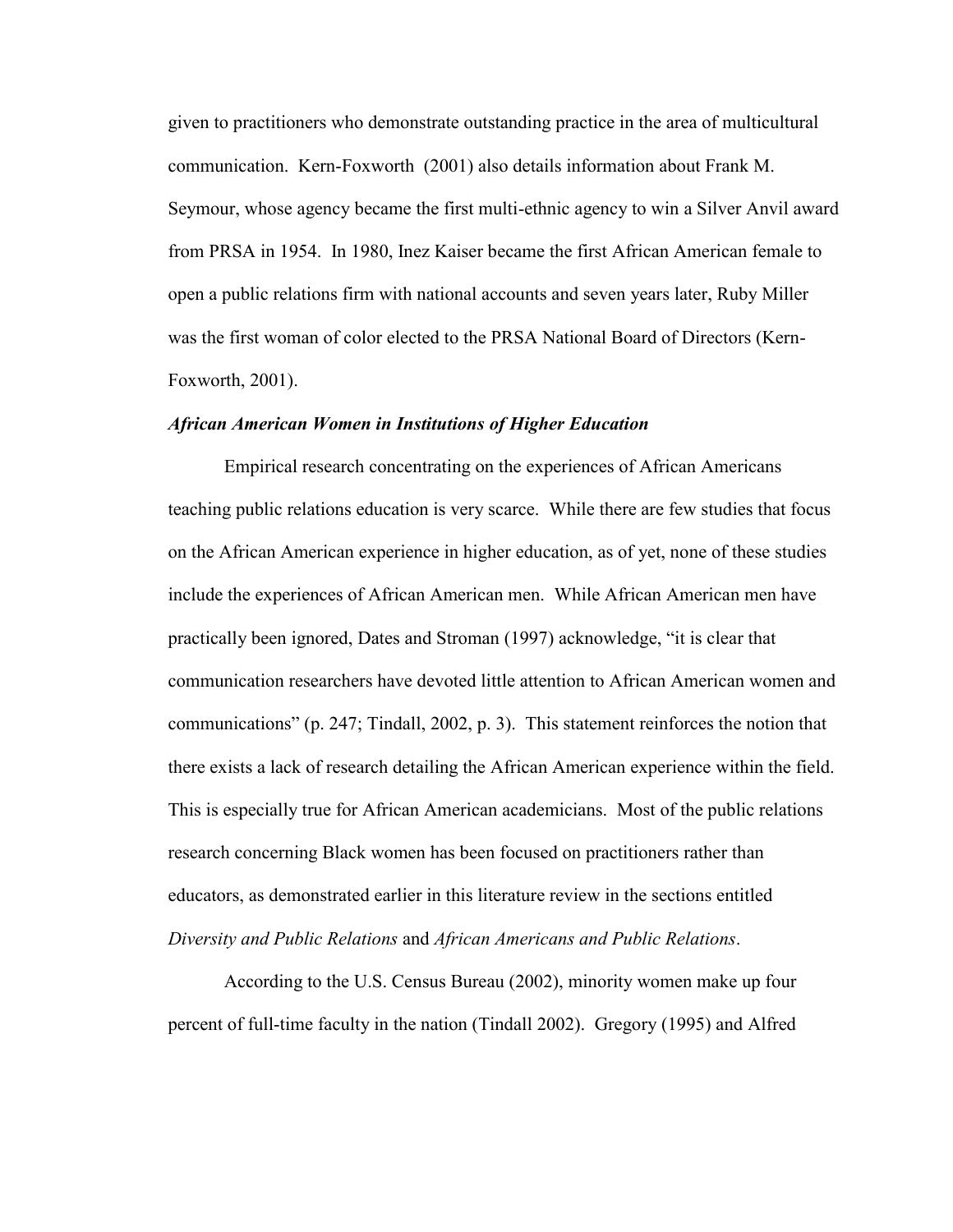(2001) noted that the majority of Black female faculty members are located at HBCUs, leaving only 1.2 percent of Black female educators at predominantly White institutions.

When examining the roles of African Americans in public relations, most of the roles of these practitioners can be viewed as "tactical" rather than "managerial." The same roles can be transferred to the sector of academia. Men and women of color are burdened disproportionately from high expectations of service within their departments (Turner and Meyers, 2000). In 1995, Gregory noted that in comparison to White male professors, Black female professors teach more classes, advise more students and participate in more committee work. These intense commitments to service leave less time to devote to research and places different demands on them than those of White faculty members (Turner and Meyers, 2000). These service demands result in the value of their work being "trivialized and overlooked by members of their departments and colleges" (Tindall, 2002, p. 8). In the same study, Tindall found that African American public relations professors "were invested in their students and colleagues on several levels of interaction and made meaning of their roles as a faculty member through several different lenses" (p. 15). These roles taken on by African Americans in higher education are the same roles used in the practitioner side: technical and managerial.

In their study of women in higher education public relations, Weaver-Lariscy, Cameron and Sweep (1994) said that "female public relations officers are most likely to occupy what we call the *conscience of the organization* role, whereas their male counterparts characterize a *dominant insider* position. They characterized the *conscience of the organization* role as having "concern with social issues and the organization" (p. 137). The *dominant insider* role was characterized as "an insider with access to all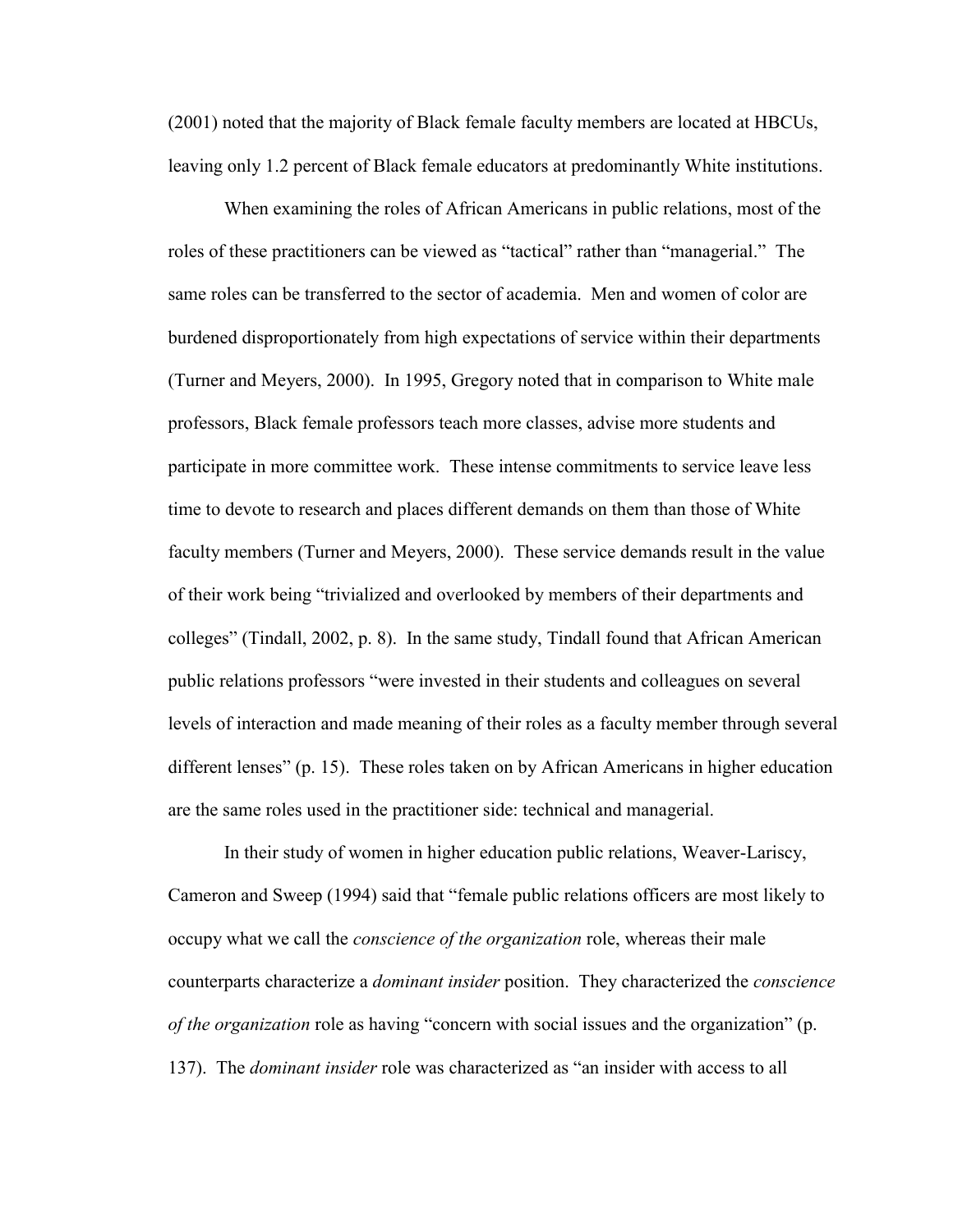information and the authority to argue... which favors competition and advancement" (p. 137). The *conscience of the organization* role can be most closely associated with the ―technical‖ role in public relations practice and the *dominant insider* role is best related to the "managerial" role. While this study did not focus on African Americans in public relations higher education, these defined roles can still be used to analyze the roles that Blacks teaching public relations curriculum do have at their respective institutions.

After a review of the literature concerning African Americans in public relations, the following research questions and hypotheses have been developed:

RQ1: What do African American women see as their role in higher education?

RQ2: How do African American women in higher education view their interactions with students?

RQ3: What led these women to make the decision to teach instead of practice public relations?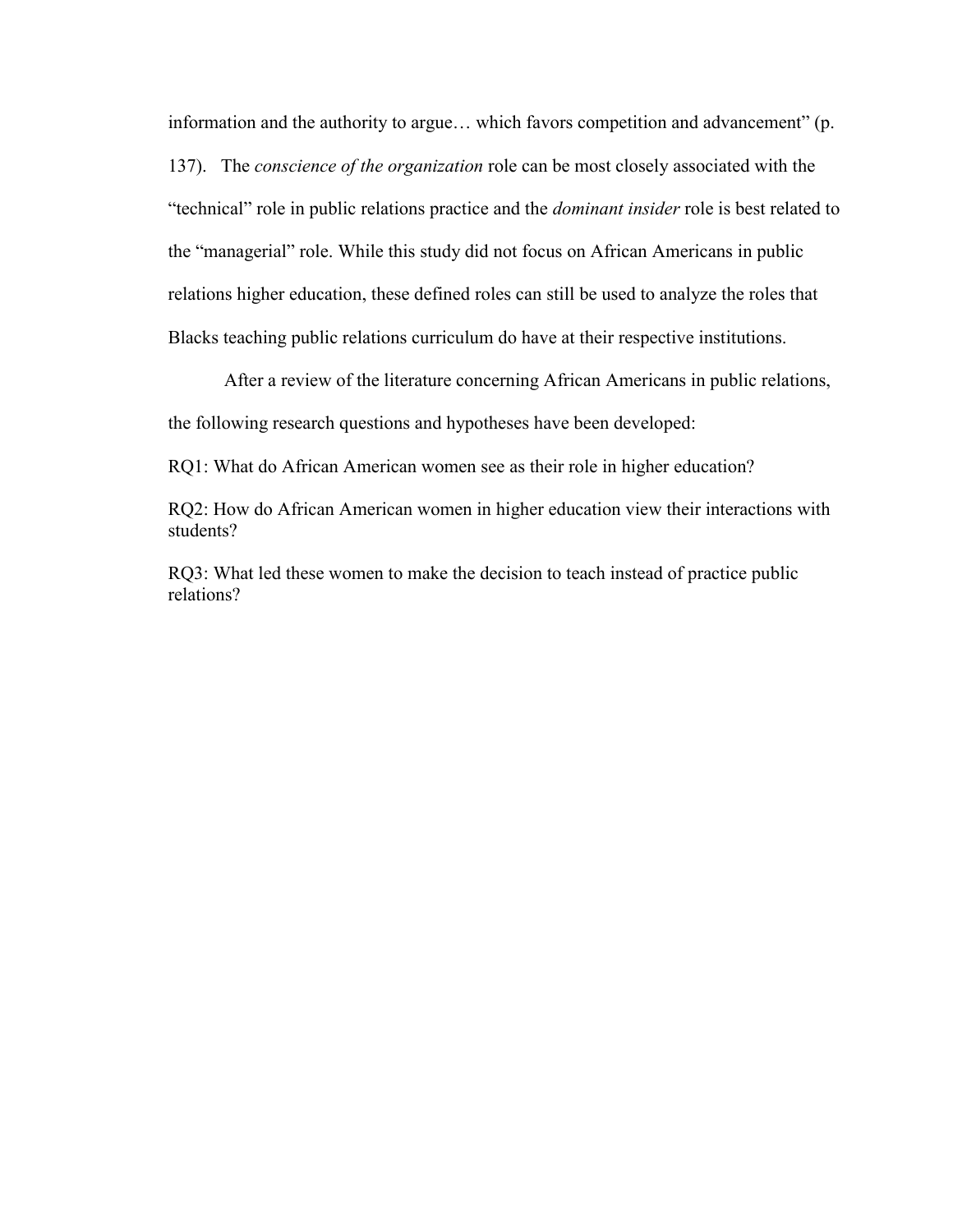#### **Method**

The participants who were chosen for participation in the study were African American female educators teaching at accredited colleges or universities with public relations programs. Participants were recruited using the snowball sampling technique. A professor of public relations assisted in compiling a list of initial contacts, who in turn provided names of other potential participants. Profiles of professors within the public relations departments at the colleges and universities were examined and those who met the requirements for participation (African American woman teaching public relations curriculum at an institution of higher education) were contacted. Participants were initially contacted by phone or email and made aware of the objective of the study. Eleven women agreed to participate. Two of the 11 women taught at a Historically Black Colleges or Universities (HBCU) and the other nine taught at majority-served universities. The universities were located within various states throughout the country, from Washington State to Maryland.

In-depth interviews were conducted with the participants via telephone. This was due to the various locations of the participants. In their methodology, Hon and Brunner (2000) reported, "Although telephone interviewing can reduce rapport, it does provide the advantage of being able to reach a more geographically diverse group of respondents" (p. 317). The ability to not read nonverbal cues and missing out on the opportunity to meet the participants are weaknesses of telephone interviewing as well (Rubin and Rubin, 1995).

The interviews were semi-structured in nature. This type of interview helped to provide the researcher with a more in-depth look into the attitudes and beliefs of the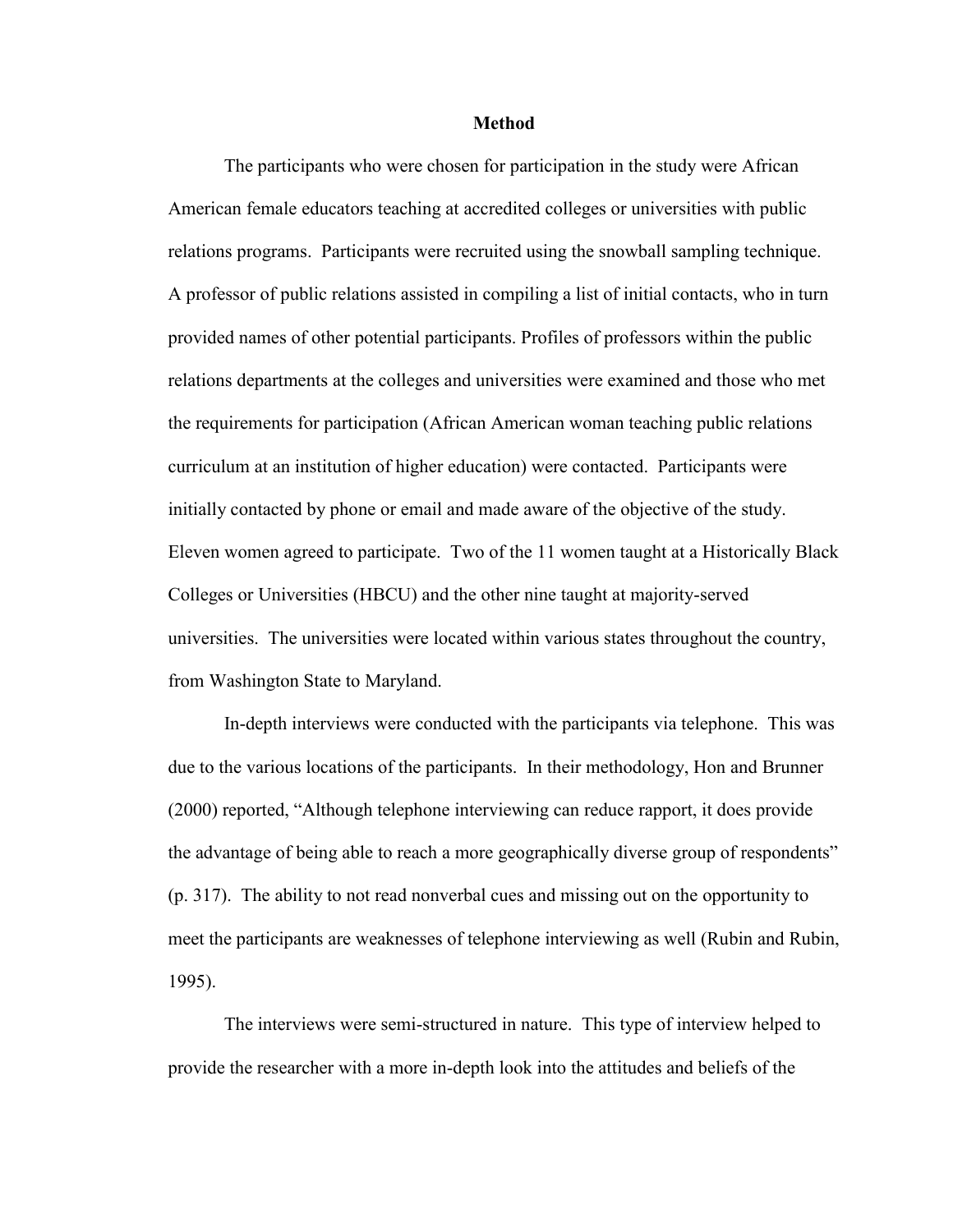subjects. The interviews were tape recorded in addition to the researcher taking typed notes during the interview to compare them with the recordings. Before the interview, participants were made aware of the purpose of the research and read a consent form.

After data collection, the interviews were transcribed and coded, using the open and axial coding (Curtin 1999).

The interview schedule is attached as Appendix A.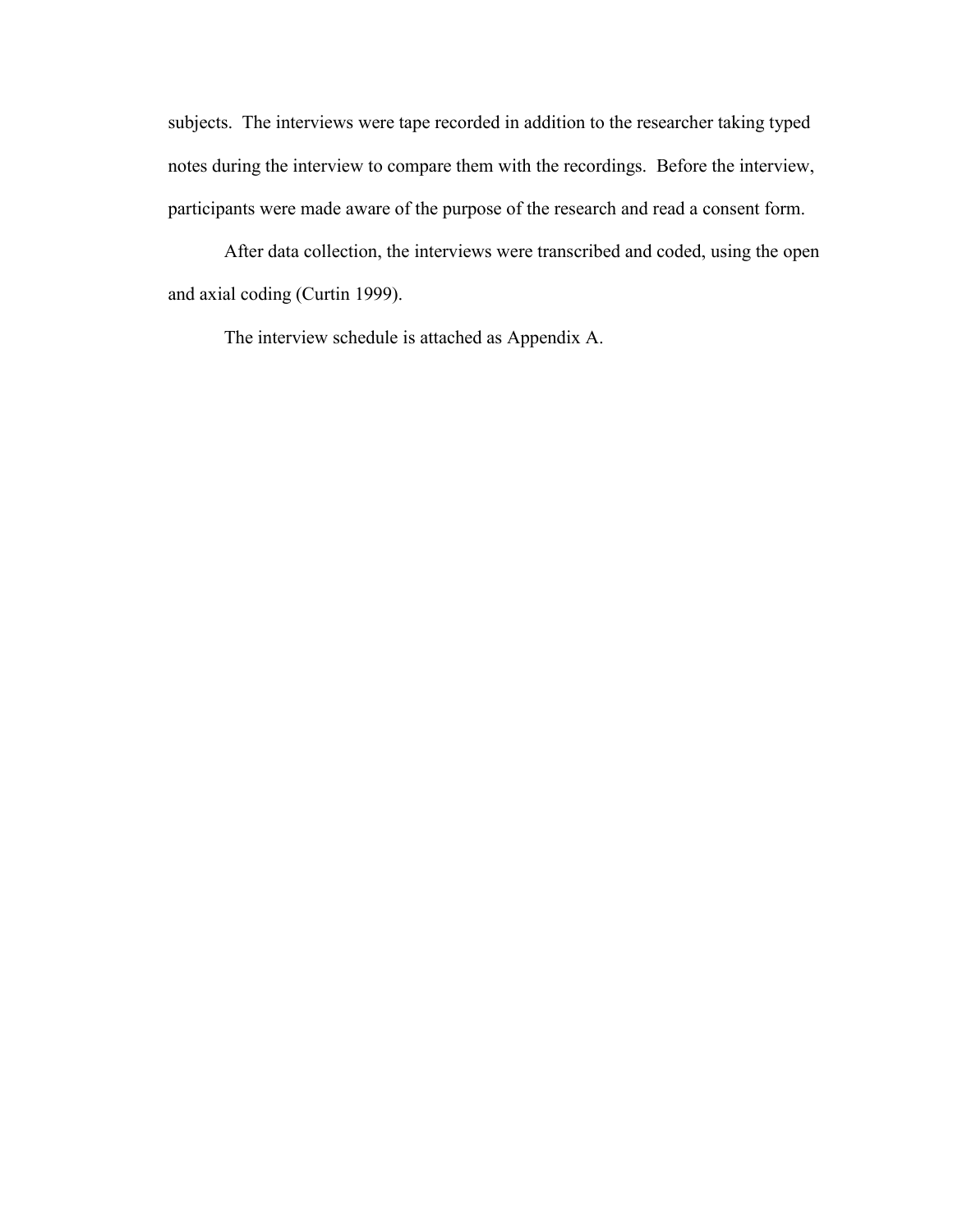## **Results**

This study was designed to gain insight about the roles of African American female academics of public relations through exploring their experiences in higher education. The findings indicated how African American women in the public relations academy view their roles as educators. Below is a chart that outlines the demographics of the participants:

| <b>PARTICIPANT</b> | <b>YEARS TEACHING</b> | <b>RANK</b>         | <b>INSTITUTION SIZE</b> |
|--------------------|-----------------------|---------------------|-------------------------|
| A                  | 14                    | Associate professor | 24,352                  |
| B                  | 7                     | Assistant professor | 6,000                   |
|                    | 5                     | Assistant professor | 21,000                  |
| D                  | 9                     | Instructional staff | 1,000                   |
| E                  | 5                     | Assistant professor | 16,841                  |
| F                  | 13                    | Assistant professor | 44,406                  |
| G                  | 34                    | Professor           | 27,488                  |
| н                  | 6                     | Assistant professor | 25,923                  |
|                    | 19                    | Associate professor | 47,361                  |
|                    |                       | (tenure)            |                         |
|                    | 15                    | Associate professor | 8,696                   |
| К                  | 6                     | Assistant professor | 11,500                  |

*Figure 4.1- Participant Demographics*

*Research question 1: What do African American women see as their role in higher education?* 

The main focus of these academics is to be educators of public relations for students interested in becoming a part of this competitive field. These professors were committed to providing their students with the best educational experience possible by remaining relevant and updated in the field. One of the professors elaborated on this thought by noting that she did consulting work in her previous teaching job and also does consulting work in her current position as a professor: "When I was in City X I did consulting work and here I've done a little bit. I'm really big on being relevant in the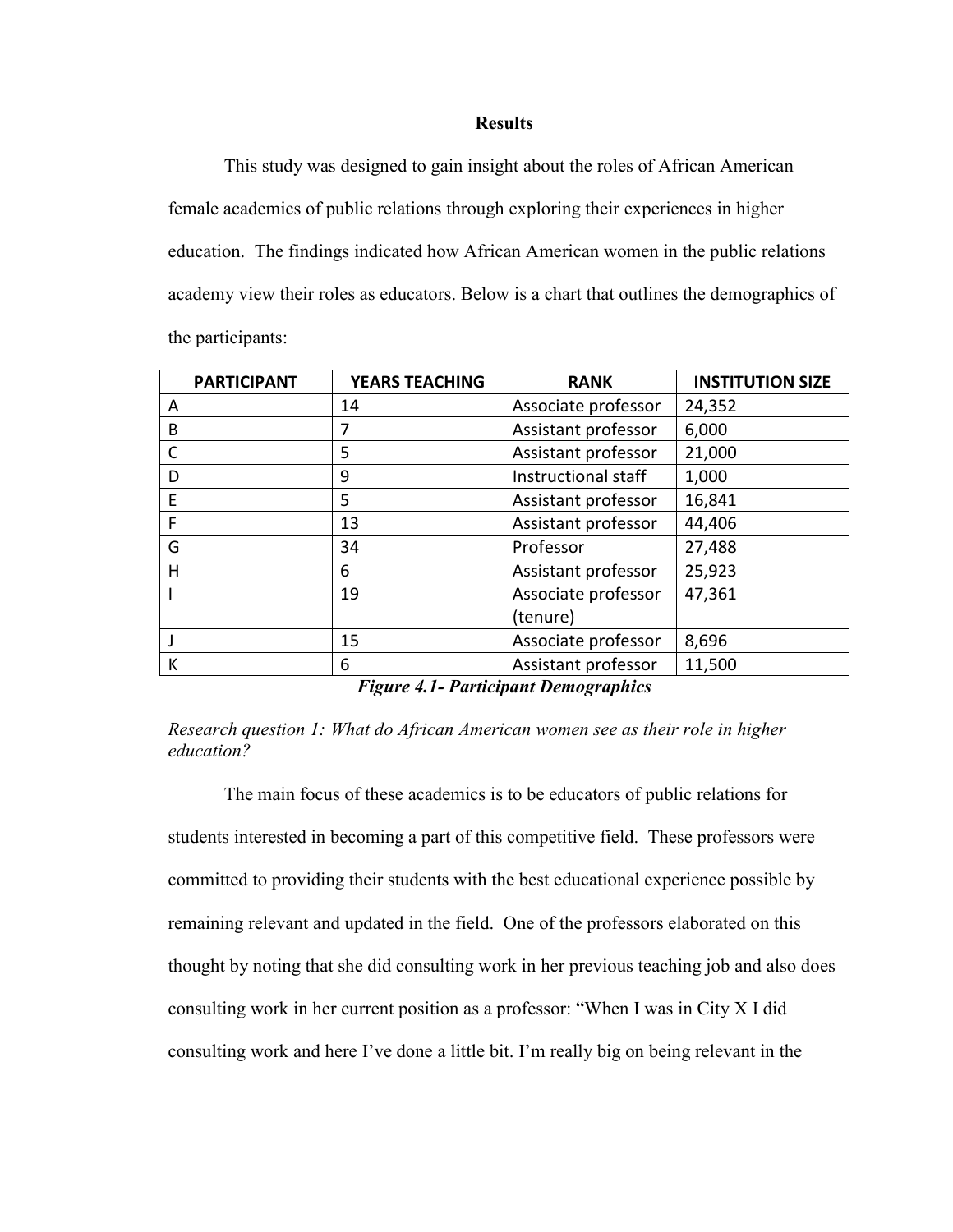classroom. I can't not talk about something that is current" (June  $11, 2009$ ). The

professors were also able to give their students thorough, hands-on experience that will

translate to their effectiveness outside of the classroom. One professor attested to this by

stating: "Because we live in City X and we have so many PR professionals here, I like to

make sure we have a lot of guest speakers and students visiting professionals" (May 28,

2009). These women were passionate about the success of their students and preparing

them for the workplace. To demonstrate this passion, one of the professors stated that

she makes her students work hard in her classroom:

I teach them like I am preparing them to go to work. I treat the classroom like a business. I'm very strict about things being on time and perfection in the assignments, which is what they will see in the industry. I teach them as adults and like it's the business world (April 4, 2009).

According to one of the participants, public relations is an interactive field and the

students need to be prepared for their future careers:

I see my students as scholars, as future PR professionals. The minute I walk in the door I treat them as such. I expect certain things from them. In the PR world, deadlines are important. I don't accept late work at all. On the flip side, I play up organizational communication and communication theory themes. I really like my students to work in teams. I think that's very important because in the PR world we work on teams (April 13, 2009).

In addition to being student-focused, the academics were dedicated to remaining

as much a part of the field as possible through practice in addition to teaching and by

staying on top of trends and current topics. By engaging in practice, not only do they

view themselves as being professionals, but also as providing their students with the best

information and knowledge possible because they made the decision to remain a part of

the practical side of the field. These women feel that they have a responsibility to be as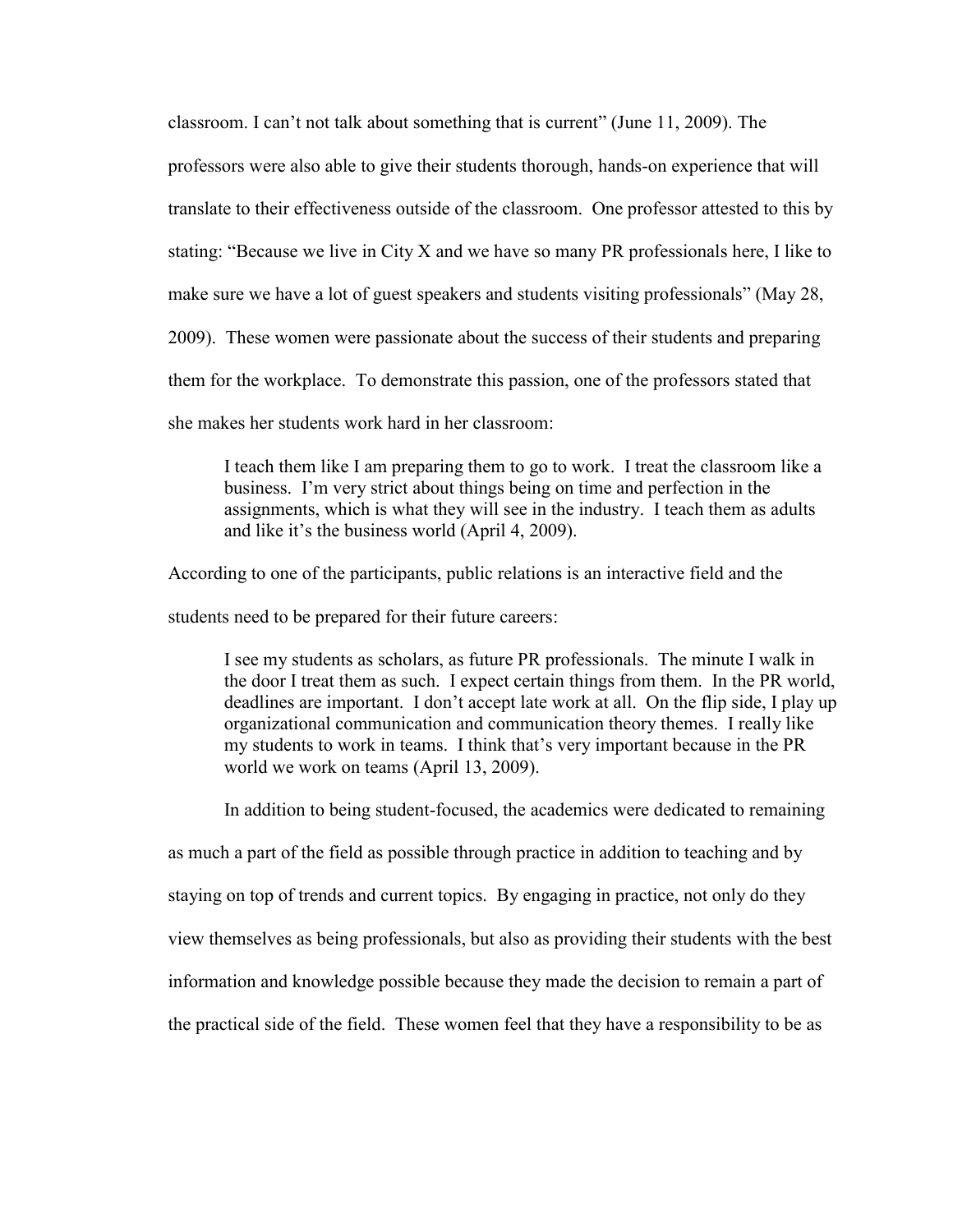much of a resource as they possibly can for the students they are preparing. To illustrate this point, one of the professors had this to say:

Being a publicist, it's always important to keep your ear to the streets. It's best to keep up with trends. I need to know what's going on, which helps to better serve my clients. My students relate better to me because I know what's going on in the world. I'm going through the same experiences that they are going through. I quote hip-hop lyrics in class and it helps to get through to them. My classes are very interactive (April 13, 2009).

These 11 African American professors are serving in the dual role of being public

relations educators and professionals.

# *Research question 2: How do African American women in higher education view their interactions with students?*

From the transcripts of all 11 participants, the one thing that was most important in their roles as public relations professors was their interaction with their students. The women all shared a passion for providing their students with the best possible classroom experience to prepare them for their future careers in the public relations industry. All of the participants provided their students with hands on, "real world" experience, such as giving them the task of creating a public relations campaign for an organization and then executing the plan. The professors were determined to keep up with trends in the field of public relations and within society to be able to best relate to their students. One professor expressed this by noting that she was more interactive than other professors in her department and took the time to relate to her students:

I am a bit more interactive than some of my colleagues based on what my students say. I use a lot of humor, I tell a lot of jokes. I use a lot of pop culture references. I 'keep it real.' And when they start to complain I let them know that they need to suck it up and deal with it. I try to be more of real life, real situations towards them to let them know that they need to be about their business (June 23, 2009).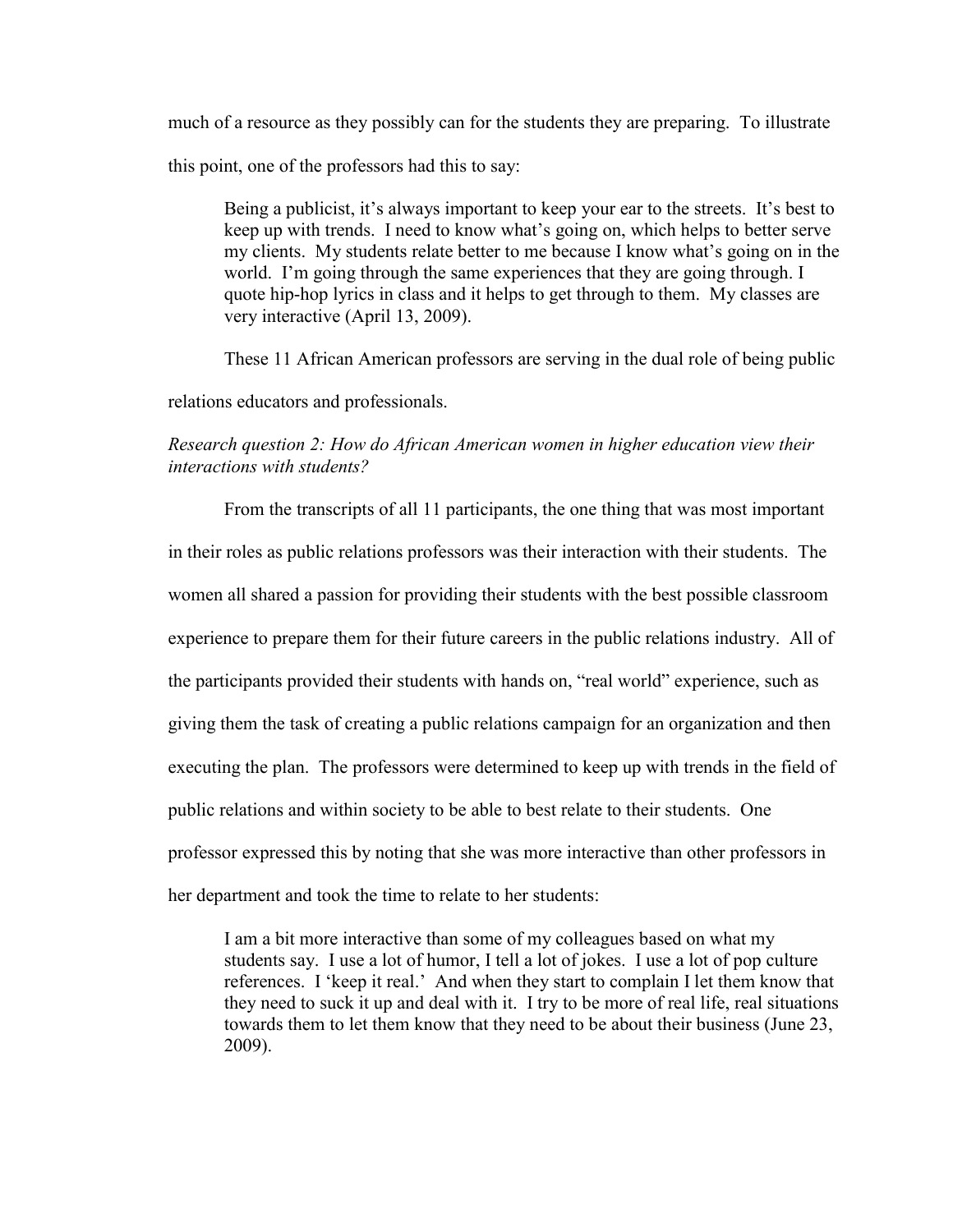This demonstrates that the professors wanted to be able to relate to their students and communicate to them relevant public relations knowledge in a manner that was easy to grasp and understand.

The women also wanted to provide their students with an enriching and enlightening experience by bringing diversity issues to the classroom and allowing their students to discuss them and become aware of their existence. According to one of the participants, practitioners and faculty of color can help not only their students relate to diversity but also clients and companies where they are employed:

I think we can definitely be the bridge in helping our companies and agencies and clients to understand how to not only communicate effectively to the African American audience but to also communicate to audiences of color in general. I think we can be that in the classroom and in textbooks as well (June 11, 2009).

## *Research question 3: What led these women to make the decision to teach instead of practice public relations?*

All of the interviewees had been active as practitioners in the field of public relations at one time or another but made the decision to teach instead of practice. Teaching was the best career choice for them because it provided them with a number of options that practicing did not. To these professors, teaching afforded them a better lifestyle that would allow them to be available to their children and families and experience benefits such as free summers, which could not be acquired had they made the decision to continue practicing. This thought is echoed by one of the professors as she explains that she wanted the flexibility of being able to raise her family: "I didn't want to work long hours and be trying to raise a child" (June 11, 2009). In addition to this, the pay cut that came along with the decision to teach was not a determining factor in these decisions and was evened out by the benefits that they received. One of the participants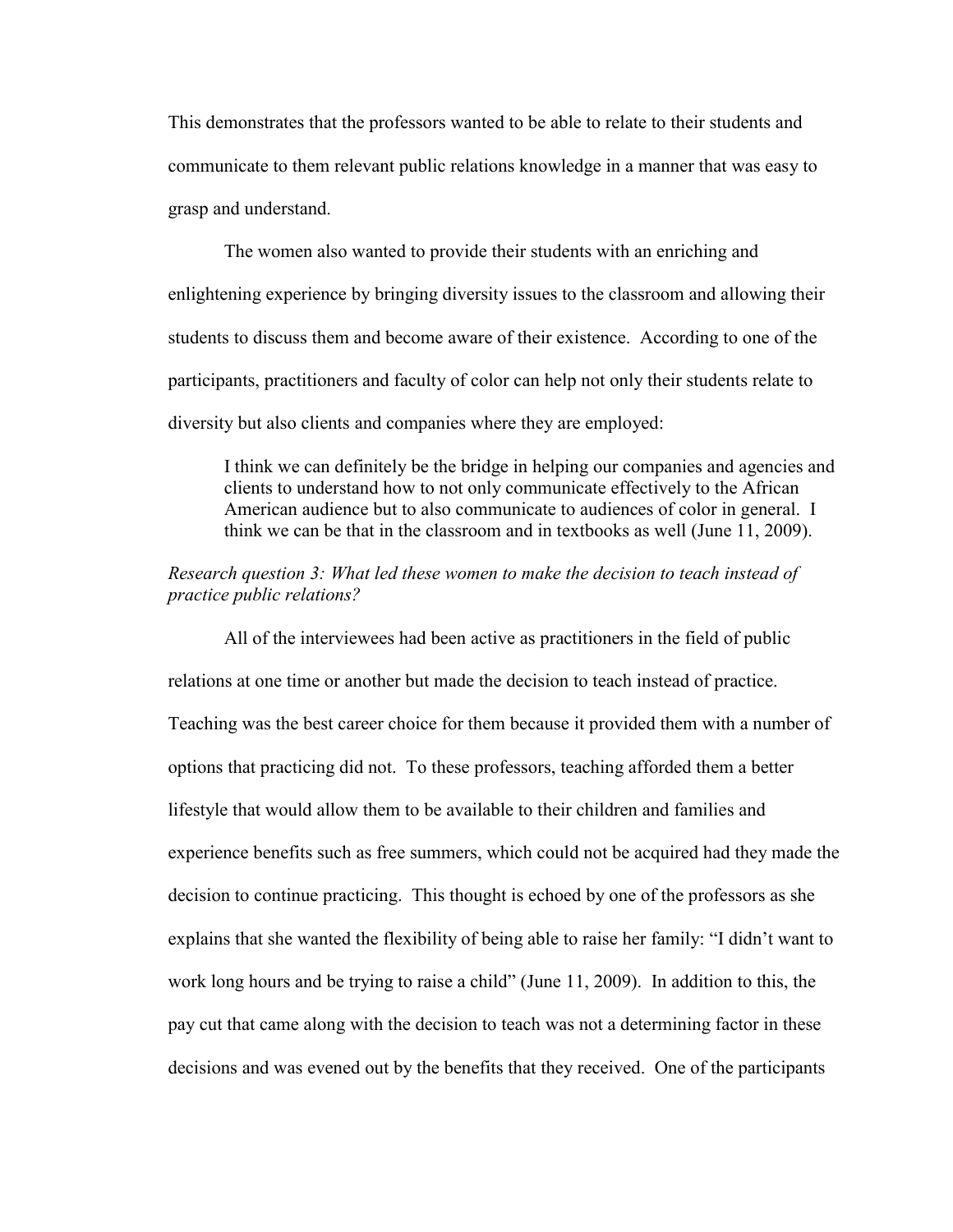elaborates on this statement by noting that she took an extreme pay cut but to her, it was worth it:

This is a labor of love; it's a paltry salary. When I did work and decided to walk away from the professional side, I took a \$50,000 pay cut. Working in PR is not conducive to having a family. Academia, even though it's a lot of work, it's more on my time. Yes I'm taking the crazy pay cut but there are other trade-offs (April 4, 2009).

Teaching also gave the professors more freedom career wise. Being a professor gave these women the opportunity to pursue their various research interests, which were mostly linked to former careers in public relations. A point of interest was that the majority of them did not specify a devotion to minority-focused research, but did have research interests, such as health communication and public affairs. One of the participants made mention that she has an interest in doing research that relates to her background as a practitioner:

My research interest is government PR. I worked as a public affairs officer my whole career. As far as my research, I'm just getting started again. I have this whole research agenda to partner with political science to bring together the two. Public affairs isn't as talked about as it could be. I'm interested in government communicators and people who work in that sector (April 4, 2009).

Another point of interest was that the overwhelming majority of professors stated that research concerning African Americans in the field is lacking and more needs to be conducted. One professor gave a very candid response to illustrate her thoughts of diversity research in public relations: "I'm really sick of people doing research on us who are other than us" (May 26, 2009). Another participant elaborated on this thought and mentioned that this type of research is important for minorities and that if minority scholars and practitioners aren't going to do research in the areas of diversity, no one else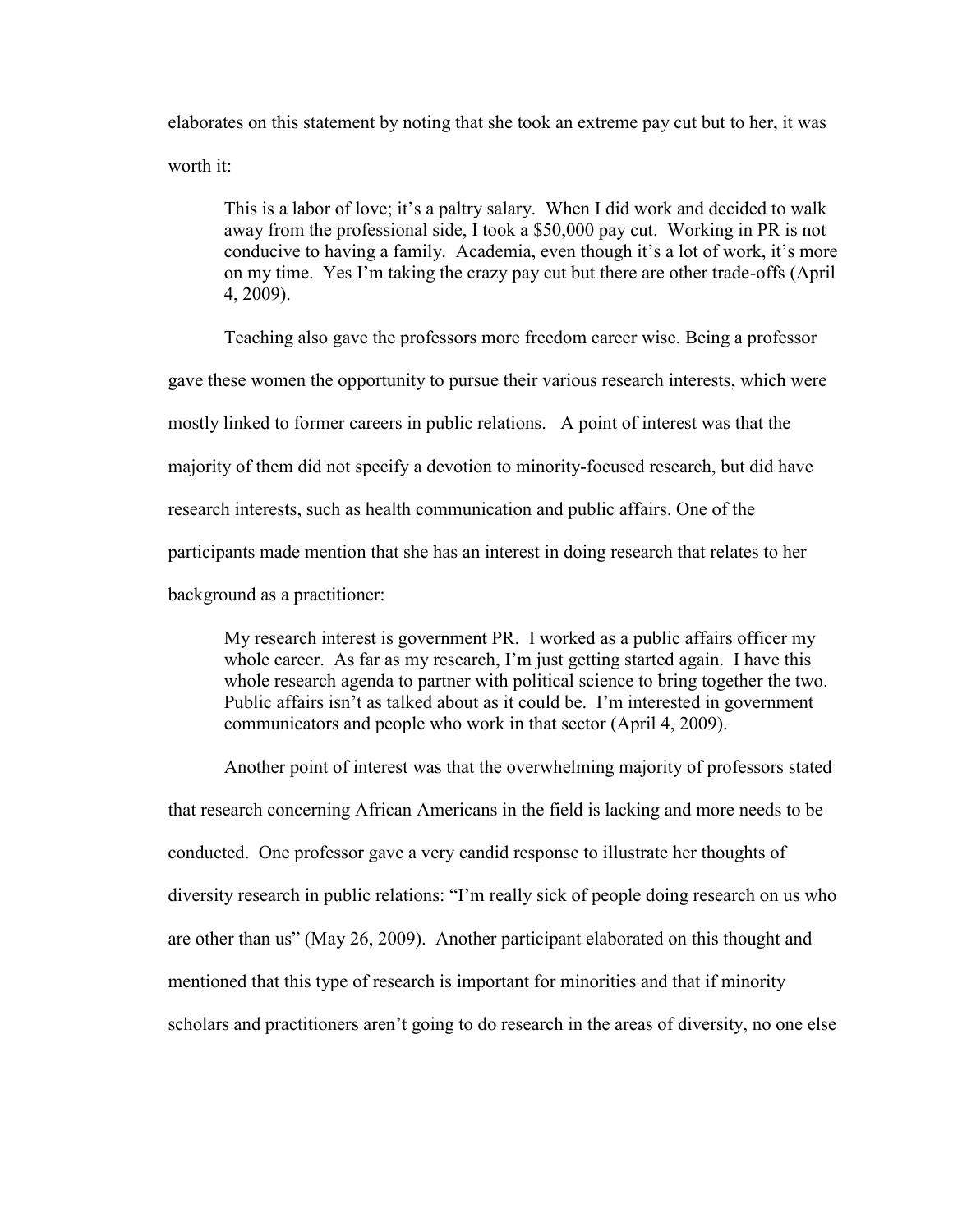will: "I see the importance of what you're doing...We are the ones that are going to have to tell these stories. If we don't do it, it won't get done" (April 13, 2009).

In terms of their careers, the women were also able to share their vast experiences and pubic relations knowledge with their students. In addition to doing this, the women were able to be innovative and creative as much as possible. There were no limits placed on them and they didn't have the confinements of workplace rules and regulations to prohibit them from experiencing the freedom they enjoyed in this particular line of work. According to one of the professors, she was able to enjoy her job more as an educator because she had the freedom to work when she wanted (in terms of consulting) and also teach: ―With my teaching and consulting work I'm happy. I love what I do. PR professors have the best of both worlds because they can teach and still work in the field" (April 13, 2009).

## *Summary of Findings*

This study explored the roles of African American female educators teaching public relations at institutions of higher education. The participants had unique and different teaching styles in comparison to their colleagues. The professors had been a part of the professional side of public relations before switching to academia and all enjoyed the benefits and flexibility of being professors. There were only a few issues with service commitments, and the rest enjoyed being able to serve or didn't serve as much as others did. To some of the participants, research wasn't as much of a factor for them as it was to others. Some were seeking tenure while the rest either already had tenure or weren't seeking tenure at all. There was a large majority of participants whose research focus did not include diversity related issues. All of the participants viewed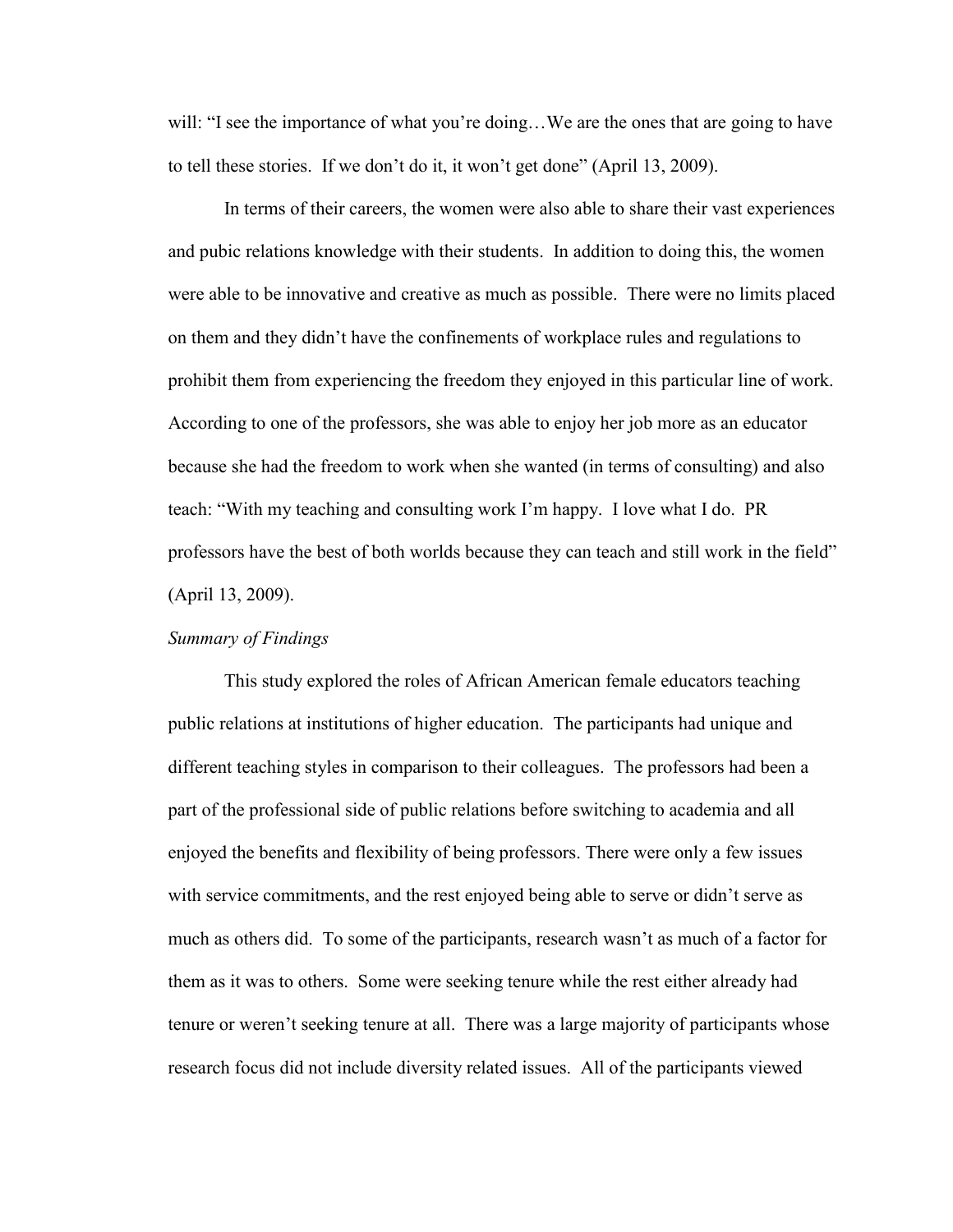mentoring as a significant part of their careers and important to people of color within the field of public relations.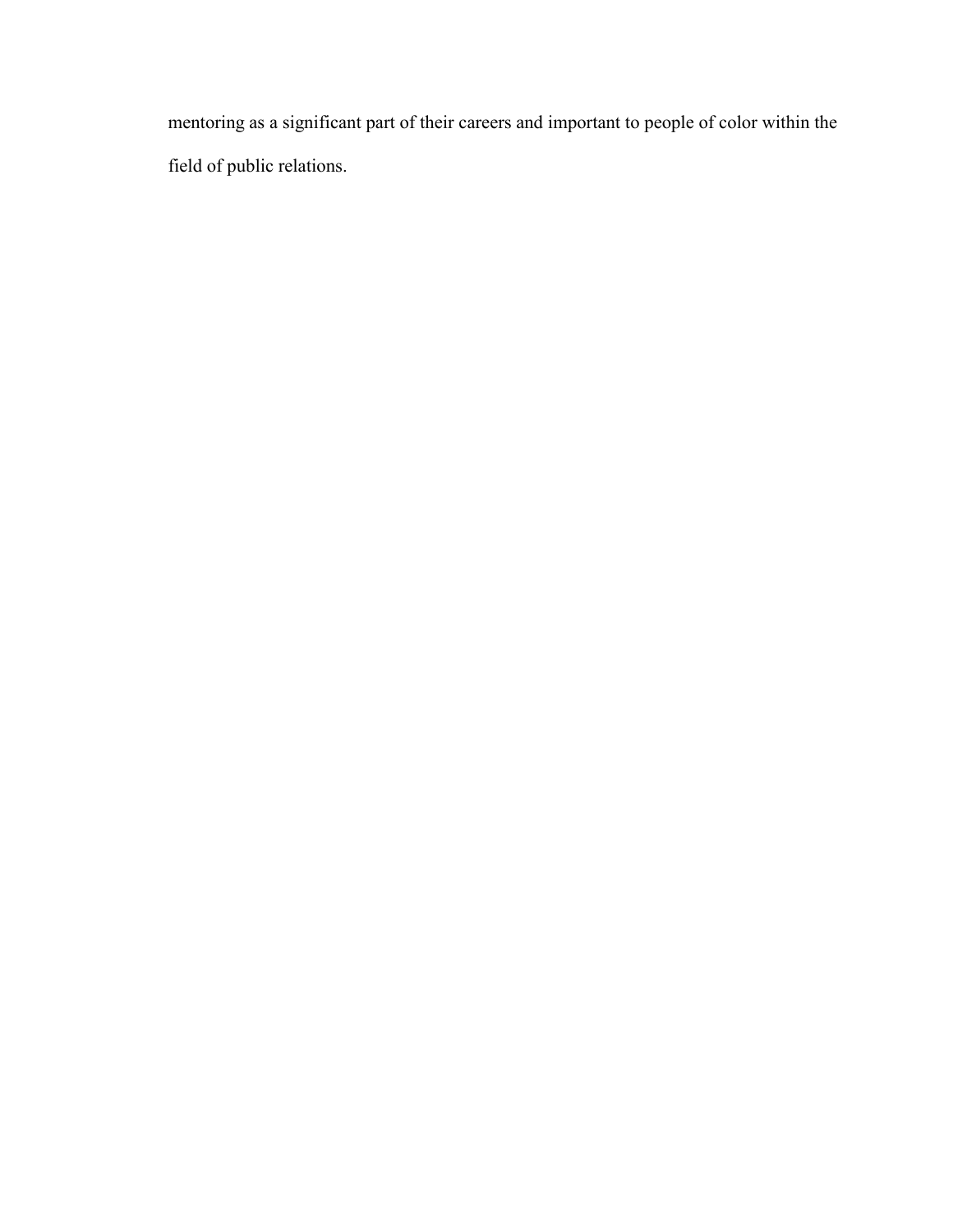## **Discussion**

Five major themes emerged from the 11 interviews. Theses themes describe how African American women in the public relations academy view their roles as an educator and give more insights into the way they interact with their students and why they chose to become educators.

*Teaching style.* The majority of the women had been teaching for five or more years, with one of the participants having almost 34 years of higher education experience under her belt. All of the participants expressed that they taught public relations courses, ranging from introductory courses such as introduction to public relations, and the advanced level courses, such as public relations campaigns. A couple of participants noted that they also taught other communication courses, such as health communication or advertising, in addition to the public relations curriculum.

Many of the statements made by the participants suggested that these women viewed their approach to teaching as unique and different from their colleagues, which affected how they interacted with their students on a daily basis. One professor described her interaction with her students and what she feels is important for her to bring to the classroom:

I try to keep up with the trends, so I give a lot of examples from their (the students') world. Because I'm younger and African American I like hip-hop a lot, so I do use pop culture and hip-hop references to try to relate to them. And because I have experience in the field, I bring that to the classroom as well (April 4, 2009).

The professors also commented that in addition to keeping up with the trends, it was important for them to also make sure their students were getting relevant, hands on experience in the classroom because of the practical nature of the pubic relations field.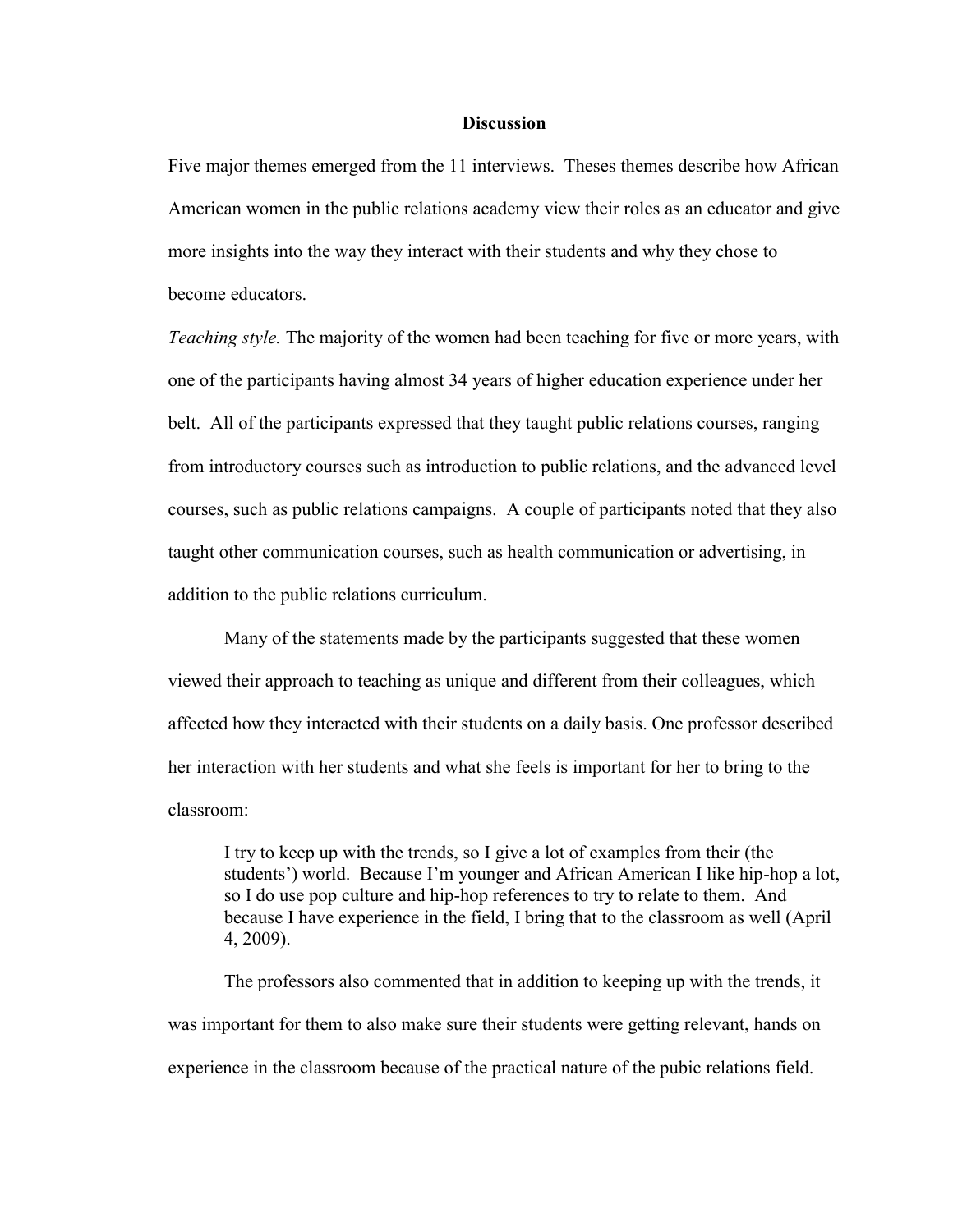One of the professors made it clear that she expects her students to understand basic principles of public relations and how to effectively use these principles in real public relations situations:

I make them find real clients for the PR writing class. And for the campaigns course, they have to work in a student run agency and get a real client and execute the campaign. They're knee deep in it in the campaigns class and I treat them like they're in a real agency. I make them have time sheets and everything in addition to their assignments (June 11, 2009).

When talking about various courses and their teaching styles, the majority of the professors mentioned that they were tough on their students and expected a lot from them but that they were always fair. They implicated that one of the reasons for their challenging nature in the classroom is because the public relations field is very demanding and employers expect nothing but the best from their employees. This was one way in which many of the participants tried to prepare their students for careers in public relations. One professor described this type of classroom experience and explained that her students learn a lot from her: "I'm very demanding and challenging in the classroom; they learn a lot… Students have always commented that they learned a lot from me and they feel really prepared for their career after taking my class" (May 28, 2009).

Within this theme, participants also mentioned that they felt that African American female professors were more nurturing to students, especially students of color. Some of the professors also felt that African American female professors were more encouraging to their students of color and more willing to work with them because they could understand and better relate to those students. One of the participants stated that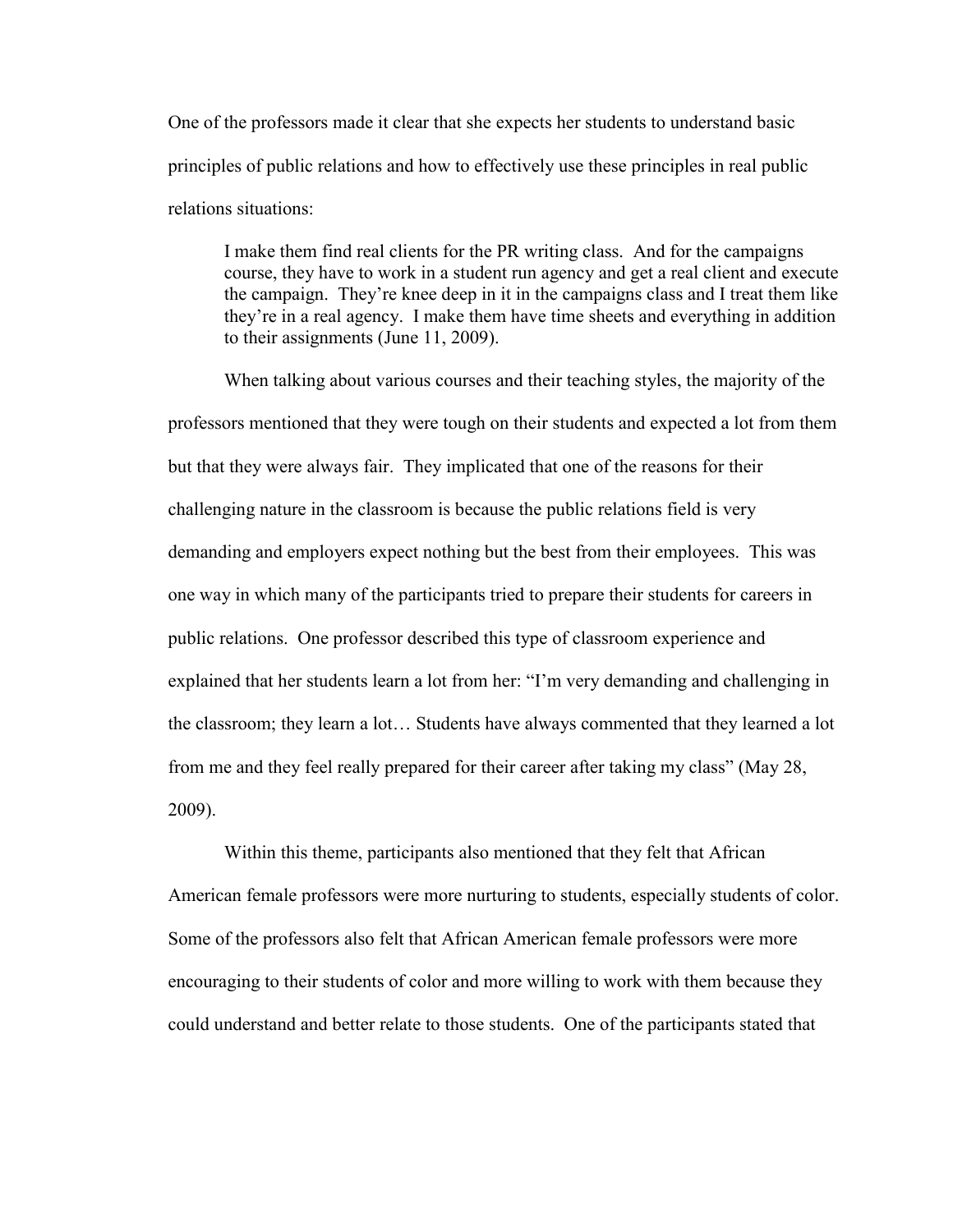this is an experience of African American female professors across all institutions of higher education:

I would say that many more African American female professors tend to be a lot more nurturing with regard to African American students and that's regardless of the institution. That style is brought out by necessity and more African American teachers are willing to play more of an encouraging role. Most of the problems that most professors have with the students come from them not being able to relate well to students (May 20, 2009).

The majority of the participants also noted the importance of bringing an

awareness of diversity and differences into the classroom as well. This was expressed as

being essential and important due to the fact that nine of the eleven women taught at

majority served institutions where they had few minority students participating in their

classes. When commenting about her teaching style and making sure students are aware

of diversity, one professor stated that because of the type of environment that she teaches

in she understands the importance of making her students aware of diversity:

I think it's different in that I'm very aware that I'm in this very white environment and I'm very aware that some of these students have never had any interactions with African Americans in their life. I think sometimes I'm more accommodating than other people. I try to understand where they are coming from and I'll listen more (May 26, 2009).

In having a unique teaching style and making a conscious effort to bring diversity

to the table when instructing students, one of the professors noted that it's important to

make the students aware of differences and diversity because it helps to prepare them for

the real world of public relations and the interactions that they will have with people from

all walks of life:

Students a lot of times haven't had an African American professor in class, so I try to curb any of the pre-conceived notions they might have coming in. I'm very mindful of how I speak and what I say and occasionally I will be casual and use slang or some Black dialect in class. I try harder to relate to the kids in trying to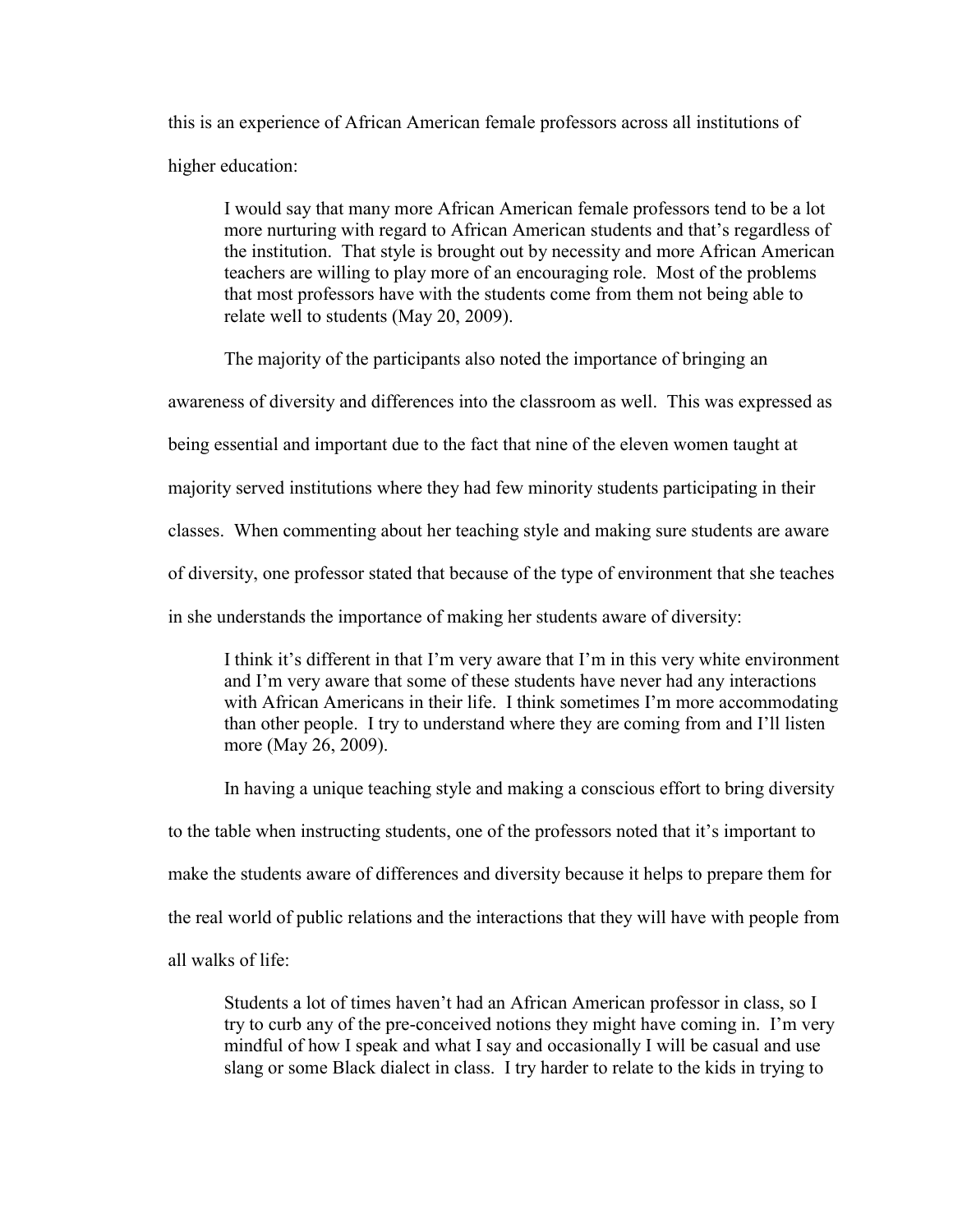break down what I may perceive that they are thinking about me. Some of the students have never had a conversation or interaction with a Black person or a person of color for that matter. I make sure to talk about the diversity of Black people and white people for that matter to try to get them to have a conversation about it. This is something real that they can't escape. They will be interacting with all different kinds of people when they get out into the field, so this helps to prepare them for that (June 11, 2009).

Within this theme, it was also discovered that many of the professors believed that their teaching style was unique in comparison to their colleagues because they come from very different backgrounds, which allows them to have a different world-view than that of the majority. One of the participants described this difference and how it plays out in her teaching: "I think it's different because I wasn't born and raised here. I have a different focus, from an international perspective, in all of my classes. Diversity is a big thing for me so I make my students look at things from a different perspective that they never would have thought to look at" (June 15, 2009).

*Work Experience*. All of the participants mentioned that they worked in the private sector of public relations as practitioners before deciding to transition to the academics. The majority of the participants mentioned that they consulted or did freelance public relations work in addition to teaching.

Many of the women stated that they decided to teach public relations and leave the practitioner side because the academy offered a better lifestyle for them. Several of them mentioned that being a professor allows them to have freedom and creativity that they could not get as a practitioner. As a professor, they are able to be in control of their own ideas and are able to research according to their interests and expertise. According to one of the participants, working as a practitioner in public relations is not very conducive to having a family and the type of lifestyle she wanted to live: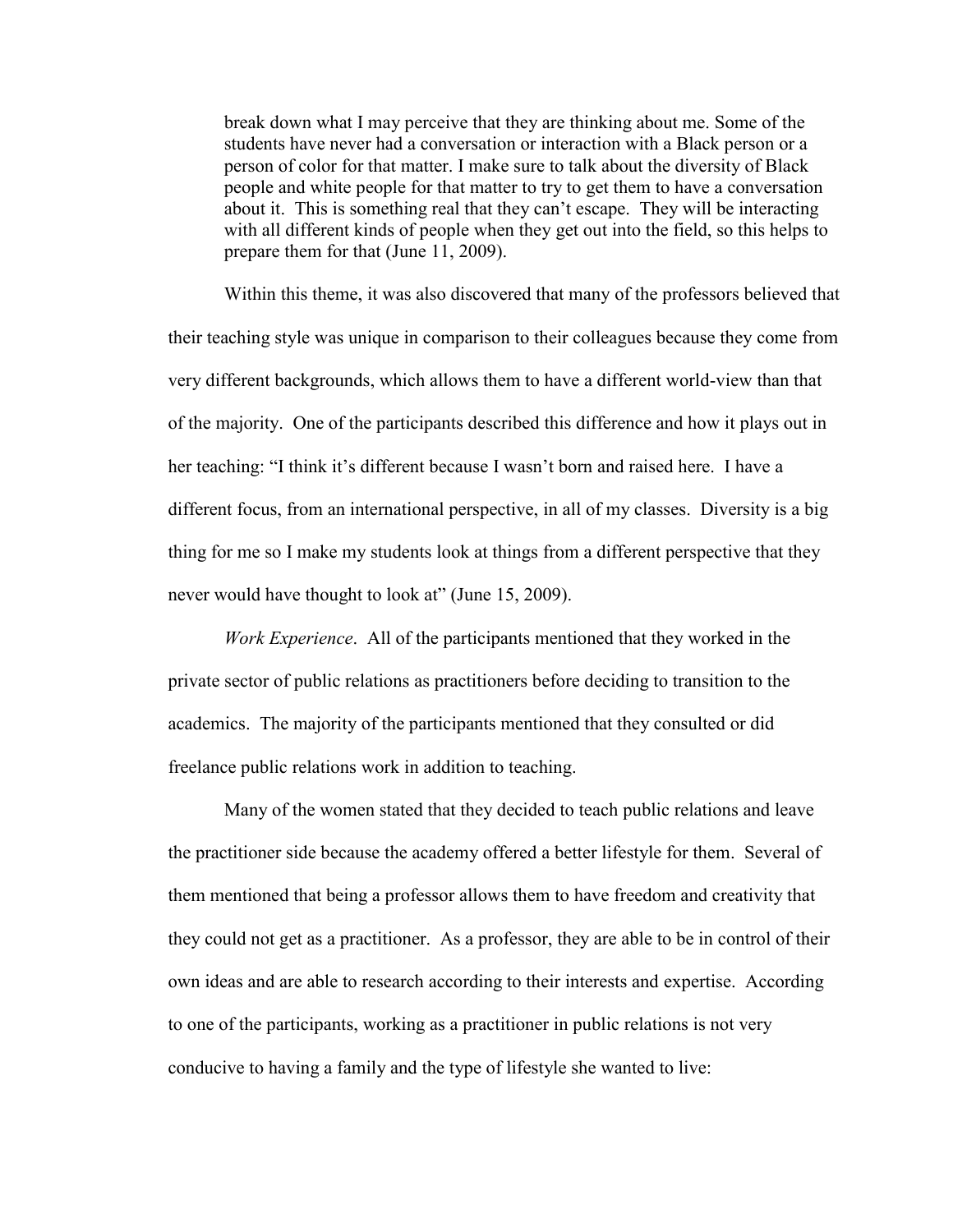I chose to stay in here (the academy) because this is the best job on the planet. If I didn't have a child and a husband, I would work all day in academia. This really doesn't feel like a job; everything I'm doing, I love to do. This is all I think about. I know that if I went back to work, I'd be confined. As frustrating as it is being broke, I wouldn't be happy. There is no room for creativity, etc. But here, you don't have a boss when you teach. You have chairs and things but I don't have people saying 'you didn't come in at 9:45, where were you?' If I want to work at six in the morning to nine at night, or if I don't' want to do it at all I don't have to. The possibility of design, creativity and innovation is endless. You can do pretty much whatever you want to do. You just have to find it and manifest it (April 4, 2009).

While a lot of the women mentioned that they enjoyed their jobs as professors and the benefits and lifestyle teaching in higher education offered them, the majority of them stressed that they took a major pay cut when deciding to teach instead of practice. All of the professors noted, in one way or another, that to them it wasn't about the money. One of the professors describes her pay cut to be somewhat of a trade-off when compared to the other benefits of being a professor: "When I switched over, I took a \$10,000 pay cut. It wasn't about the money. It was about the flexibility and quality of life being better versus me being a practitioner. The benefits are a lot better" (June 11, 2009). While most of the women had mentioned taking a pay cut to be a professor, some of them also mentioned that they supplemented their income by consulting or doing freelance public relations work in addition to teaching.

One of the other findings within this theme is that the majority of the female professors were either the only African American or minority in their department, or the only African American female. Only one of the 11 participants mentioned that being the only African American female in her department was challenging at times for her. The other 10 participants noted that they didn't feel like them being "the only one" posed any type of significant challenge or issue. Many of the participants stated that they had fairly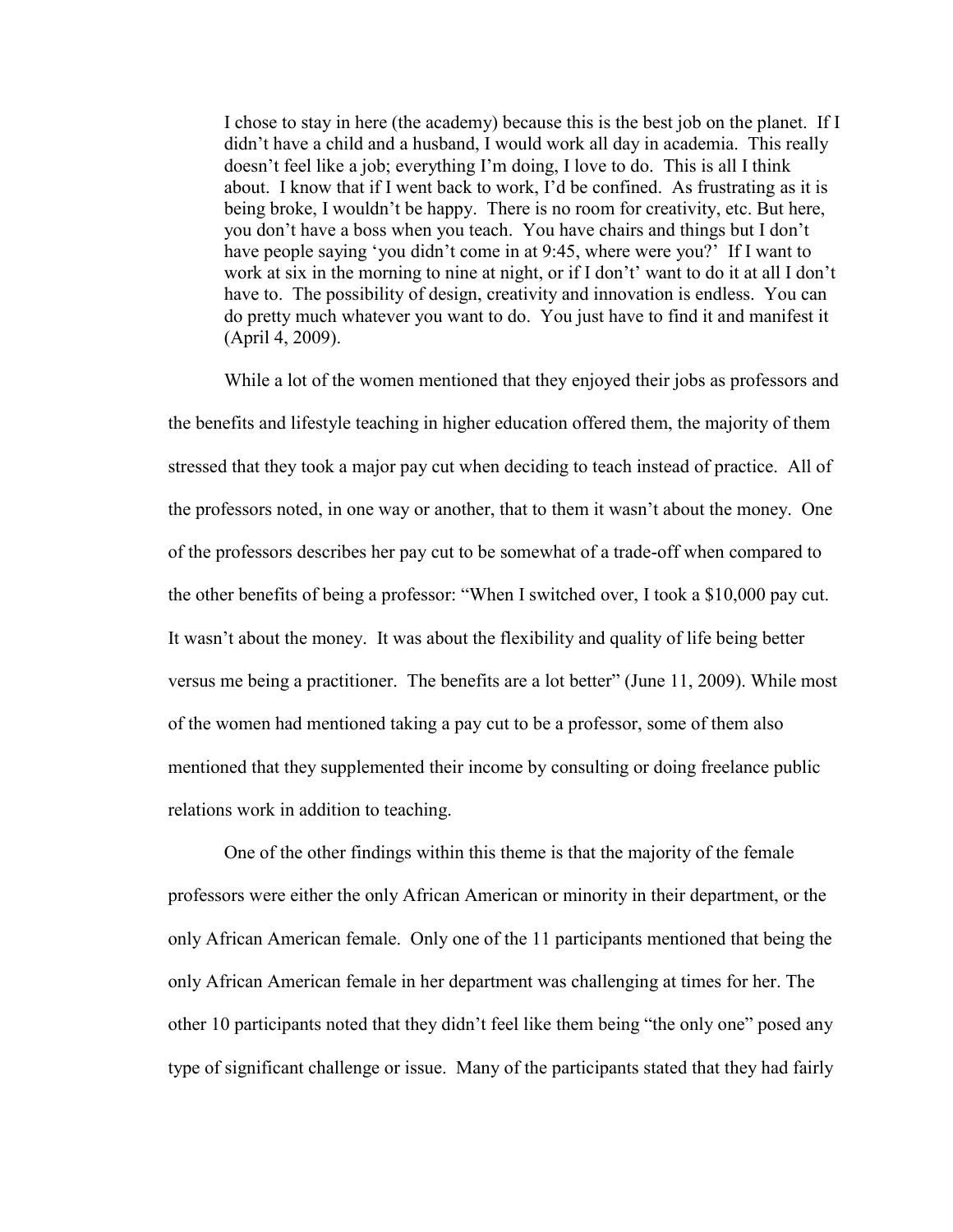cordial, friendly, respectful relationships with their colleagues. According to one of the interviewees, although she was the only Black female in her department, she still liked

being there and enjoyed her work very much:

I really love my department. I work with some really great women. Our department has grown a lot. I'm the only Black female and in our department there are only two Black people. We get along fairly well and if you were to sit in on some of our meetings you might not think we do, but we just like to be honest about our work (April 13, 2009).

None of the participants mentioned that they felt pigeon-holed within their

positions or that they were the token Black person within the department. In fact, the

majority of them expressed that they felt welcomed and able to be themselves within their

department. One professor stated that she had no issues and didn't feel like there was any

opposition to her wanting to teach diversity courses:

I'm the only African American and African American female in my department and in my college. There are never any challenges. I don't feel like I'm pigeonholed into anything. I teach the diversity in communication class and I think I'm the only one who tries to make an effort to include that in my schedule (June 11, 2009).

She went on to discuss the relationship she has with other faculty members

around the campus, which she notes were very positive relationships, and how she has a

very close, professional relationship with the dean of the college.

*Service Commitments*. All 11 participants made mention that service

commitments were a part of their job as professors in addition to teaching. Only one of

the professors mentioned that she felt bogged down and overloaded by her service

commitments and obligations:

It's way way too heavy. I'm in a unique position because I'm not working towards tenure and I'm a senior faculty member, so I have more service responsibilities. It's not only a gender thing, but it's a race thing too. I've always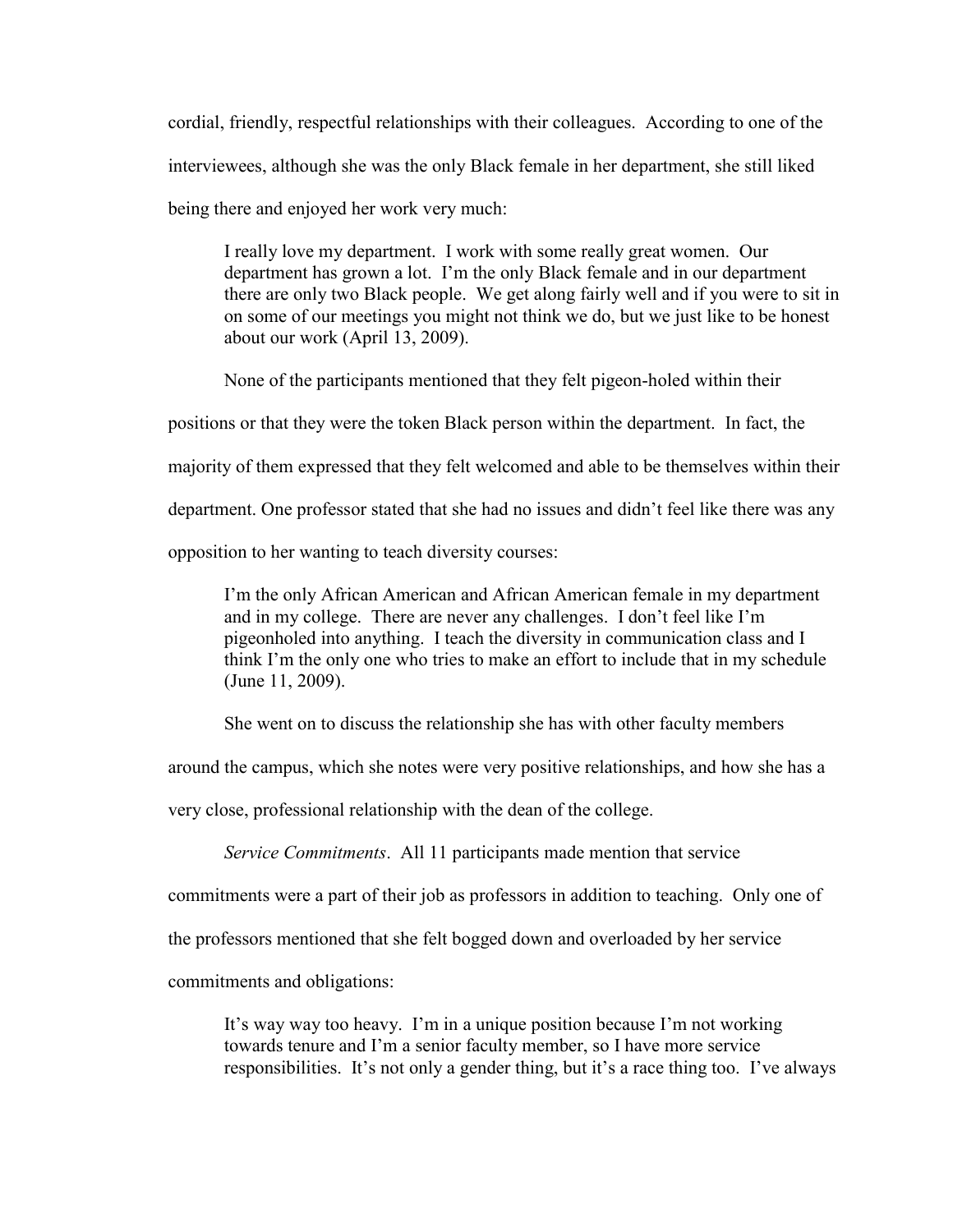had a 40-40-20 thing; 40% teaching, 40% research and 20% service, but it always ends up being 100% for each of them (May 26, 2009).

On the other end of the spectrum, one professor stated that she was equally committed to teaching, research and service and that she didn't feel bogged down: ―Service is a vital part of my role as a professor. I'm equally committed to all three. I'm not bogged down by too many service requests because I'm a full professor" (June 2009). The rest of the participants stated that they participated in service areas such as serving on academic committees within their college, advising professional student groups such as the PRSSA chapter and serving on other committees across the university they were a part of.

In addition, one of the participants also mentioned that because she was pursuing tenure, service was very important. However, according to her, she had to be strategic about the types of service she decided to take on:

The mission here is tenure. You have to be very strategic about what you do and don't do. With that said, I haven't signed up for anything because I want what I do to be very strategic. It is my intent to sign up for the advisor for the PR groups. I also plan to assist the department in fleshing out their internship program (April 4, 2009).

There were very few mentions of any of the professors feeling like they had to be a part of a committee or take on a service obligation because of their race or because of diversity issues. In other words, there was barely any mention of the participants playing a token role for a committee or other commitment.

*Research*. Only one out of the 11 participants stated that she wasn't involved in

any research due to the fact that she was not pursuing tenure. Out of the 10 participants

that did do research, only three of them stated that they did any type of diversity or race-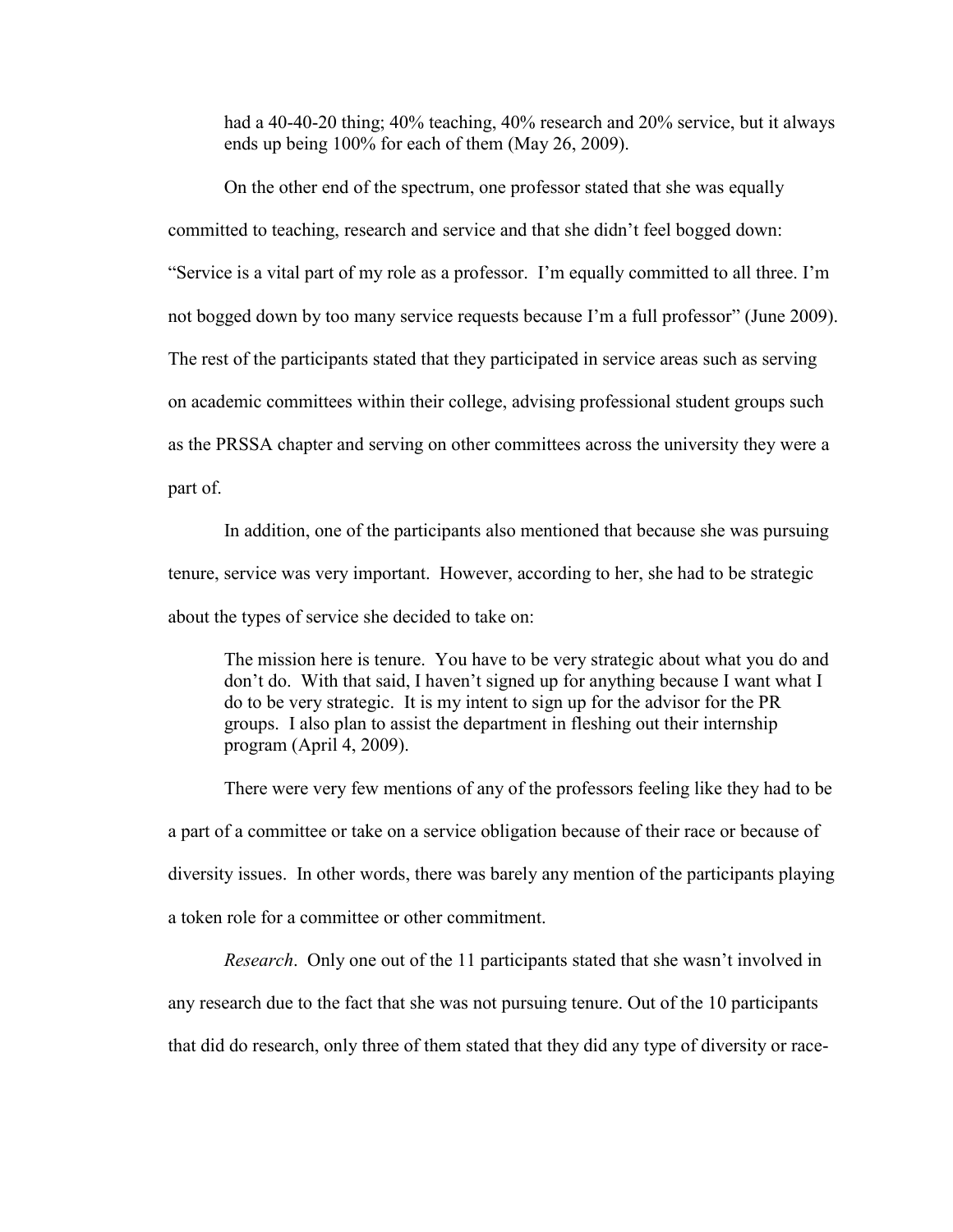related research. Some of the research areas for the participants included crisis communication, health communication and public affairs. The participants who didn't focus on doing diversity related research alluded to their not feeling like it was mandatory for them to be doing diversity or race focused research, but that that type of research was vital for the advancement of the public relations industry. One of the professors mentioned that it was important for more research focused on people of color to be conducted within the field:

For us, people of color, there is still a ton of research that needs to be done. There is work to be done. As professors it's crucial for us to be training a lot of our students to be doing the same stuff. We have to pass the torch on because it's hot and we can't let it fall (April 13, 2009).

 All of the participants felt that the research they produced was significant to the field of public relations for various reasons. According to one participant, the research that she produces is important to the field because it brings a different perspective and approach because she is a woman of color:

I'm more of a health communication scholar. My thing is that any research and any scholarship that we (people of color) do is automatically going to be different because we have a different understanding of things. I think our scholarship is important and I think we're also more understanding (May 26, 2009).

Similar to this idea, another one of the participants, whose research focus is on

women and leadership, views her research as important to the field of public relations

because the field is dominated by women but not at the management level. She states:

―My research is basically on women and leadership and I've also researched multicultural

audiences. Both of these areas impact PR practice because there is a lack of women at

the management level" (June  $11, 2009$ ).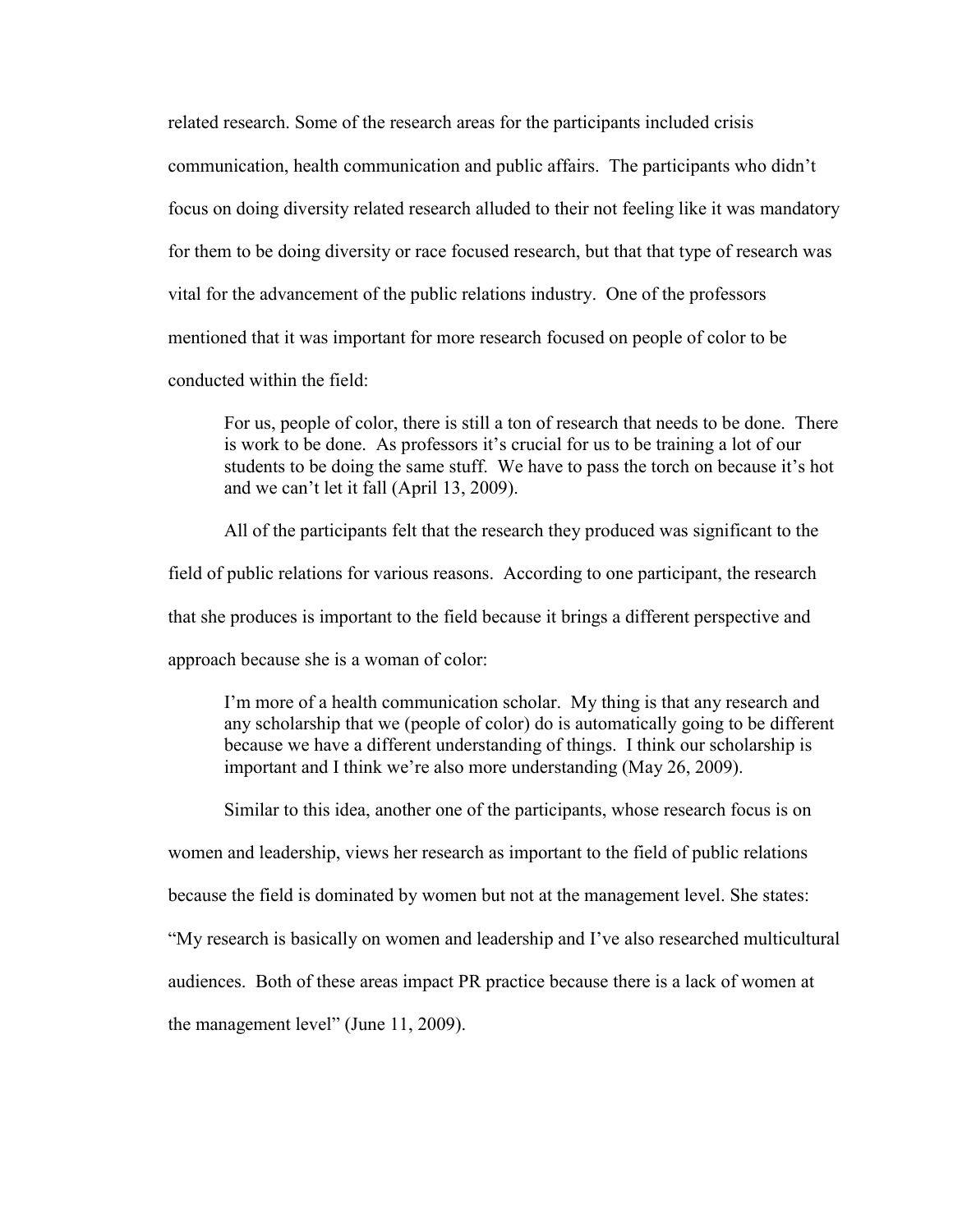The difference between the interviewees and their research focuses and interests were interesting to note. As aforementioned, one of the women was not seeking tenure so she didn't participate in any research activities. Those that had tenure status didn't have to focus on researching as much and those who were seeking tenure were trying to focus on producing more research and getting published.

*Mentoring*. There was an overwhelming consensus among the participants that mentoring and being mentored was important and vital to being in a competitive field such as public relations. However, many of the women expressed that they either had not been mentored or that they didn't get a mentor until later in their career. A few of the interviewees also mentioned that they had to find mentors outside of their departments because no one reached out to them. When discussing the issue of mentorship within the field, a lot of the women expressed that while having a mentor was extremely important, the truth was that students and people of color within public relations very rarely have them. One professor mentioned this and also described how having a mentor could be complicated: "I think they're necessary. We need them but we rarely have them. And then when we have them, it gets tricky" (May 26, 2009).

All of the women stated that they served as the role of mentor to some of their students, especially their African American and other students of color. One of the participants expressed this when she stated: "I think mentors are very important for any professor and especially for women and people of color who might face other barriers." Another participant mentioned that sometimes being a mentor to students, especially students of color, can be difficult and somewhat challenging: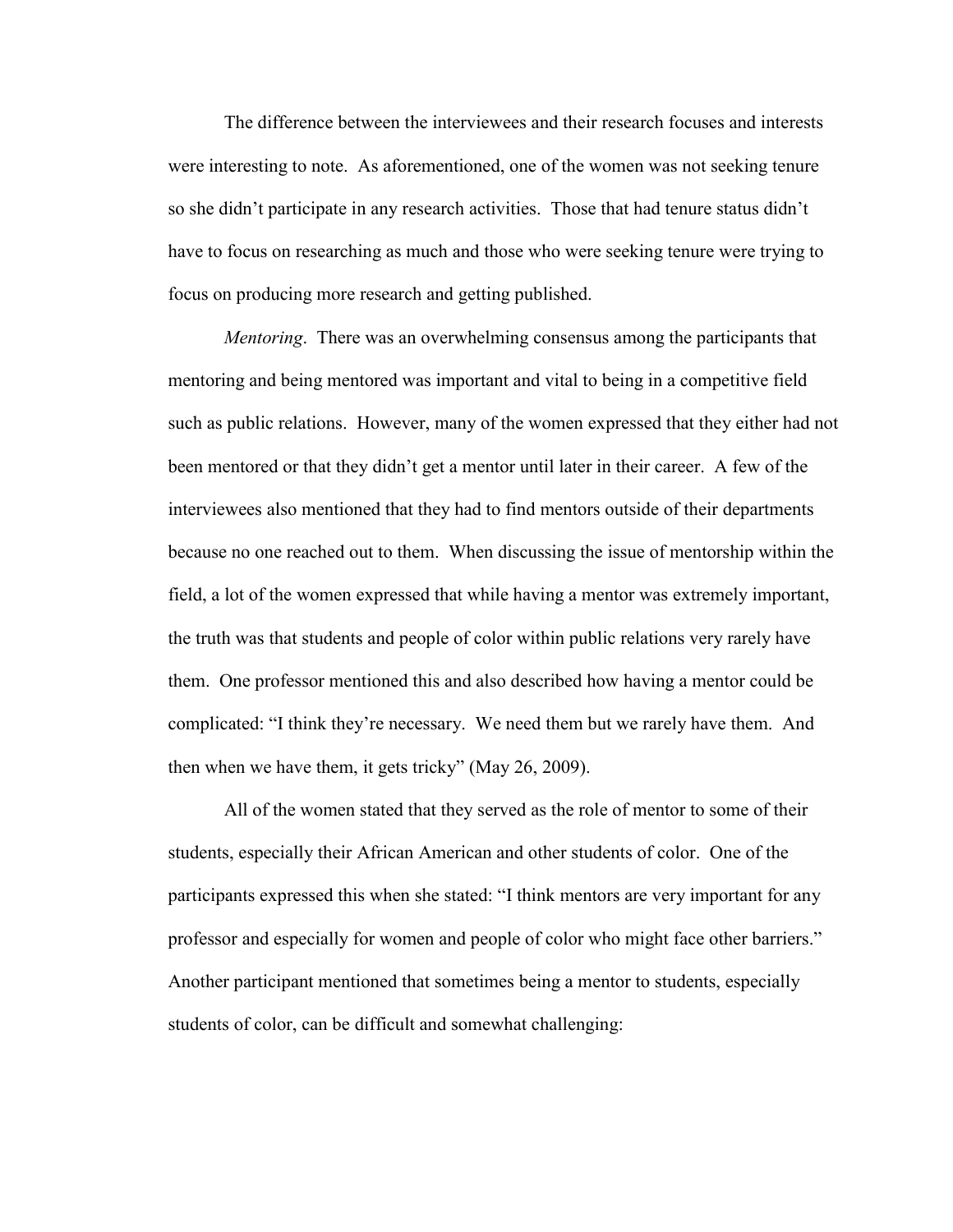I think that I am viewed as a mentor. But sometimes I end up getting into trouble with my African American students because I expect a lot out of them but sometimes they are not prepared and sometimes I go the extra mile for them to try to help them and it can end up being some resentment there (May 26, 2009).

Some of the participants also mentioned that there is a need to choose between

who you will mentor and whom you won't mentor because as a mentor, they felt that

they should be able to benefit the student and be as much of a resource to them as

possible. According to one of the participants, she is selective in choosing to mentor

students because she wants to be beneficial to those students:

To some of them, I am a mentor. I'm great at reading people and you have to be careful not to impose where you might think someone needs help. To a select few of my students I play the role of mentor. I'm selective in my process and you've got to do it to where it will benefit the mentee (May 20, 2009).

One of the relevant findings within this theme is that while some of the women had not been mentored before or had gotten a mentor late, they all made the decision to help their students to the best of their abilities so that the students wouldn't be placed in similar situations.

### *Additional Findings*

*Diversity and Public Relations*. One topic that consistently emerged with all of the participants was that public relations is not a field open to diversity. Many of the participants made mention that in terms of public relations and African Americans, there is still a lot of work to be done. Some of the participants stated that there seems to be some sort of disconnect between the public relations industry and the people of color who are a part of it. According to one of the participants, the status and roles of African Americans in the field aren't where they should be: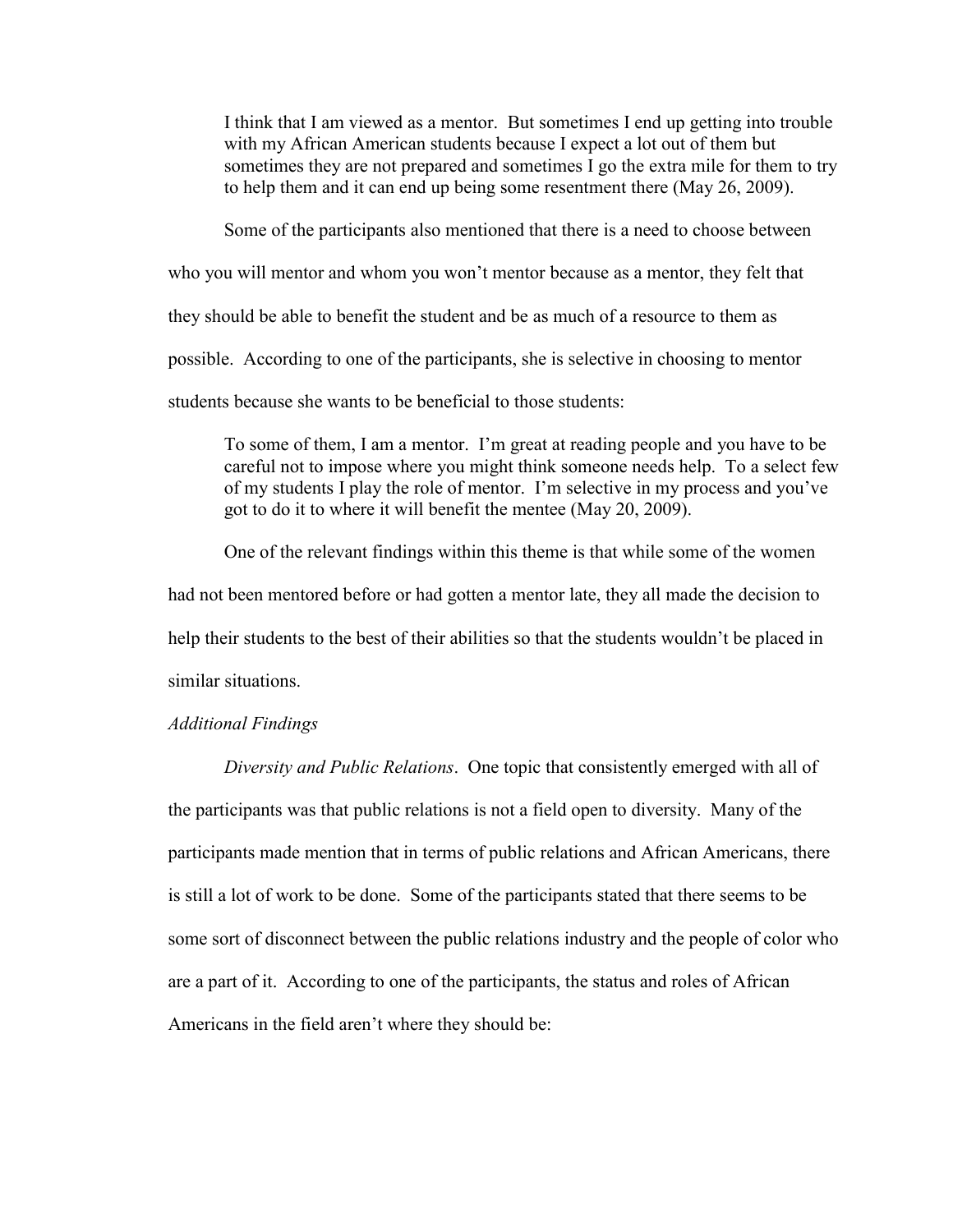I think it's not really where it should be. The paper I presented is what can the PR industry learn from the Obama campaign in terms of diversity. It's human nature that people want the status quo. There is a long way to go and not a good mechanism to get us there (May 26, 2009).

This concern was mentioned several times by other participants as well. One of the professors also mentioned that she doesn't feel that public relations fares well in trying to include people of color within all facets of the industry: "I wish corporate PR would play a more active role in involving African Americans in PR. Moving to academia I feel the same way. PR cannot be theorized as a whole. You almost have to have people with a variety of backgrounds," (May 20, 2009).

Another participant mentioned that she feels that there are not a lot of African Americans in the field and that for students of color, it helps to see someone who "looks" like you" in the classroom or anywhere in the field: "There aren't a lot of African Americans in the industry. That translates into academia… One of the reasons I went to University  $X$  is because I wanted students to see that there are people that look like them and not be intimidated," (April 4, 2009).

In addition to these responses, a few of the participants did express a sense of optimism in terms of public relations and diversity. These participants stated that this was an exciting time for African Americans to study public relations and enter the field. They were hopeful that the future for African Americans in public relations would offer more opportunities and fewer barriers than they had experienced. One of these professors mentioned that she was ready to see how circumstances will play out for African Americans in public relations and what to look forward to in the future:

I'm an optimist and I can't wait to see where we're going. Not only as African Americans and people of color that are in the field professionally but for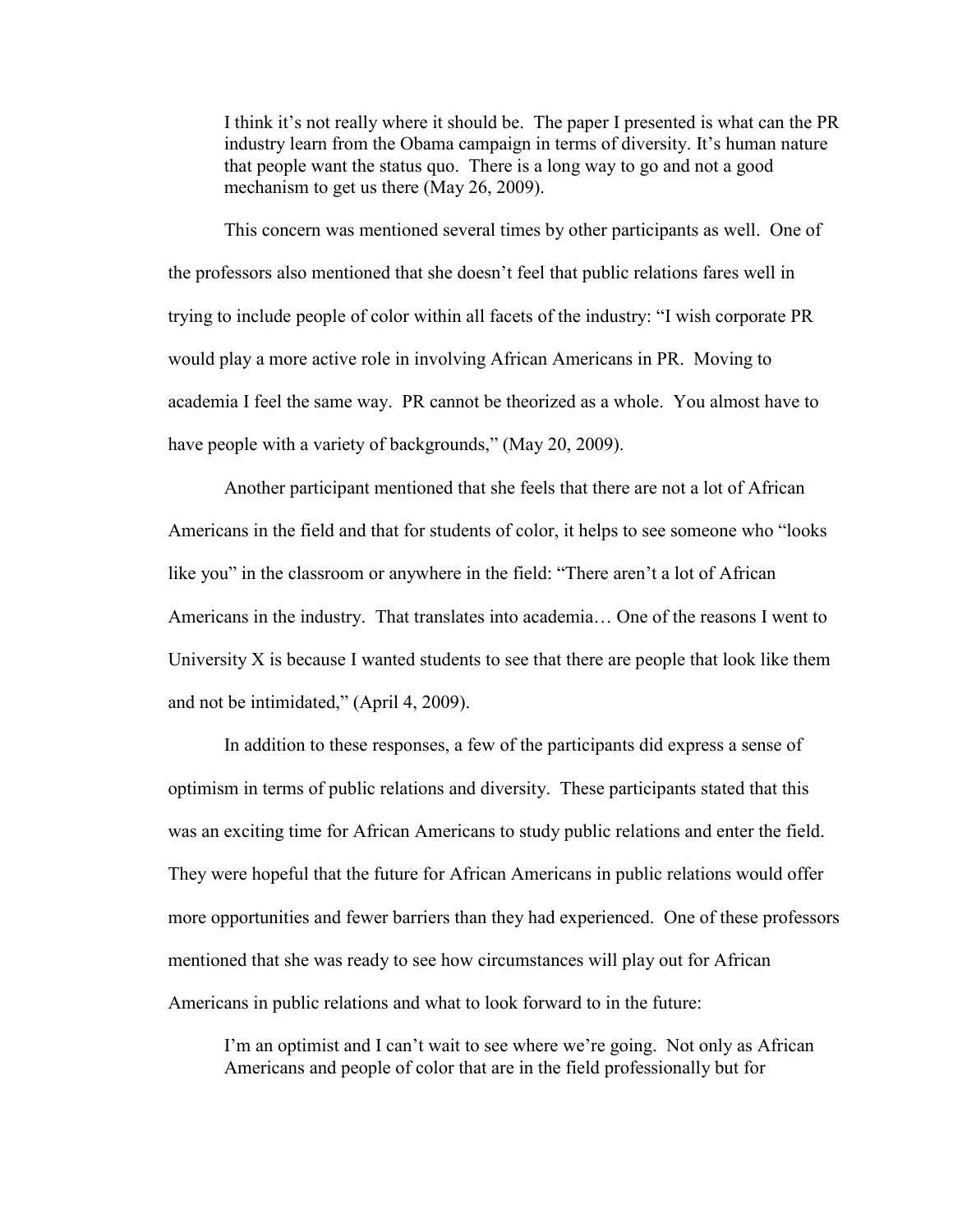educators too. I know that there is a lot going on and there is a lot being done that people don't know about. I look forward education wise for us to able to grow. There is such beauty being an African American woman in the field because we bring such spice to the pot (April 13, 2009).

Another participant had a similar outlook: "We're seeing more African American students in PR. I'm excited about more going into the field. Hopefully this will be a change for the good," (April 13, 2009).

## *Weaknesses of Study*

This study presented some weaknesses that should be addressed to help guide additional study in this area. One of the key challenges was the sample. Because the research is focused on African American females teaching public relations, the population size to sample from was inherently small. Another challenge to note is that the data cannot be generalized to a large population because of the research method and the small population size.

## *Future Research*

The goal of this study was to gain initial and rich insights into the experiences of African American female educators and what their roles are within the public relations academy. While this research was not the first to examine the experiences of African American women teaching public relations curriculum, it is certainly another perspective that can be added to the public relations body of knowledge. More research focusing on the experiences of African American males within public relations would be relevant, because it is virtually non-existent. African American women are not the only ones participating in the field from the African American population. Research aimed at understanding the roles of other minority females would certainly be beneficial. The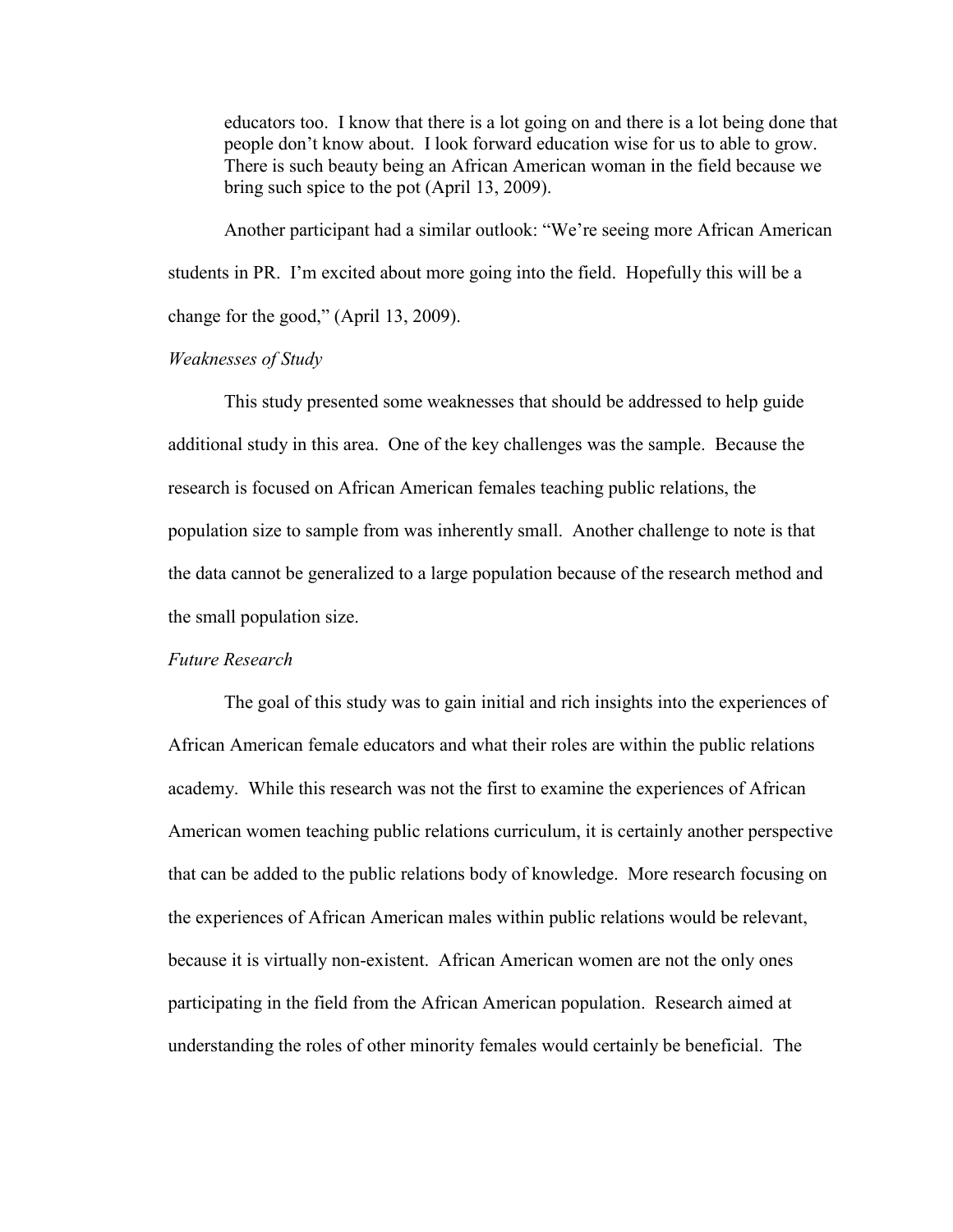Latina, Asian and Native American voice also needs a stronger presence within the public relations literature. Another area of focus is to study the experiences of African American public relations students to understand how that experience shapes their futures within the public relations discipline.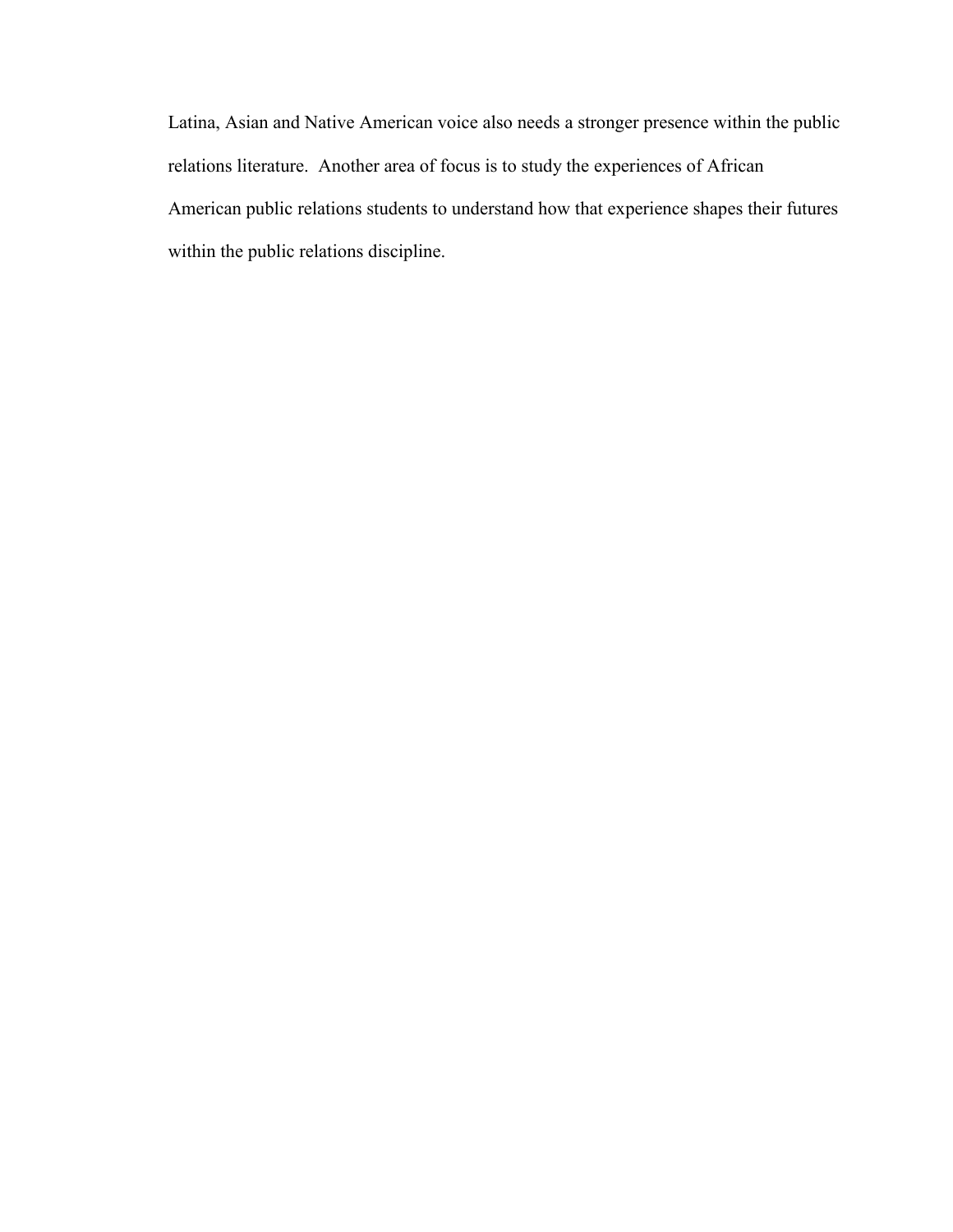### **Conclusion**

Prior to this study, very few articles were published that addressed the experiences of Black women in public relations and the academy. This study adds a missing piece to the public relations body of knowledge and gives much needed insight into the blended and anomalous role that African American women have taken on within the public relations academy. Recognizing these roles is an important step in retaining and recruiting more African American practitioners and academics.

Pompper (2004) stated that one way Black women derive job satisfaction in public relations is through the creative aspect of writing: "Their creative talents translate to effective public relations practice––particularly during crises when organizations must communicate carefully and quickly, and when issues are particularly complex and tedious' (p. 292). This statement further validates the need for these professors to have creative freedom within their positions. Along with the creative freedom they receive as professors comes the satisfaction of being able to practice through consulting on their own time, at their own pace and with whom they choose. By establishing their own set of rules in terms of practicing, they are still able to be in control of their creativity and experience the freedom they enjoy in their jobs within the academy. By taking a deeper look into and understanding this aspect of Black female professors, it might be easier for other faculty members who are not minorities to be able to relate to their colleagues and appreciate the differences that they bring to the table. The comprehension of these roles is not only important for potential colleagues, but also for department heads who do the hiring. Having this knowledge and gaining better insight into what the roles of African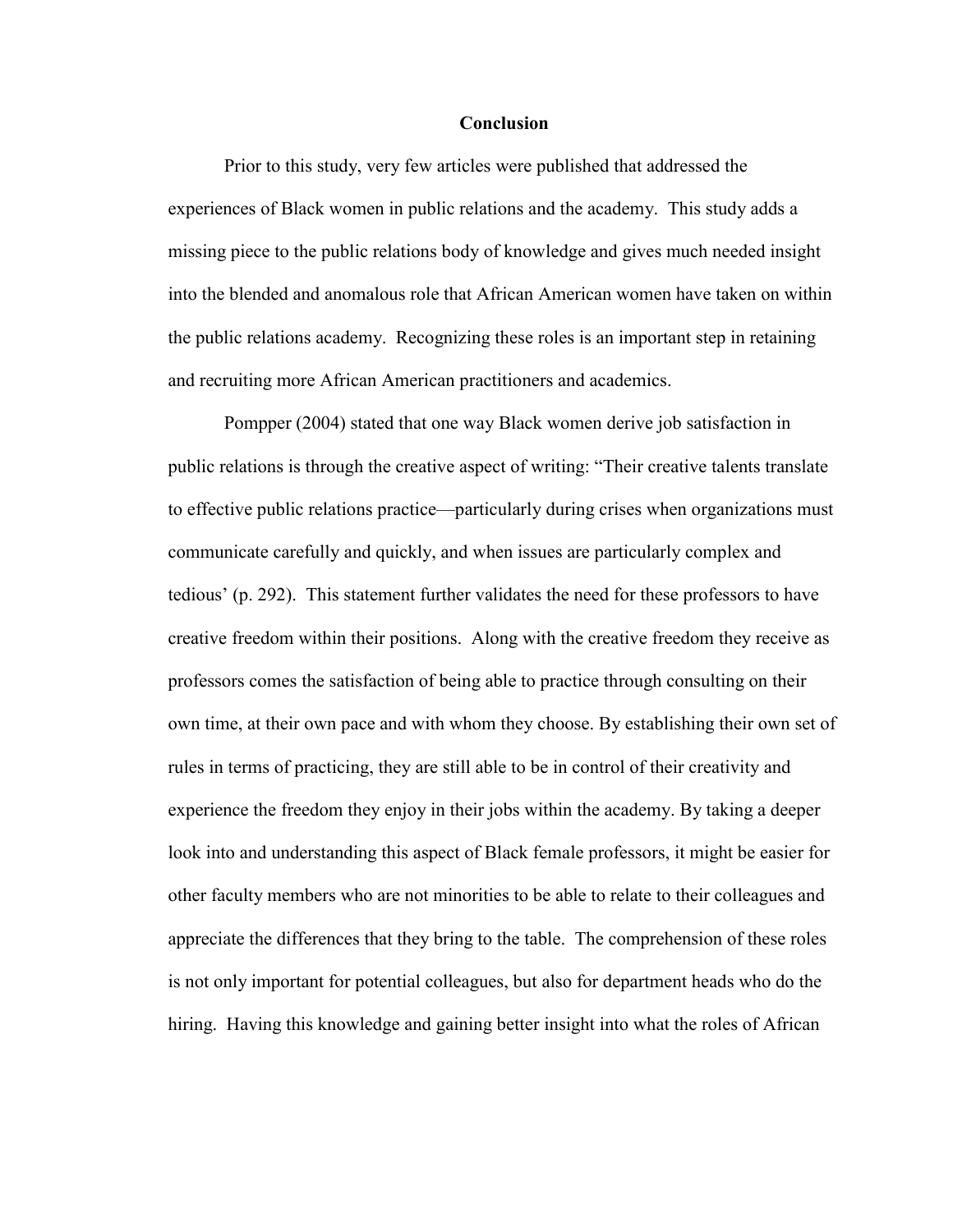American women are will help to curb stereotypes and perceptions that might exist and also allow for more acceptance when it comes to differences of thoughts and opinions.

Other professors within the public relations academia also need to recognize that African American females are not like them and will more than likely not have the same experiences as they do. Aldoory  $(2000)$  identified the "standard white woman" as the typical career professional in public relations. Data from the National Center for Education Statistics indicates that the majority of professors are White males. Neither of these descriptions fits the 11 women interviewed, which indicates that their experiences are different from those of their non-minority colleagues. These women are not the standard within the field of public relations on the practitioner side or the academic side. In this dual role of educator and professional, they not only operate as teachers and practitioners of the discipline, but they also bring different cultural perspectives and experiences to the table, which add to and enrich their experiences as African American female educators in the public relations academy. Adding these women to the academy and attributing their experiences within the current body of knowledge expands the diversification process within public relations.

Research efforts focusing on minority issues should be more accepted within academia, especially public relations. Reyes and Halcon (1988) stated that there is a perception that minority-on-minority research is not valuable or objective, which pervades many academic circles. This perception could be the reason why many of the scholars decided not to pursue minority-focused issues in terms of research. If this research is not continued, how can the field of public relations truly continue to advance?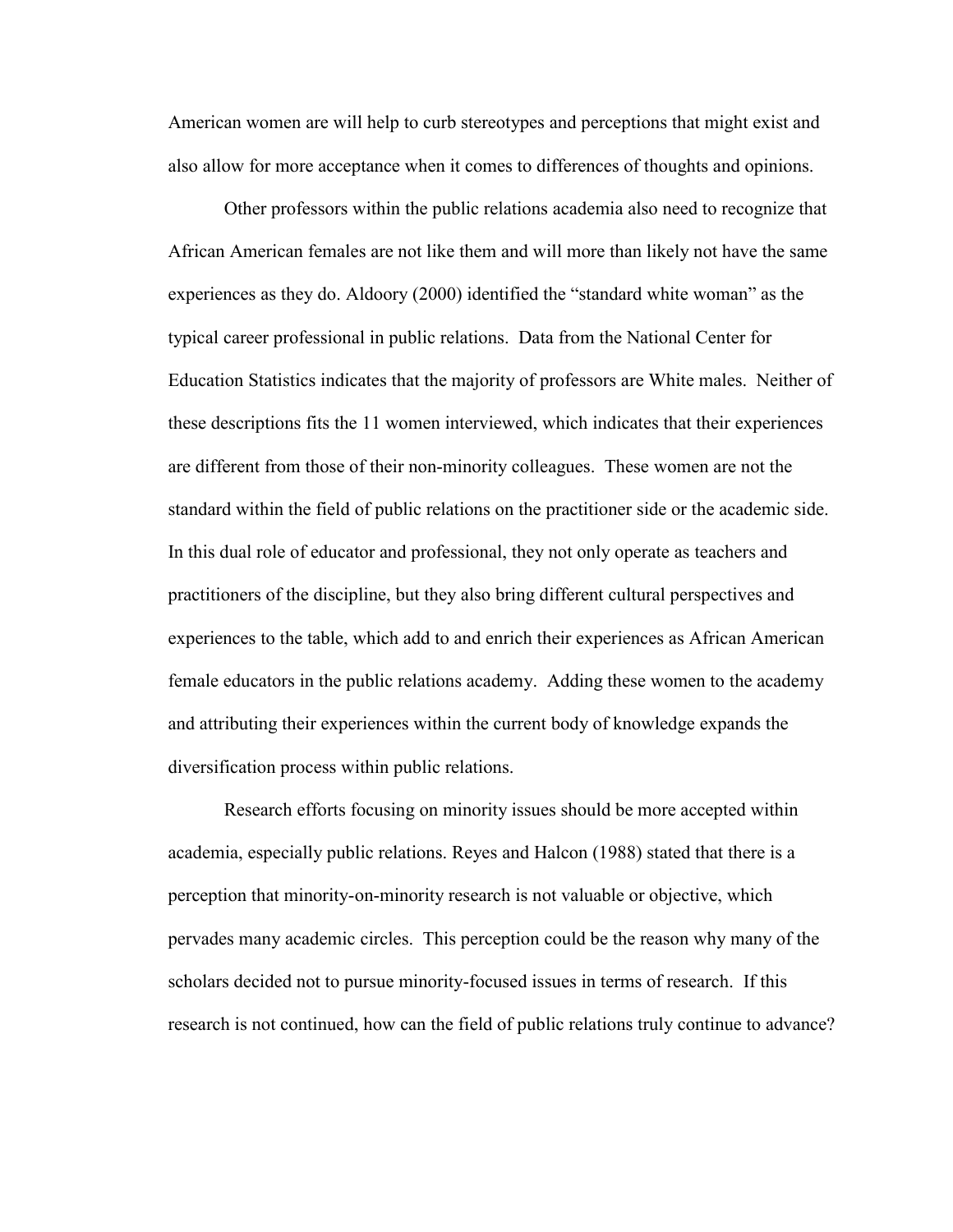Research encompassing minority groups should not be frowned upon but rather embraced and encouraged.

More effort needs to be put forth in understanding the experiences of African American female professors within the classroom setting. Living in a society as a minority, it is less of a challenge to recognize that the people around you are different and that they might not have the same experiences you have. Recent data indicates that the composition of the United States will reflect more racial and ethnic minorities (U.S. Census Bureau, 2008), which means that neither faculty members or students can avoid interacting with people from other cultures and backgrounds within the classroom and on the job. Many of the women were adamant about preparing their students not only with current public relations curriculum, but also with lessons in diversity.

Gower and Reber (2006) found that public relations students agree that having a certain set of skills is important to being prepared for a career in public relations, but indicated that some students felt they lacked those skills or weren't prepared enough. By these professors giving their students practical experience and allowing them to become aware of diversity matters, they are contributing to the training and preparation of future public relations professionals, which will ultimately help the students to be successful within their careers.

While more research about diversity issues is necessary, this study is a step in bridging the gap that exists within the current public relations body of knowledge in terms of African American females. Understanding the diverse experiences of African American faculty and practitioners is imperative for public relations to truly be able to effectively reach a state of excellence.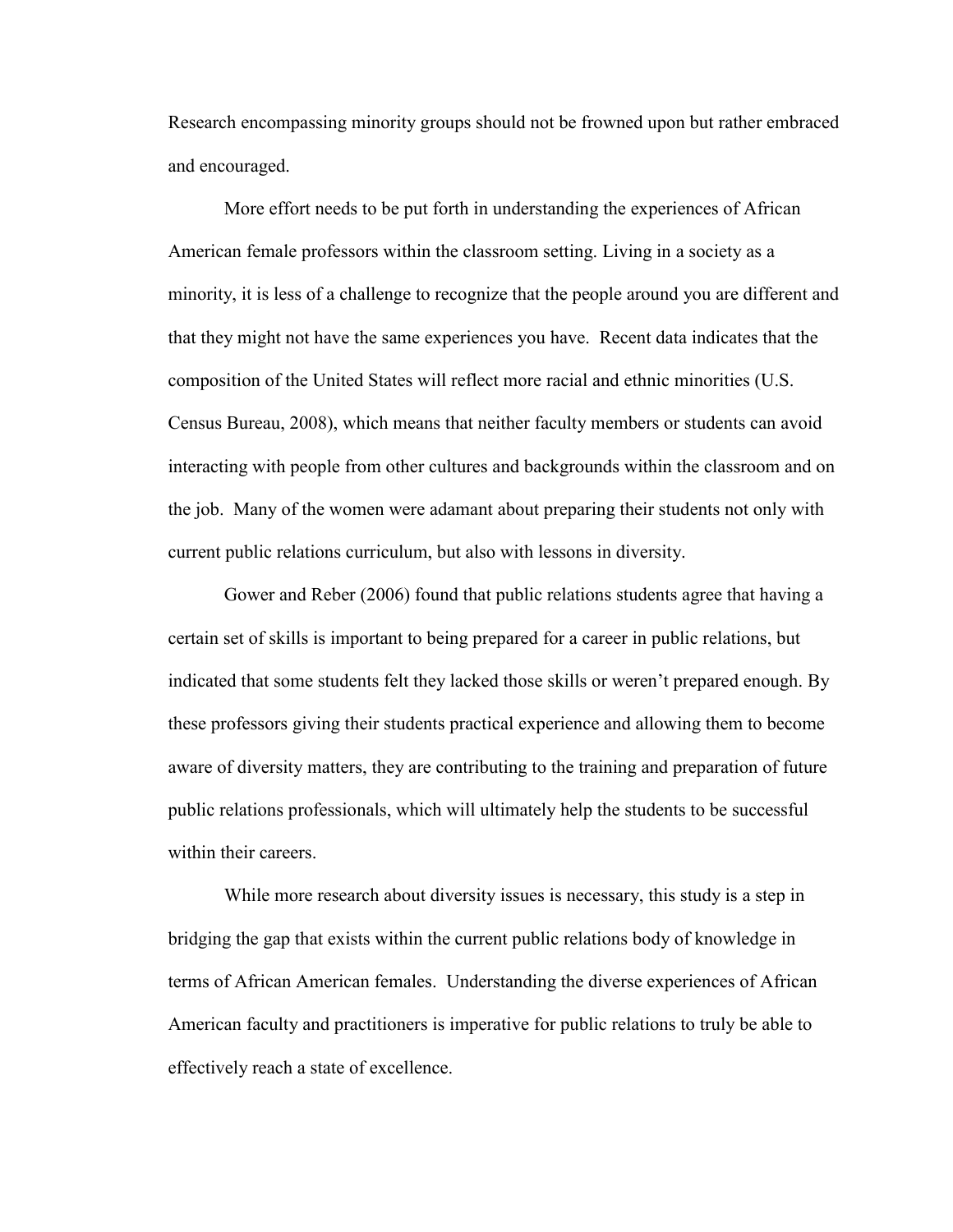## **References**

- Aldoory, L. 2001b. The standard white woman in public relations. In, *The gender challenge to media: Diverse voices from the field*, edited by E. L. Toth and L. Aldoory, 105-149. Cresskill, NJ: Hampton.
- Alfred, M.V. 2000. Success in the ivory tower: Lessons from Black tenured female faculty at a major research university. In, *Sisters of the Academy: Emergent Black scholars in higher education*, edited by R. Mabokela and A. L. Green, 57-79. Sterling, VA: Stylus
- Arndorfer, Bob. 1996. The changing face of America. *The Gainesville Sun*, 31 March, 1A, 6A.
- Anderson, Jessica. 2006. Pink Collars, High Heels and the Glass Ceiling: Feminism in the Field of Public Relations. *Public Relations Quarterly*.
- Beyer, C. 1986. Salary Survey. *Public Relations Journal*. (June): 26-29.
- Broom, Glenn. 1982. A comparison of sex roles in public relations. *Public Relations Review*. 8 (Fall): 17-22.
- Broom, Glenn and David Dozier. 1986. Advancement for public relations role. *Public Relations Review*. 7 (Spring): 37-56.
- Broom, Glenn and David Dozier. 1986. Advancement for public relations role models. *Public Relations Review*. 12 (Spring): 37-56.
- Cline, Carolyn, Elizabeth Toth, Judy Turk, Lynne Walters, Nancy Johnson and Hank Smith. 1986. *The velvet ghetto: The impact of the increasing number of women in public relations and business communication*. San Francisco: International Association of Business Communications Foundation.
- Census Bureau. *Educational attainment in the U.S.* [database online]. U.S. Census Bureau, 2000. 31 March 2009.
- Dates, J. and C. Stroman. 1996. African American women and mass communication research. In, *Women transforming communications: Global intersections*, edited by D. Allen, R. R. Rush and S. J. Kaufman, 249-256. Thousand Oaks, CA: Sage Publications.
- Dickens, Floyd and Jacqueline Dickens. 1991. *The Black Manager*. New York: AMACOM.

DiTomaso, Nancy and Donna Thompson. 1988. Minority Success in Corporate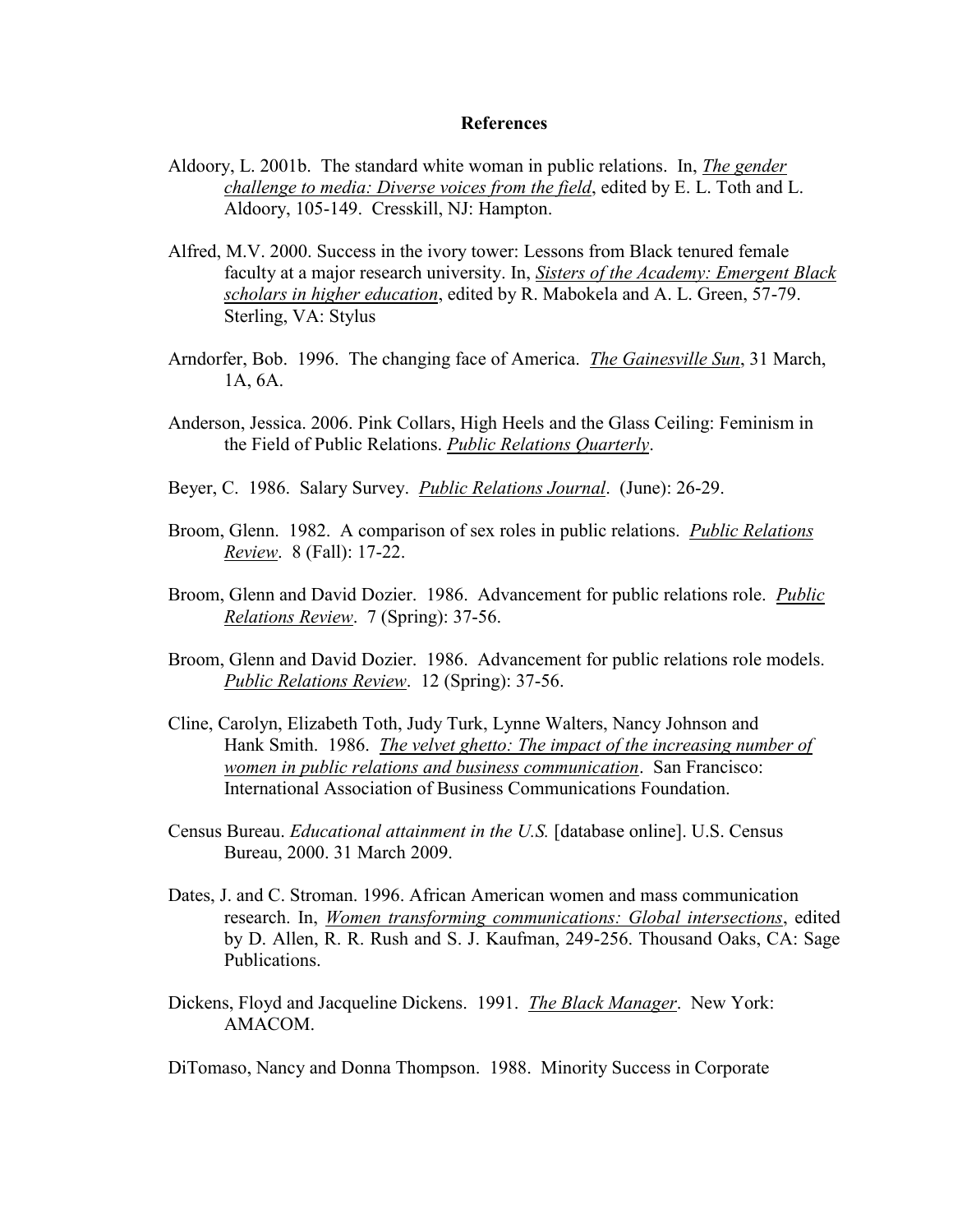Management. In, *Ensuring minority success in corporate management*, edited by Nancy DiTomaso and Donna Thompson, 3-20. New York: Plenum Press.

- DiTomaso, Nancy, Donna Thompson and David Blake. 1988. Corporate perspectives on the advancement of minority managers. In, *Ensuring minority success in corporate management*, edited by Nancy DiTomaso and Donna Thompson, 119- 136. New York: Plenum Press.
- DiTomaso, Nancy and Steven Smith. "Race and ethnic minorities and White women in management." In *Women and Minorities in American professions*, edited by Joyce Tang and Earl Smith, 87-109. (New York: New York Press).
- Giddings, P. 1984. *When and where I enter: The impact of Black women on race and sex in America*. 2nd edition. New York: William Morrow.
- Gower, Karla and Bryan Reber. 2006. Prepared for practice? Student perceptions about requirements and preparation for public relations practice. *Public Relations Review*. 2 (Spring): 188-190.
- Gregory, S.T. 1995. *Black women in the academy: The secrets of success and achievement*. Lanham, MD: University Press of America
- Grunig, Larissa, Elizabeth Toth and Linda Hon. 2001. *Women in public relations: How gender influences practice*. New York: Guilford.
- Hill, George and Robert Farrell. 1988. *Blacks and public relations: History and bibliography*. Los Angeles: Daystar Publishing.
- Hon, Linda and Brigitta Brunner. 2000. Diversity issues and public relations. *Journal of Public Relations Research*. 12 (October): 309-340.
- Jones, Edward. 1986. Black managers: the dream deferred. *Harvard Business Review*. (May-June): 84-93.
- Kern-Foxworth, Marilyn. 1989a. Minorities 2000-the shape of things to come. *Public Relations Journal*. 45 (August): 14-22.
- Kern-Foxworth, Marilyn. 1989b. Status and roles of minority PR practitioners. *Public Relations Review*. 15 (Fall): 39-47.
- Kern-Foxworth, Marilyn. 1991. Historical Chronicle of People of Color in Public Relations. *Public Relations Quarterly*. (Spring): 28-30.

Kern-Foxworth, Marilyn, Oscar Gandy, Barbara Hines and Debra Miller. 1994.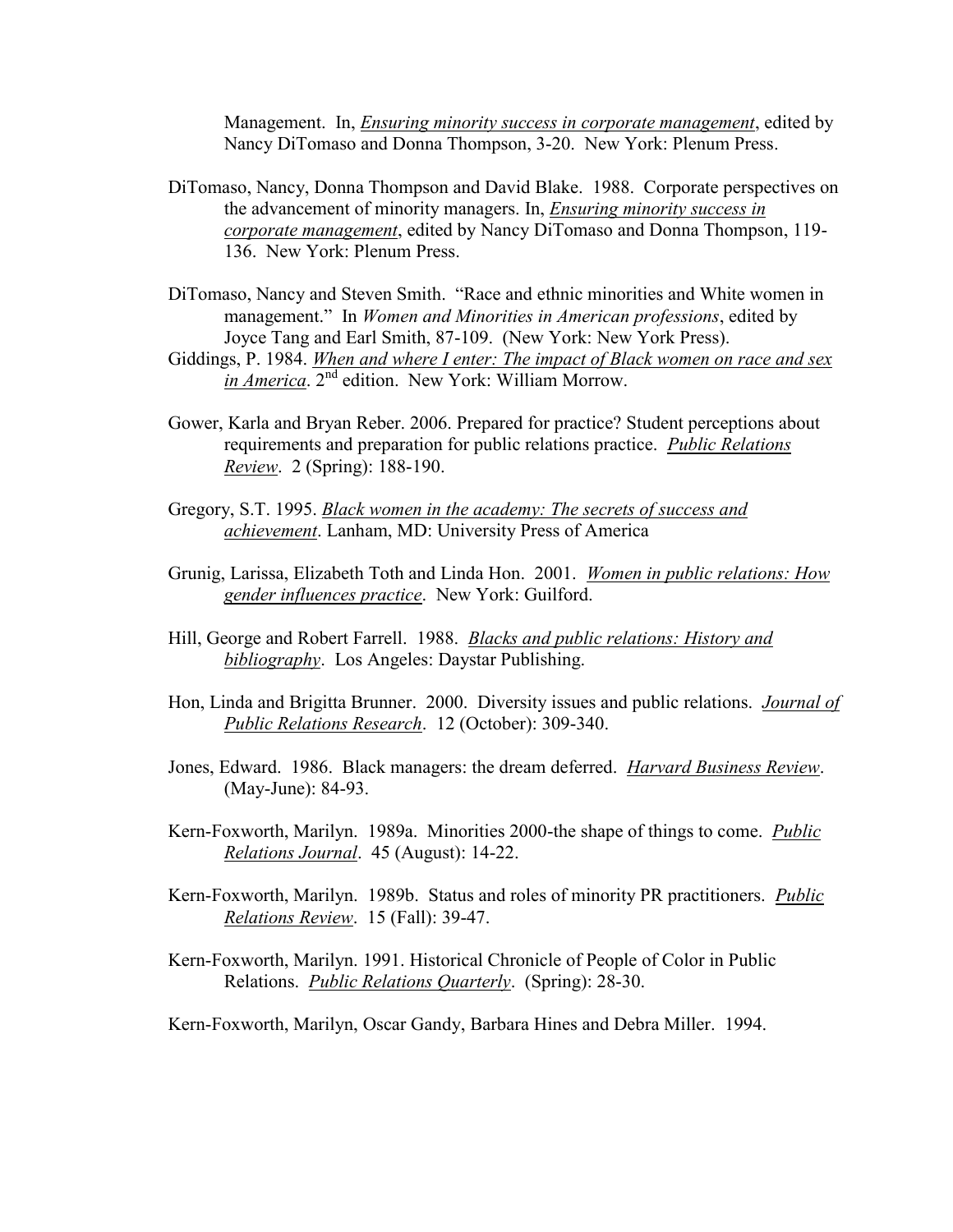Assessing the managerial roles of Black female public relations practitioners using individual and organizational discriminants. *Journal of Black Studies*. 24 (June): 416-434.

- Layton, Mary. 1980. Blacks in public relations: A growing presence. *Public Relations Journal*. 36: 64-67.
- Leyland, A. 2000. Competition drives PR salaries up 8% in '99. *PR Week*, 27 March, 1.
- Mallette, Wesley. 1995. African Americans in public relations: Pigeonholed practitioners or cultural interpreters? Master's thesis, University of Maryland, College Park.
- Miller, Debra. 1991. Multicultural diversity: The communications challenge of the 1990's. *PRSA Issue Paper*. New York: Public Policy Committee, Public Relations Society of America.
- National Center for Education Statistics. Digest of Education Statistics. [database online]. National Center for Education Statistics. 22 May 2009.
- Pollack, J. and M Winkleman. 1987. Salary survey. *Public Relations Journal*. (June): 15-17.
- Pompper, Donnalyn. 2004. Linking ethnic diversity & two-way symmetry: Modeling female African American practitioners' roles. *Journal of Public Relations Research*. 16 (July): 269-299.

Reyes, M. and J. J. Halcon. 1988. Racism in academia: The old wolf revisited. *Harvard Educational Review*. 58: 299-314.

- Russell, V. 1988. Salary survey. *Public Relations Journal*. (June): 26-30.
- Seideman, T. and A Leyland. 2000. *PR Week* salary survey report 2000. *PR Week*, 27 March, 23-35.
- Tillery-Larkin, Rochelle. 1999. Surveying perceived pigeonholing among African American public relations professionals. Doctoral thesis, Southern Illinois University, Carbondale.
- Tindall, N. 2007. The Double Bind of Race and Gender: A Qualitative Study of Perceptions of Black Female Public Relations Faculty. Reviewed paper.
- Tortorello, N. and K Barnes. 1989. PRJ's fourth annual salary survey: Median salary at \$39,400; gender gap still lives. *Public Relations Journal*. (June): 17-21.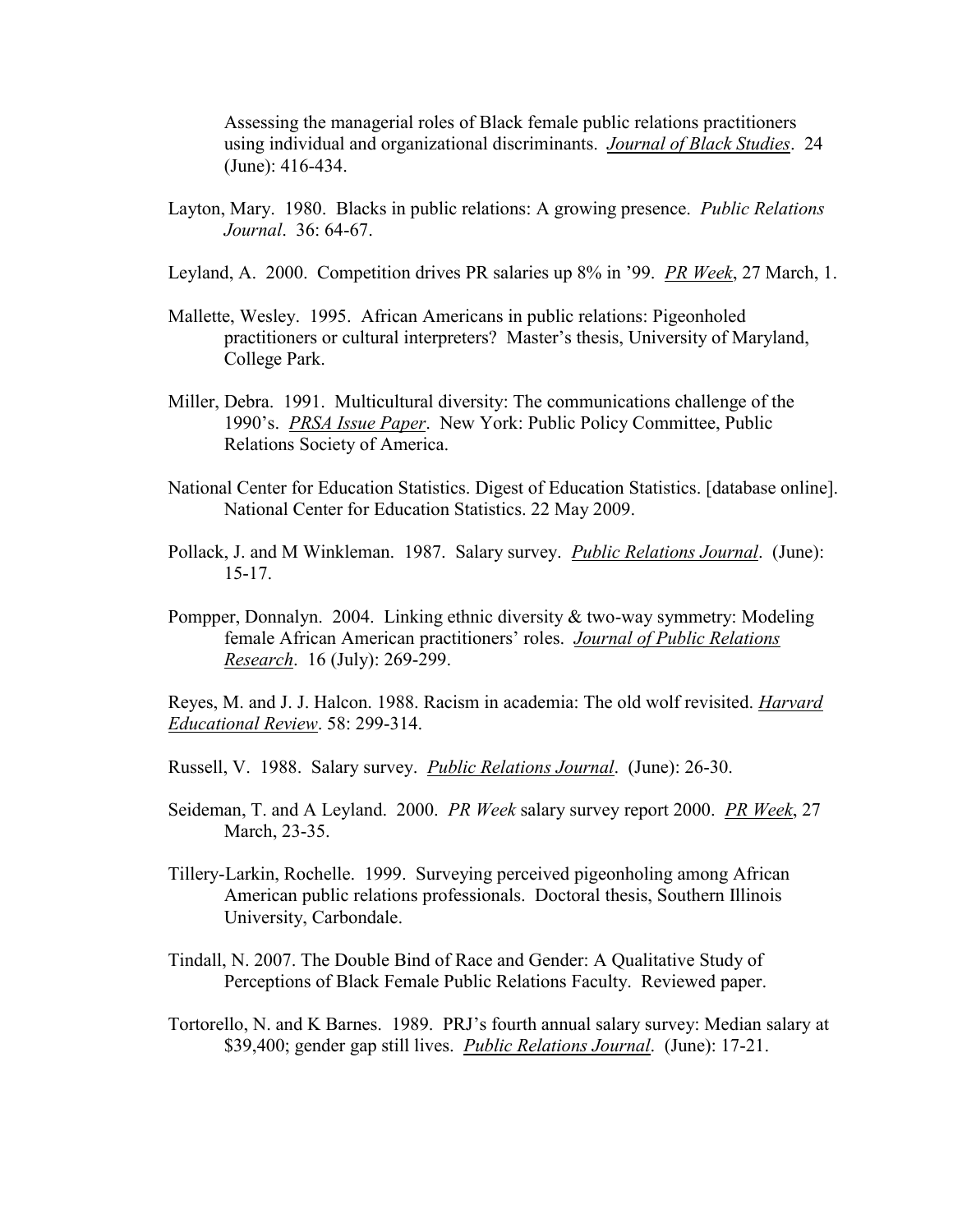- Turner, C.S. and S. L. Meyers. 2000. *Faculty of color in academe: Bittersweet success*. Boston, MA: Allyn & Bacon
- U.S. Census Bureau. *National Population Projections*. [database online]. U.S. Census Bureau, 2008. 22 May 2009.
- Weavery-Lariscy, A., Glen T. Cameron and Duane D. Sweep. 1994. Women in Higher Education Public Relations: An Inkling of Change? *Journal of Public Relations Research*. 2: 125-140.
- Weick, Karl. 1979. *The social psychology of organizing*. Reading, MA: Addison-Wesley.
- Zerbinos, Eugenia and Gail Clanton. 1993. Minority practitioners: Career influences, job satisfaction, and discrimination. *Public Relations Review*. 19 (Spring): 75- 91.